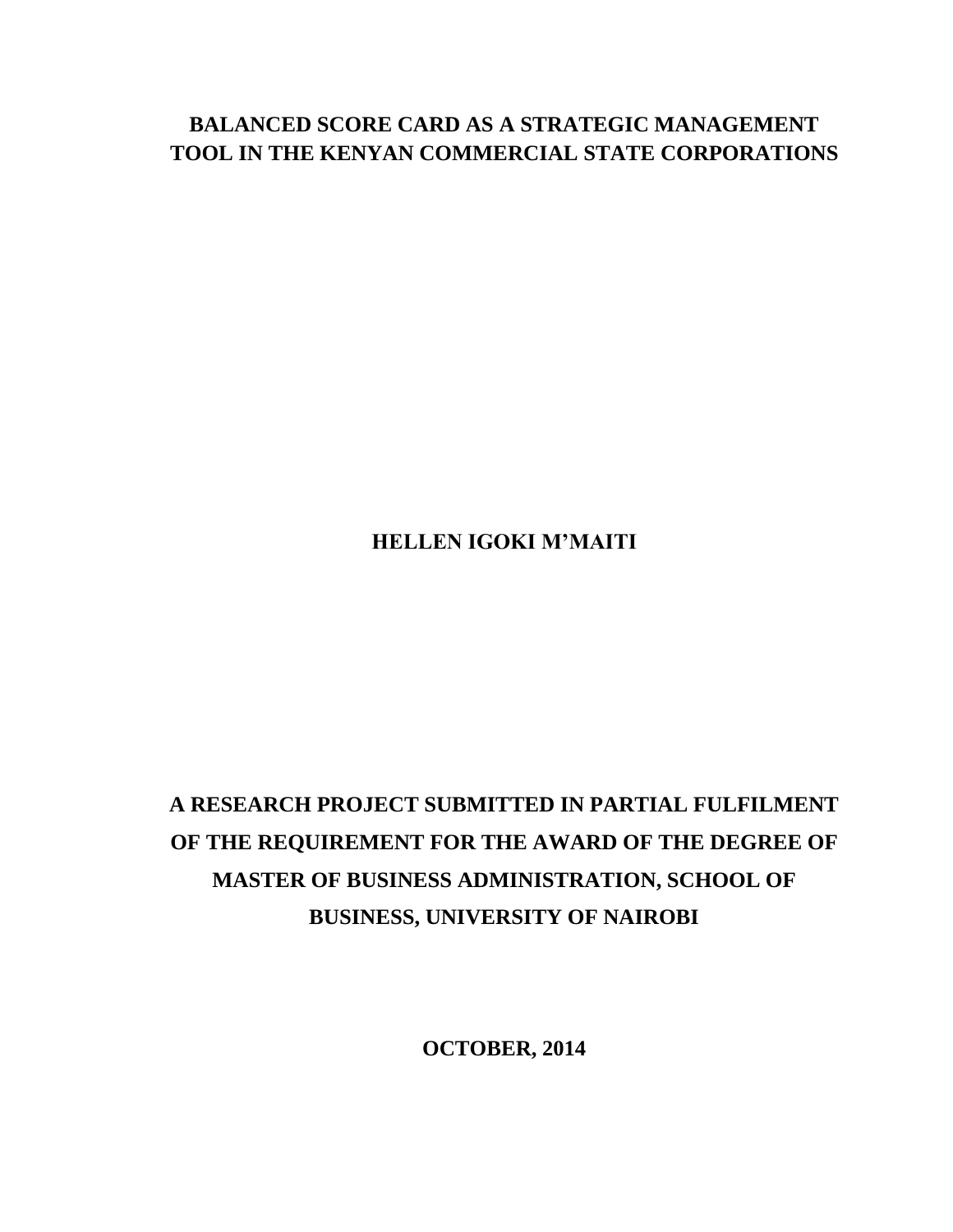# **DECLARATION**

<span id="page-1-0"></span>This project is my original work and has not been presented for the award of a degree in this University or any other Institution of higher learning for examination.

Signature ………………………………… Date ……………………….

HELLEN IGOKI M"MAITI

Reg. No: D61/75890/2012

The project has been submitted for examination with my approval as the University Supervisor.

Signature ………………………………… Date ………………

DR ZACHARY B. AWINO, PhD.,

School Of Business, University Of Nairobi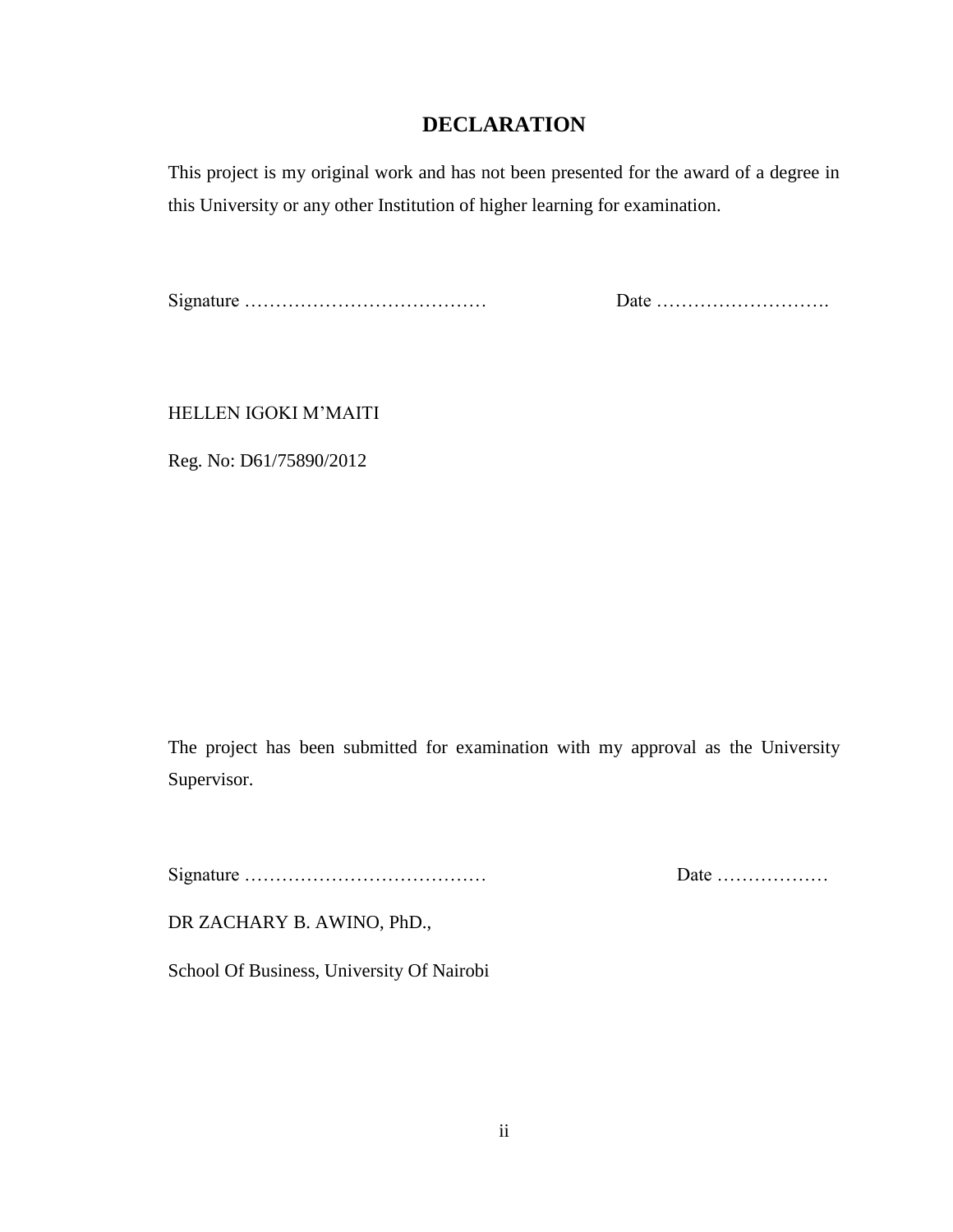# **DEDICATION**

<span id="page-2-0"></span>This project is dedicated to my family for support and encouragement.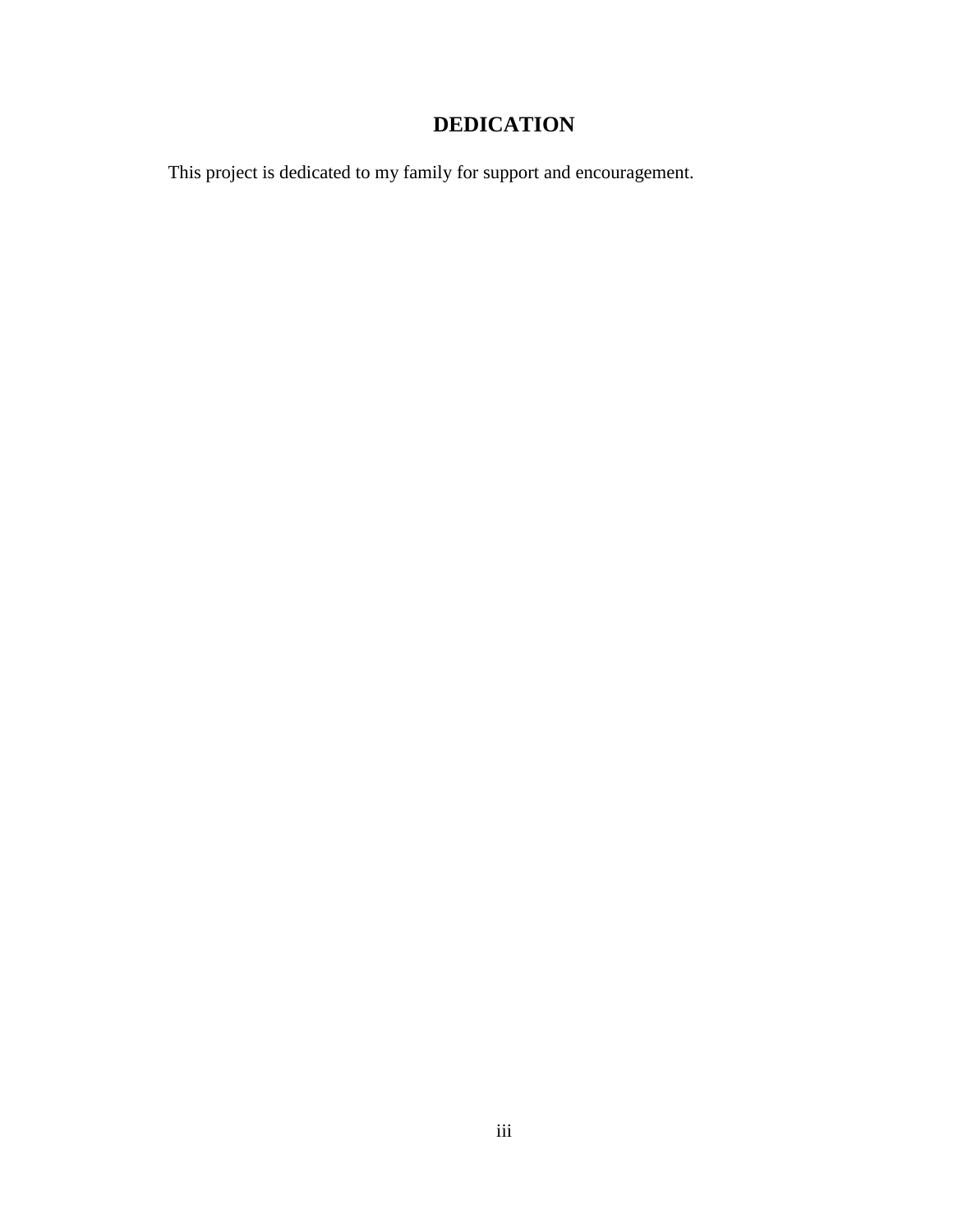# **ACKNOWLEDGEMENTS**

<span id="page-3-0"></span>I acknowledge the power of God, the maker, and the provider of knowledge for enabling me to complete my Masters in the right spirit. Most importantly, I sincerely wish to acknowledge the support from my supervisor, without whom I could not have gone this far with my project work. To the University of Nairobi for offering me the opportunity to do this study and all my lecturers who contributed in one way or another in quenching my thirst for knowledge, I owe you my gratitude.

I owe a great deal of gratitude to my family members for their unfailing moral support throughout my period of study and for understanding and appreciating the demand of the course. I cannot forget the positive influence of my classmates as a source of inspiration throughout my study and for assisting me in sourcing for information and materials for this project. To you all, God bless.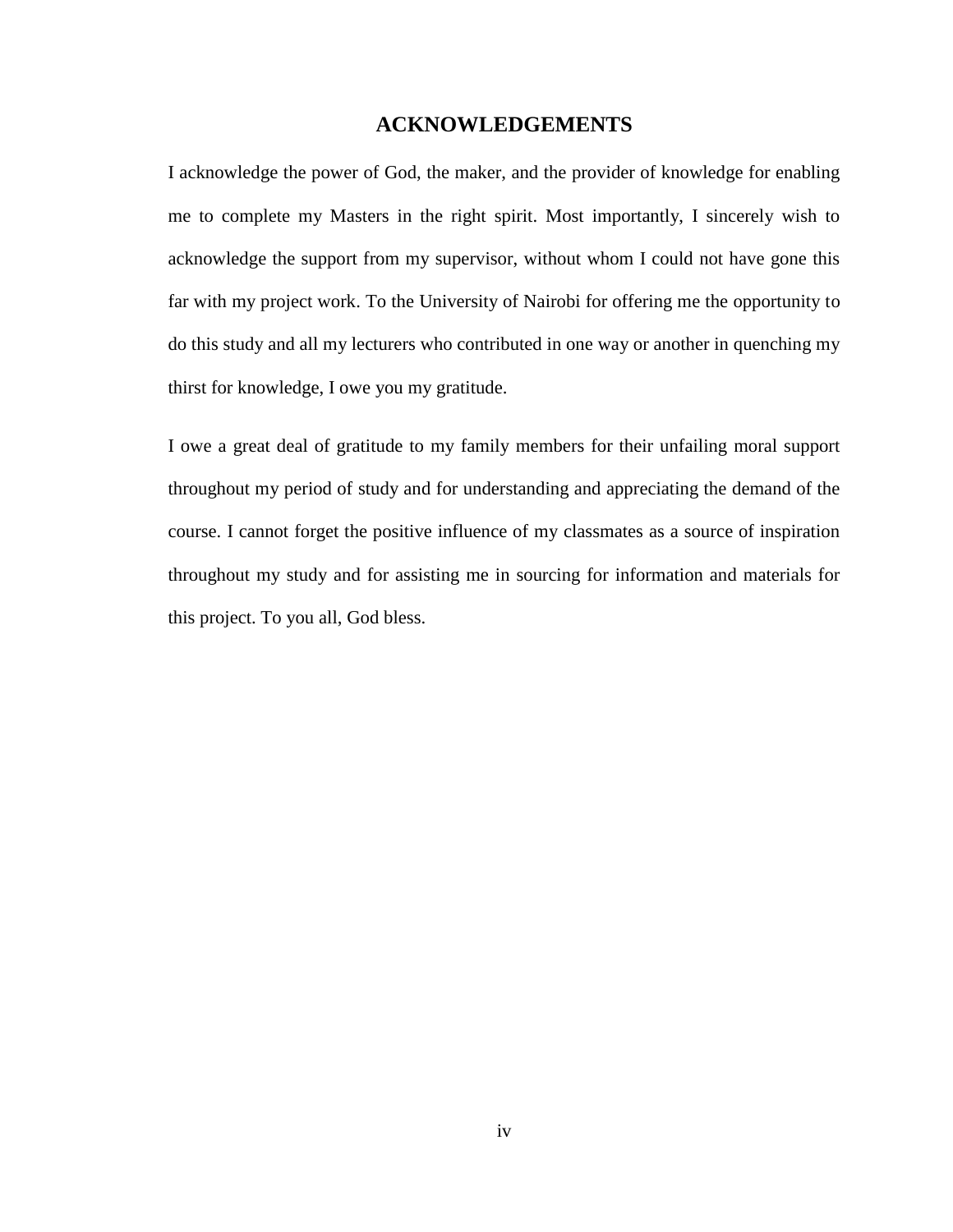# **TABLE OF CONTENTS**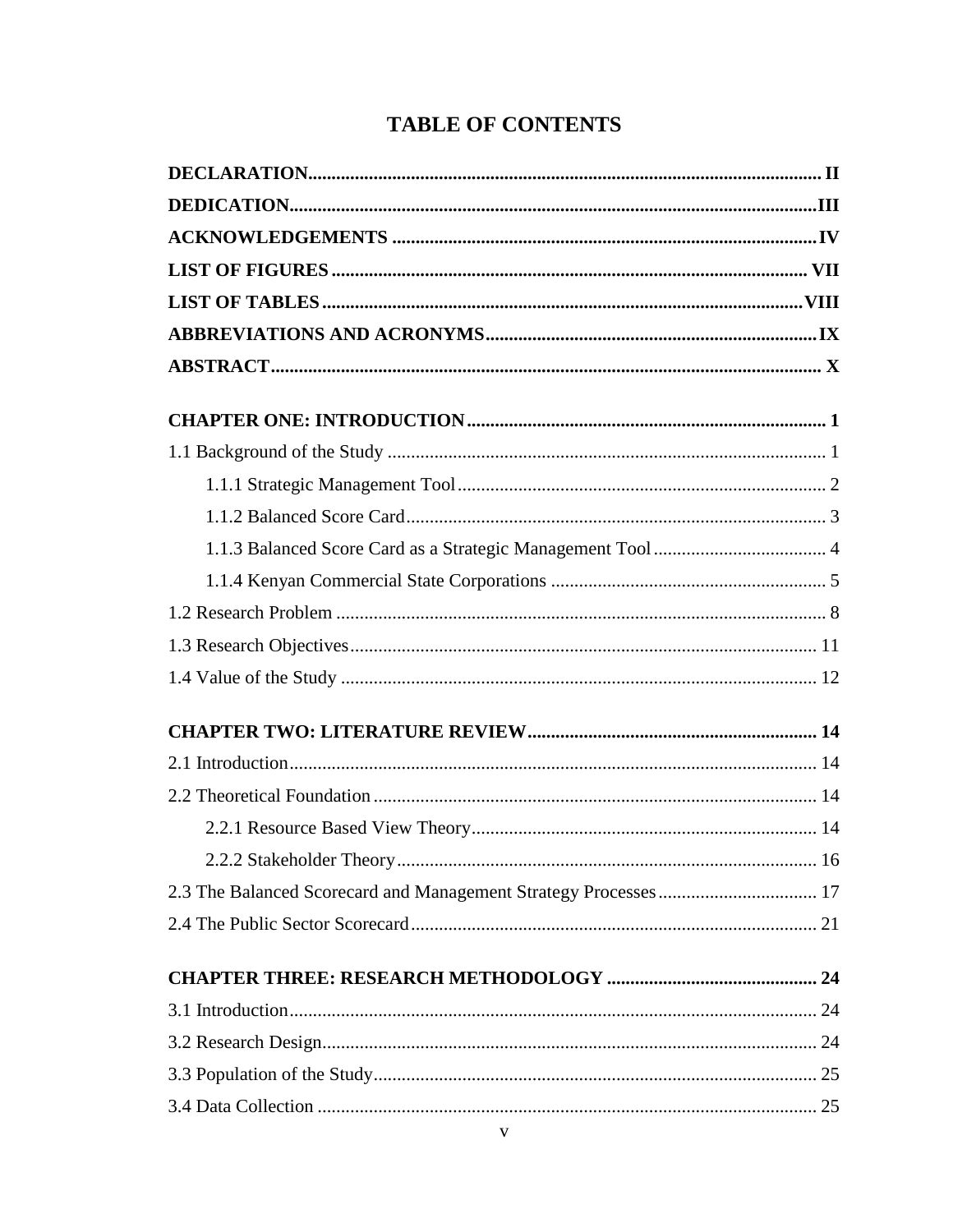| <b>CHAPTER FOUR: DATA ANALYSIS, FINDINGS AND DISCUSSION  27</b>                 |  |
|---------------------------------------------------------------------------------|--|
|                                                                                 |  |
|                                                                                 |  |
|                                                                                 |  |
|                                                                                 |  |
|                                                                                 |  |
|                                                                                 |  |
|                                                                                 |  |
| 4.2.6 Use of BSC as a Strategic Management Tool in Respondents Organization  30 |  |
|                                                                                 |  |
|                                                                                 |  |
|                                                                                 |  |
| 4.7 Effect of balance between the four perspectives on strategic management 38  |  |
|                                                                                 |  |
| CHAPTER FIVE: SUMMARY, CONCLUSION AND RECOMMENDATIONS 45                        |  |
|                                                                                 |  |
|                                                                                 |  |
|                                                                                 |  |
|                                                                                 |  |
|                                                                                 |  |
|                                                                                 |  |
|                                                                                 |  |
|                                                                                 |  |
|                                                                                 |  |
| Appendix II: The Kenyan Commercial State Corporations 60                        |  |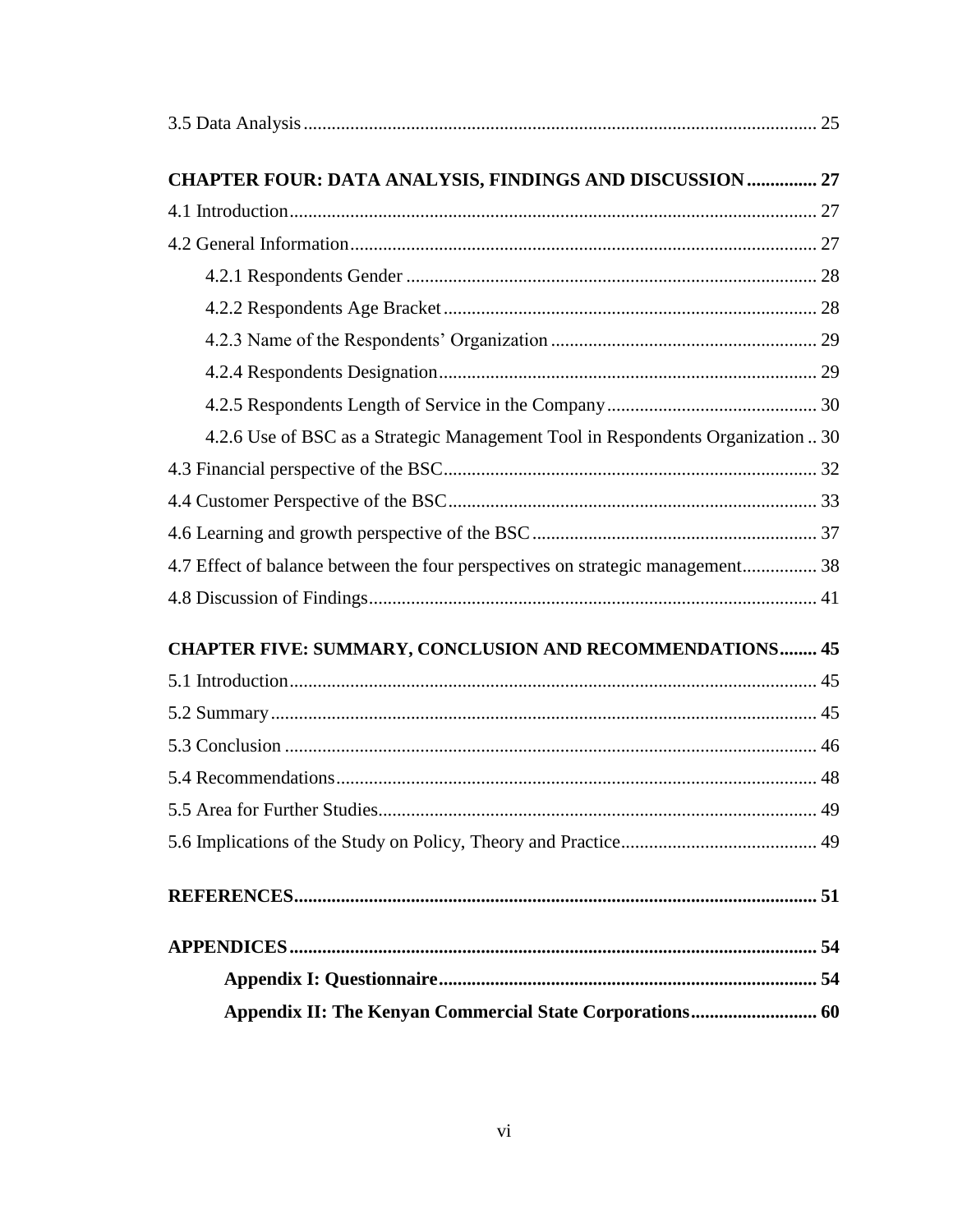# **LIST OF FIGURES**

<span id="page-6-0"></span>

| <b>Figure 4.3:</b> Period Respondents Organizations Have Used the Balance Score Card  31 |  |
|------------------------------------------------------------------------------------------|--|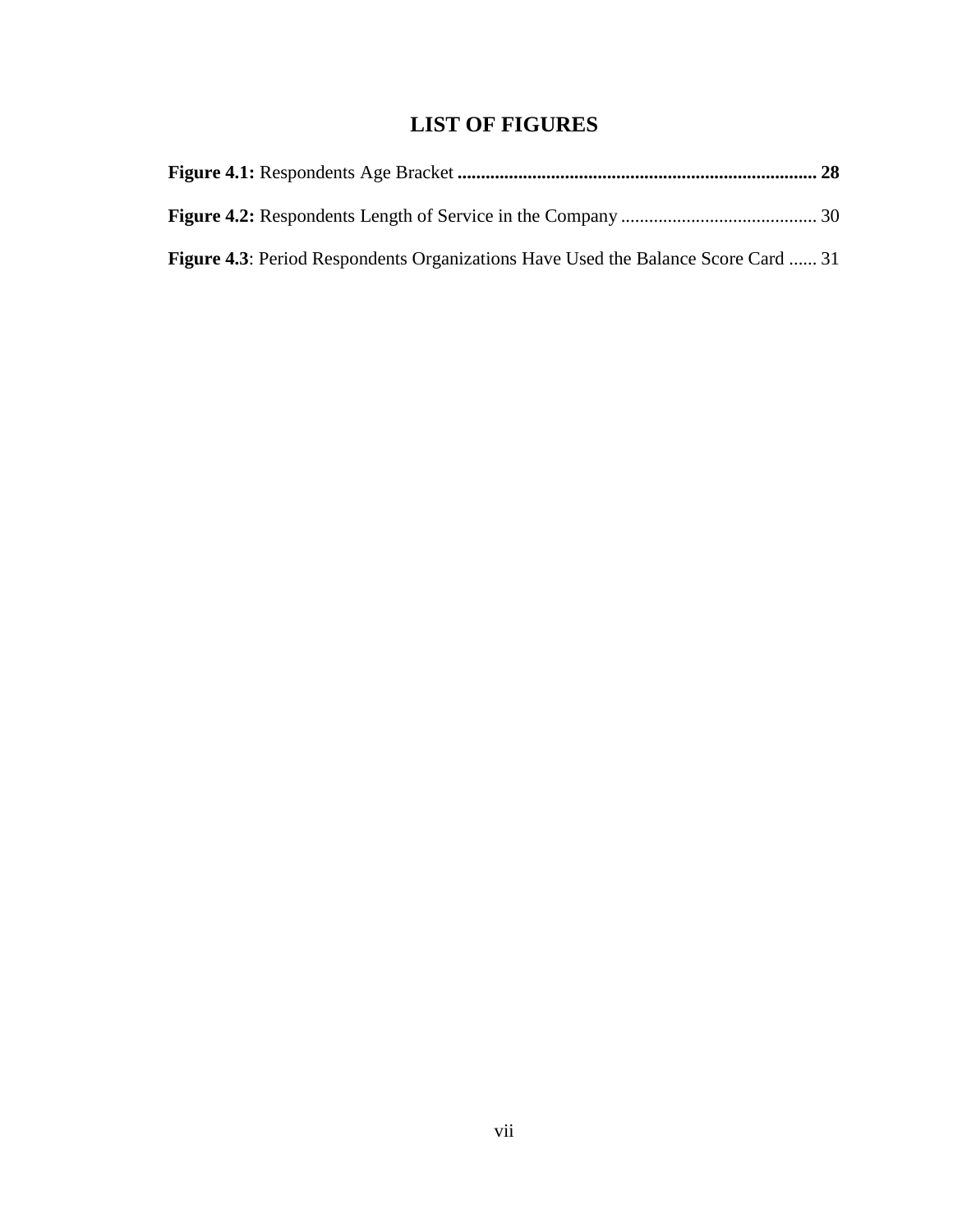# **LIST OF TABLES**

<span id="page-7-0"></span>

| <b>Table 4.3</b> : Use of BSC as a Strategic Management Tool in Respondents Organization . 31 |  |
|-----------------------------------------------------------------------------------------------|--|
|                                                                                               |  |
|                                                                                               |  |
|                                                                                               |  |
|                                                                                               |  |
| <b>Table 4.8:</b> Effect of balance between the four perspectives on strategic management 39  |  |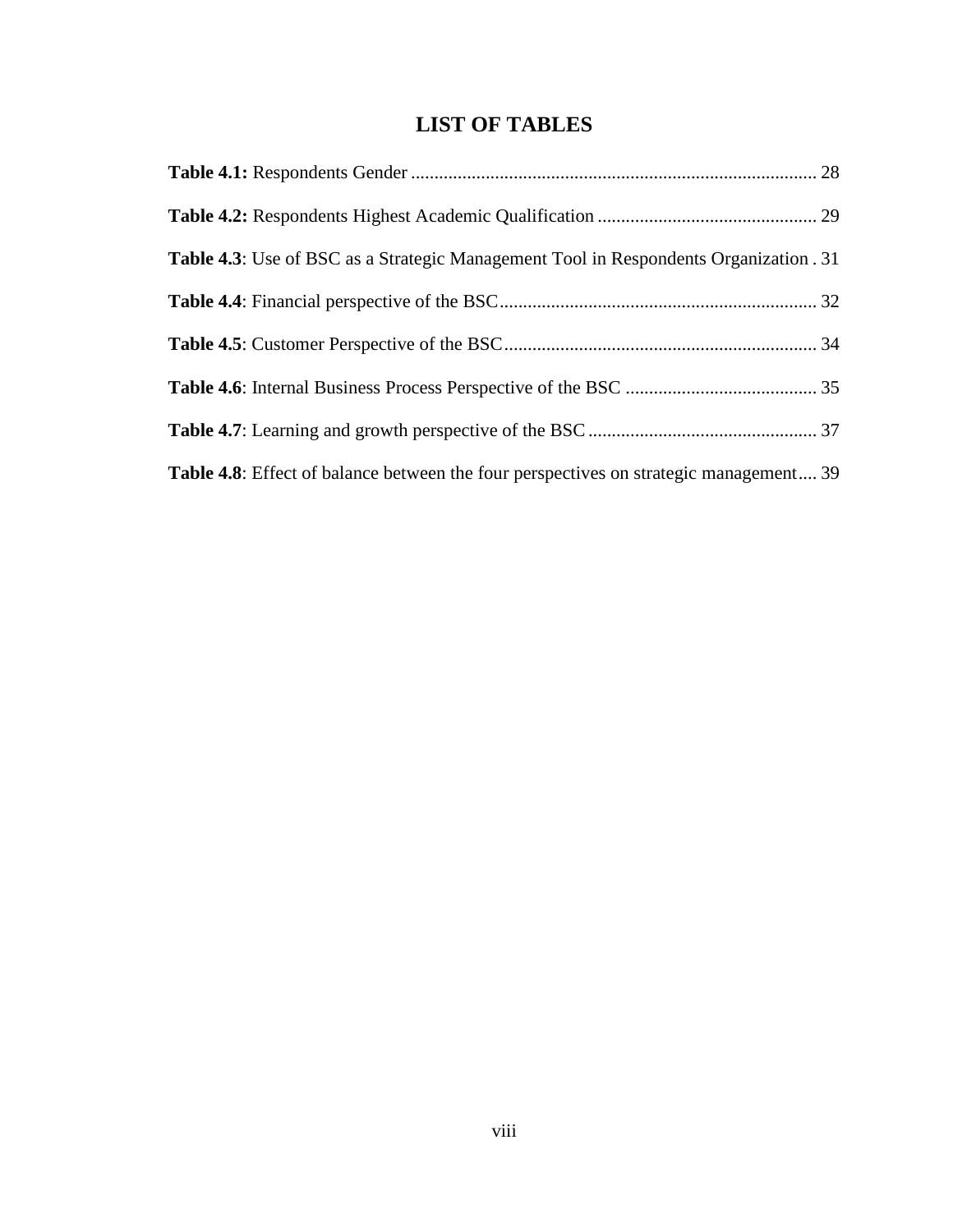# **ABBREVIATIONS AND ACRONYMS**

- <span id="page-8-0"></span>**BSC:** Balanced Score Card
- **PSS:** Public Sector Score Card
- **GoK:** Government of Kenya
- **RBV:** Resource-Based View
- **SAP:** Structural Adjustment Programs
- **CIMA:** The Chartered Institute of Management Accounting
- **IIBS:** International Institute of Banking and Finance Services in 2009
- **ICEA:** Insurance Company of East Africa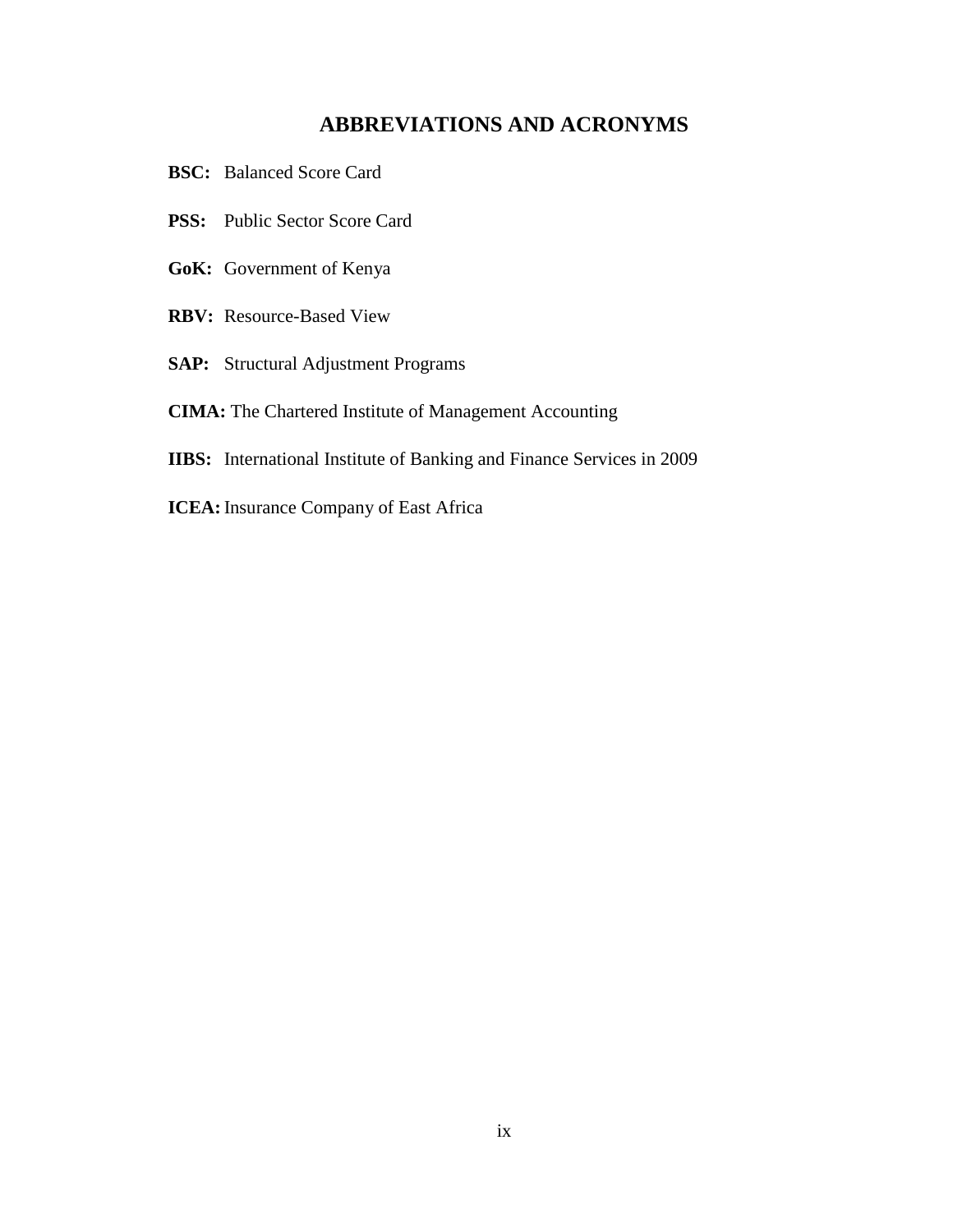# **ABSTRACT**

<span id="page-9-0"></span>The Balanced Scorecard (BSC) came to the fore following drawbacks from using financial measures only to measure company performance. Managers are using BSC to communicate their strategy, for planning and controlling, for getting feedback and, for performance monitoring. The balanced scorecard complements financial measures of past performance with measures of the drivers of future performance. It provides executives with comprehensive framework that translates a company's vision and strategy into a coherent set of performance measures. Against the background of economic growth that started form an all time low of  $-0.3$  % GDP in 2001, Kenya has been experiencing positive growth rate that is still not good enough especially with its ambitious vision 2030. At its current economic growth there is still need for boosted strategies to achieve sustained growth of 10%. One of the factors that are and have a great potential to facilitate growth will be the Commercial State Corporations. The general objective of the study was to determine how balanced score card is used and adds value as a strategic management tool in Kenyan Commercial State Corporations. The research design that was used in this study is a cross-sectional survey. The main focus of this study was quantitative. However some qualitative approach was used in order to gain a better understanding and possibly enable a better and more insightful interpretation of the results from the quantitative study. The target population of this study consisted of all the Kenyan Commercial State Corporations. According to GoK (2011), there are 31 Commercial State Corporations. The study targeted the executive directors and senior managers of these corporations. The study heavily relied on primary data which was collected through administering structured questionnaire comprising of closed and openended questions; developed in line with the objectives of the study. Descriptive statistics technique was used to analyze the quantitative data. The study concluded that Kenyan commercial state corporations implemented the BSC because they wanted to have a system that could be used within all departments, in order to get an overview and a better control of what is happening within the organization. The drawbacks associated with the BSC can be seen as the difficulty with the framework is to balance all four perspectives and know which variable (of information) should be included in which perspective. The study recommended that in order for the BSC to be effective, all levels of an organization must be aware of the problems that initially caused the tool to be applied, and then identify their performance goals as solutions to a problem, and not simply management interference or intrusion. The degree to which the BSC will succeed is in direct proportion to the cooperation of the staff, and the extent to which they interpret their goals. The rationale of adopting the BSC is the recognition of the rhetorical and symbolic effectiveness of the use of the BSC in controlling identities, outdistancing the criticisms of logical weaknesses and weak validity, rhetorical persuasion and instrumental-thinking stimulus. In addition, the review of the BSC measures highlights that identity measures are latently embedded in the four perspectives. The effective design of the BSC incorporating identity measures also provides periodic measurement and reporting of performance in order to achieve organizational objectives and interpret evolving identities over time.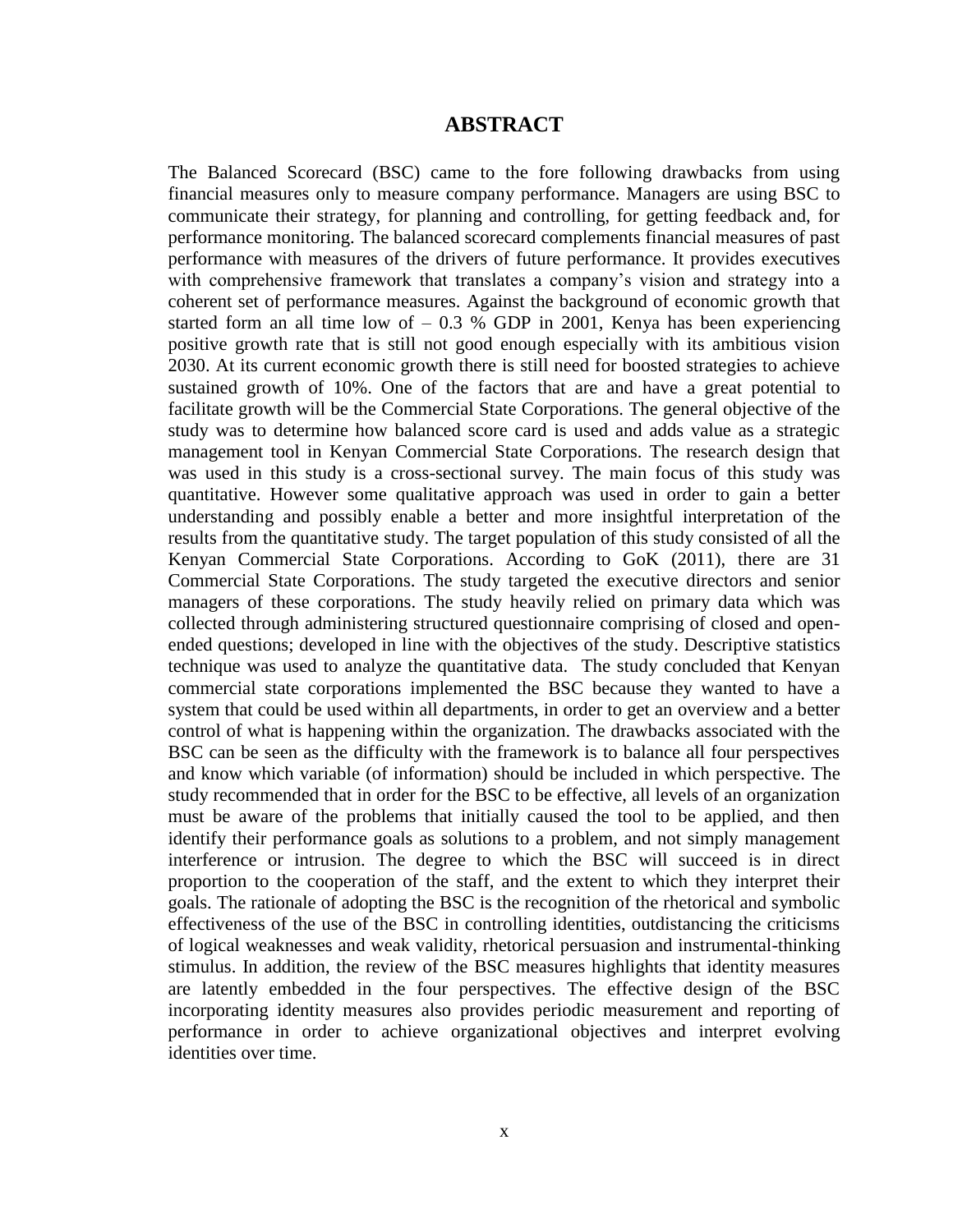### **CHAPTER ONE**

# **INTRODUCTION**

### <span id="page-10-1"></span><span id="page-10-0"></span>**1.1 Background of the Study**

Strategic management encompasses the development and management of strategic agenda of a company. It is the set of decisions and actions that result in the formulation and implementation of plans designed to achieve a company"s objectives (Pearce & Robinson 2007). Mbogo (2003) defines strategic management as the art of mobilizing resources and the science of formulating, implementing and evaluating decisions that enables an organization to realize its objectives. A strategy is the link between an organization and the external environment thus enabling the organization to position itself in a chosen market, compete successfully, please customers and realize good business performance. Wechsler and Backoff (1986) argues that just like private enterprises, public sector organizations also engage in strategic management as reflected in a variety of policy making and administrative activities. Public sector organizations regularly engage in planning and goal-setting activities, adopt and implement new programs, restructure and continuously seek new sources of funding due to dwindling support from governments.

This study is based on two theories; the stakeholder theory and the resource-based view theory. The resource-based view (RBV) of the firm is an influential theoretical framework for understanding how competitive advantage within firms is achieved and how that advantage might be sustained over time (Barney, 1991; Nelson, 1991; Wernerfelt, 1984). Stakeholder theory is primarily a management instrument. The attributes power, urgency and legitimacy of claims define an organization"s stakeholders.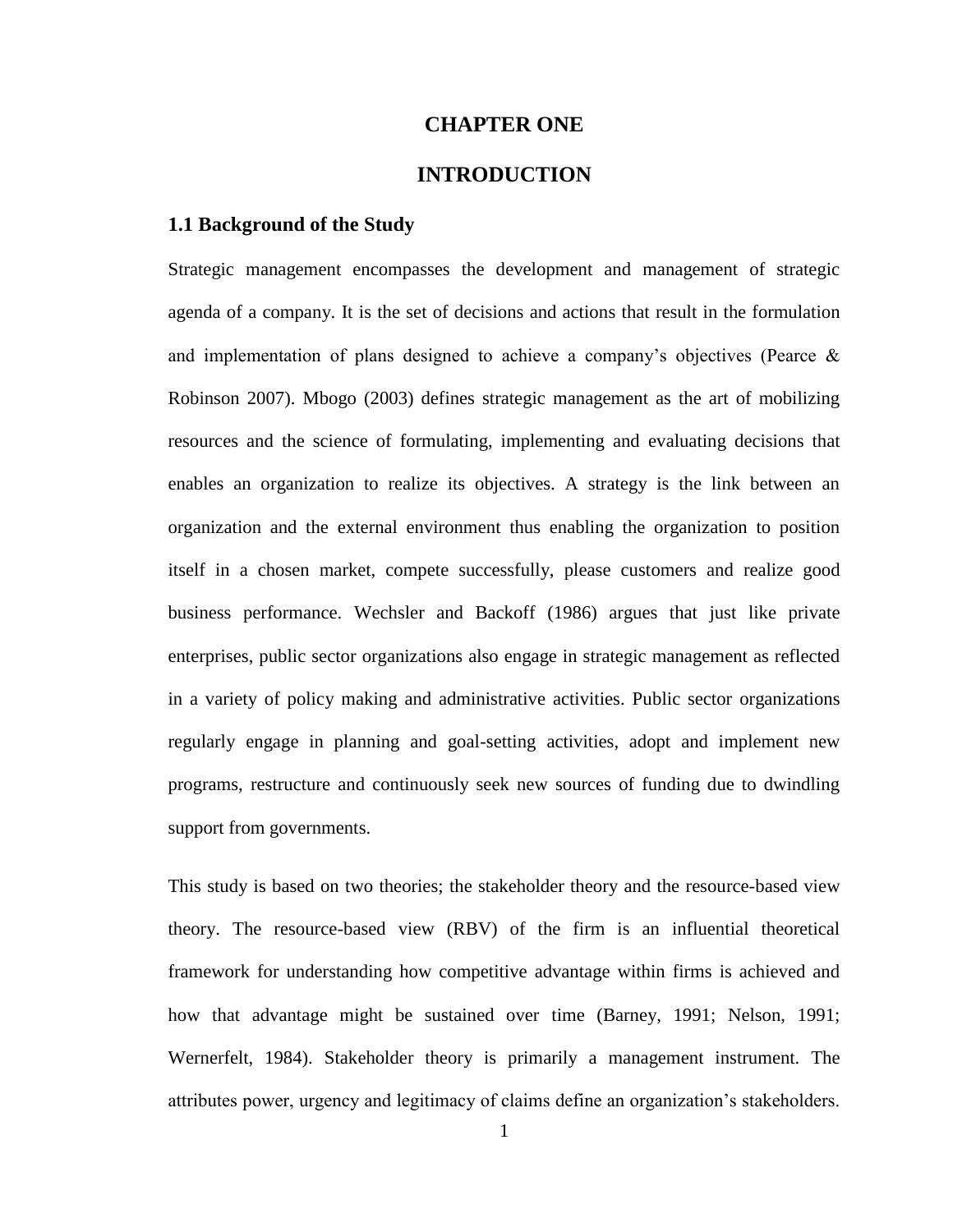Power and urgency must be attended to if managers are to serve the legal and moral interests of legitimate stakeholders (Mitchell et al, 1997). Stakeholder theory thus contains methods for identifying and managing stakeholders. Kenyan state corporations play a major role in most economies through the provision of public services such as transport and energy.

Despite these important socio-economic gains, most of the Kenyan state corporations are characterized by inefficiency losses and the provision of poor products and services. Subsequently, they have caused heavy budgetary burdens to the public. The Structural Adjustment Programs (SAP) was aimed at reducing government participation in the economic sector and to increase the productivity of Kenyan state corporations including those in the commercial sector. Since then, this intervention has led to the popularization of privatization as a solution to the problems of commercial state corporations even though the exercise did not bring the much coveted efficiency gains. The BSC brings a new vision, in which the indicators for evaluating past performance, are complemented by variables that are intended to measure the effectiveness of competitive factors of future performance.

#### <span id="page-11-0"></span>**1.1.1 Strategic Management Tool**

Strategic Management practices involves a set of processes that are employed to ensure that significant changes are implemented in an orderly, controlled and systematic fashion to effect organizational change (Mullins, 1999). Balancing strategic management"s outward-, inward-, and forward-looking functions helps develop a vision and a strategy for where and how to move organization reform forward. Balancing these different perspectives is the essence of managing strategically (Kerzner, 1989). Brinkerhoff (1994)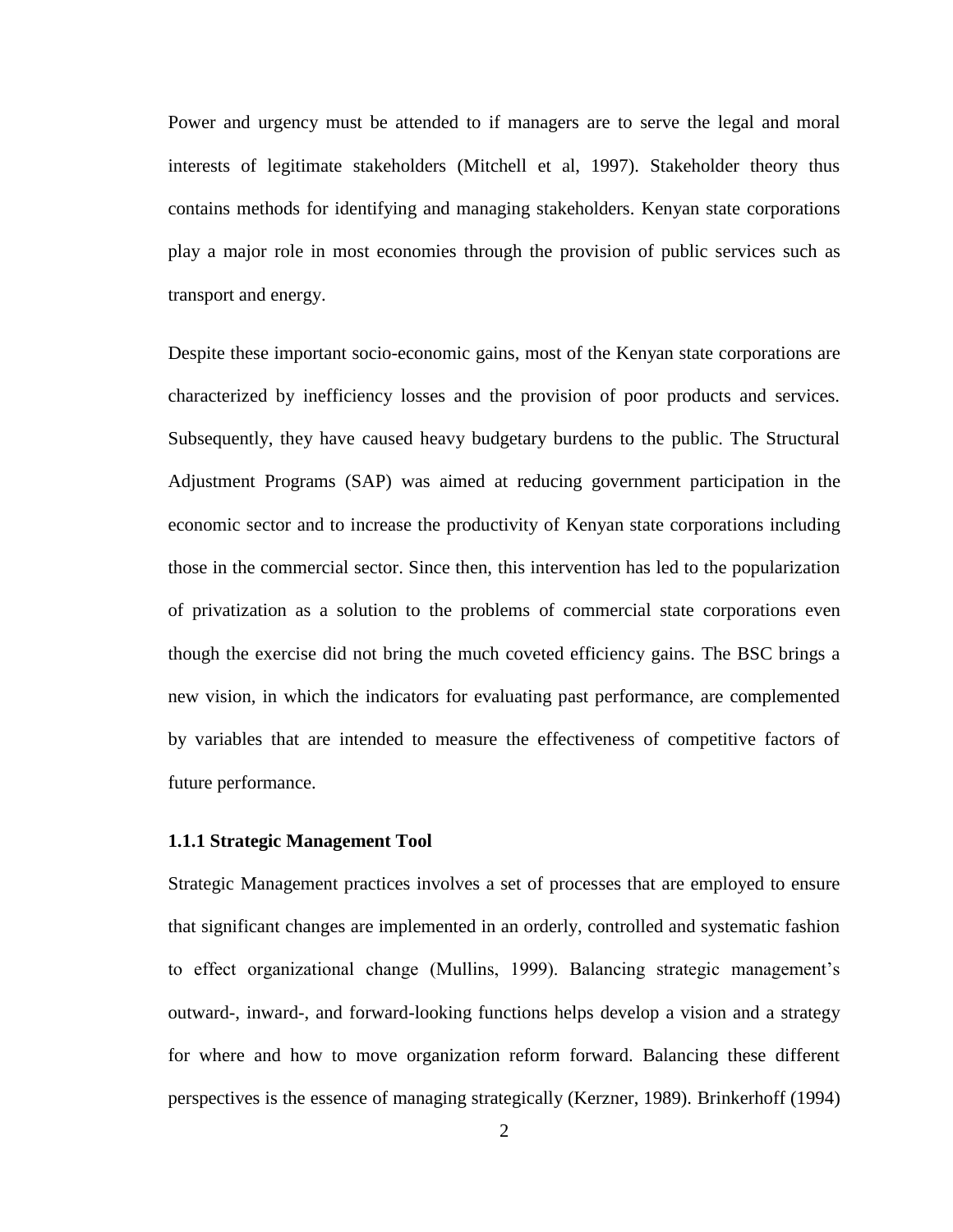characterizes strategic management practices as looking out, looking in, and looking ahead. "Looking out" means exploring beyond the boundaries of your organization to set feasible objectives, identify key stakeholders, and build constituencies for change. "Looking in" implies critically assessing and strengthening your systems and structures for managing personnel, finances, and other essential resources. Finally, "looking ahead" entails welding strategy with structures and resources to reach policy goals, while monitoring your progress and adjusting your approach as needed.

Since organizations face increased globalization and competition the need for methods to deal with these issues are increasing (Käll, 2005). A large amount of companies today put a substantial amount of effort and focus solely on the financial results (improving and analyzing). However, to succeed in today"s business climate this focus should be broadened to cover other determinants of business success, for instance; employees, customers, and development. The inclusion of these factors into the assessment will in able the management to obtain a more comprehensive view of the organization. This will contribute to the overall design and function of a more capable, consistent firm. A successful management tool will lead to an organizational cooperation, having the same goals, strategies, and vision. The Balanced Scorecard (BSC) may be a capable framework for achieving this.

# <span id="page-12-0"></span>**1.1.2 Balanced Score Card**

Balanced scorecard is an integrated strategic planning and performance management system that is used extensively in business and industry, government, and nonprofit organizations worldwide to align business activities to the vision and strategy of the organization, improve internal and external communications, and monitor organization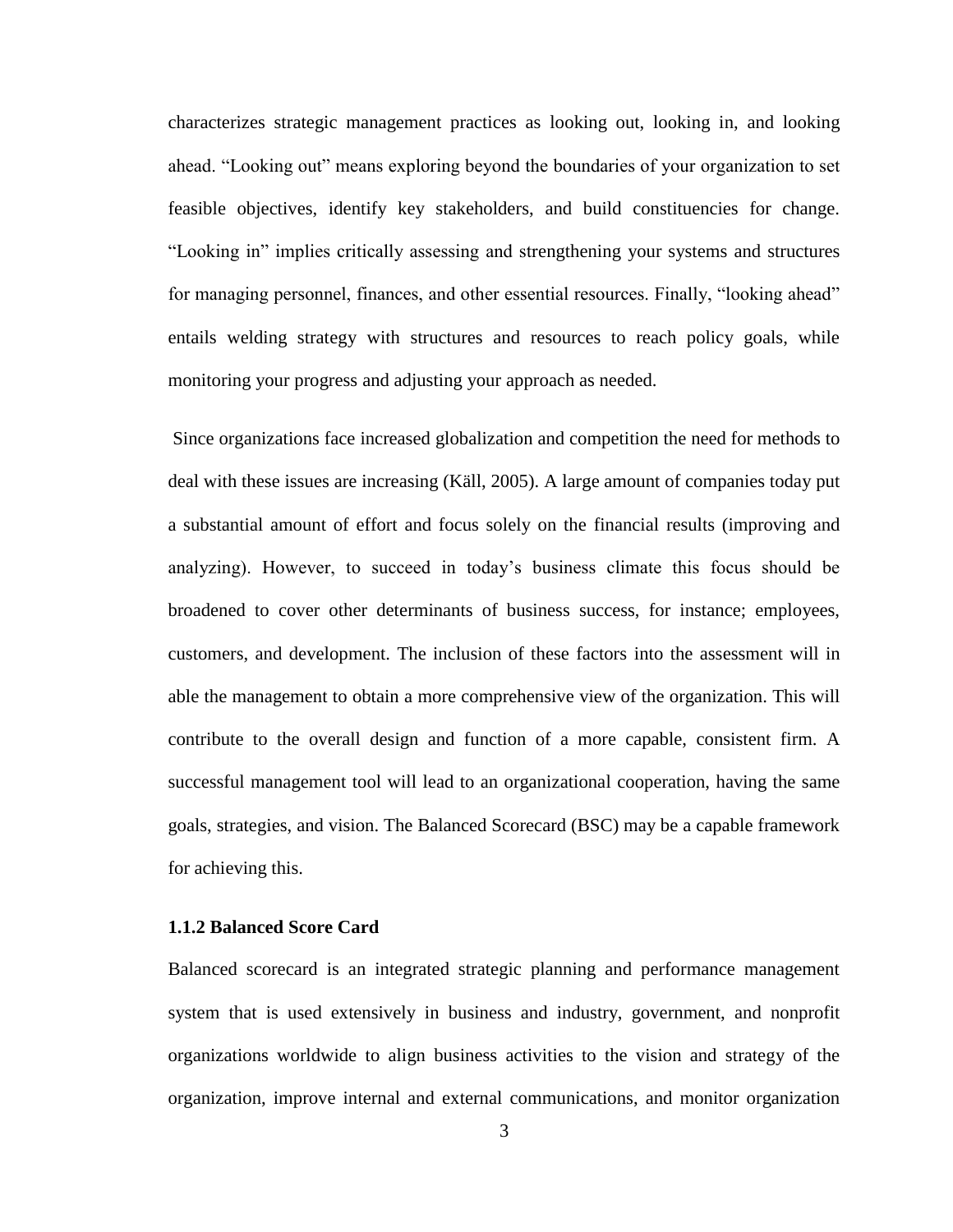performance against strategic goals. It is a tool of performance management that maps an organization's strategic objectives into performance metrics in four perspectives namely: financial, customers, internal processes, and learning and growth. It was originated by Drs. Kaplan and Norton in the early 1990s as a performance measurement framework that added strategic non-financial performance measures to traditional financial metrics to give managers and executives a more 'balanced' view of organizational performance (Kaplan and Norton, 1992).

In today"s information environment, a company can no longer be measured solely on past performance. Although past performance is usually a good indicator of future results, it cannot be the sole base for measurement (Platts, et al, 2006). To better gauge a company"s performance, one must balance all areas of the business. By focusing not only on financial outcomes but also on the operational, marketing and developmental inputs to these, the balanced scorecard helps provide a more comprehensive view of a business, which in turn helps organizations act in their best long-term interests. To embark on the balanced scorecard path an organization first must know and understand

#### <span id="page-13-0"></span>**1.1.3 Balanced Score Card as a Strategic Management Tool**

The Balanced Scorecard is a strategic planning and management system which works for most companies - public as private, small as large (Hannabarger, Buchman & Economy, 2011). The Balanced Scorecard was developed by Robert Kaplan and David Norton in the early 1990's (Hannabarger, Buchman  $\&$  Economy, 2011). A key problem they identified was that most organizations had a tendency to manage their business solely upon financial measurements (Kaplan & Norton, 1996a; Kaplan & Norton, 1992). While that may have worked well in the past, Kaplan  $\&$  Norton (1996a) emphasize that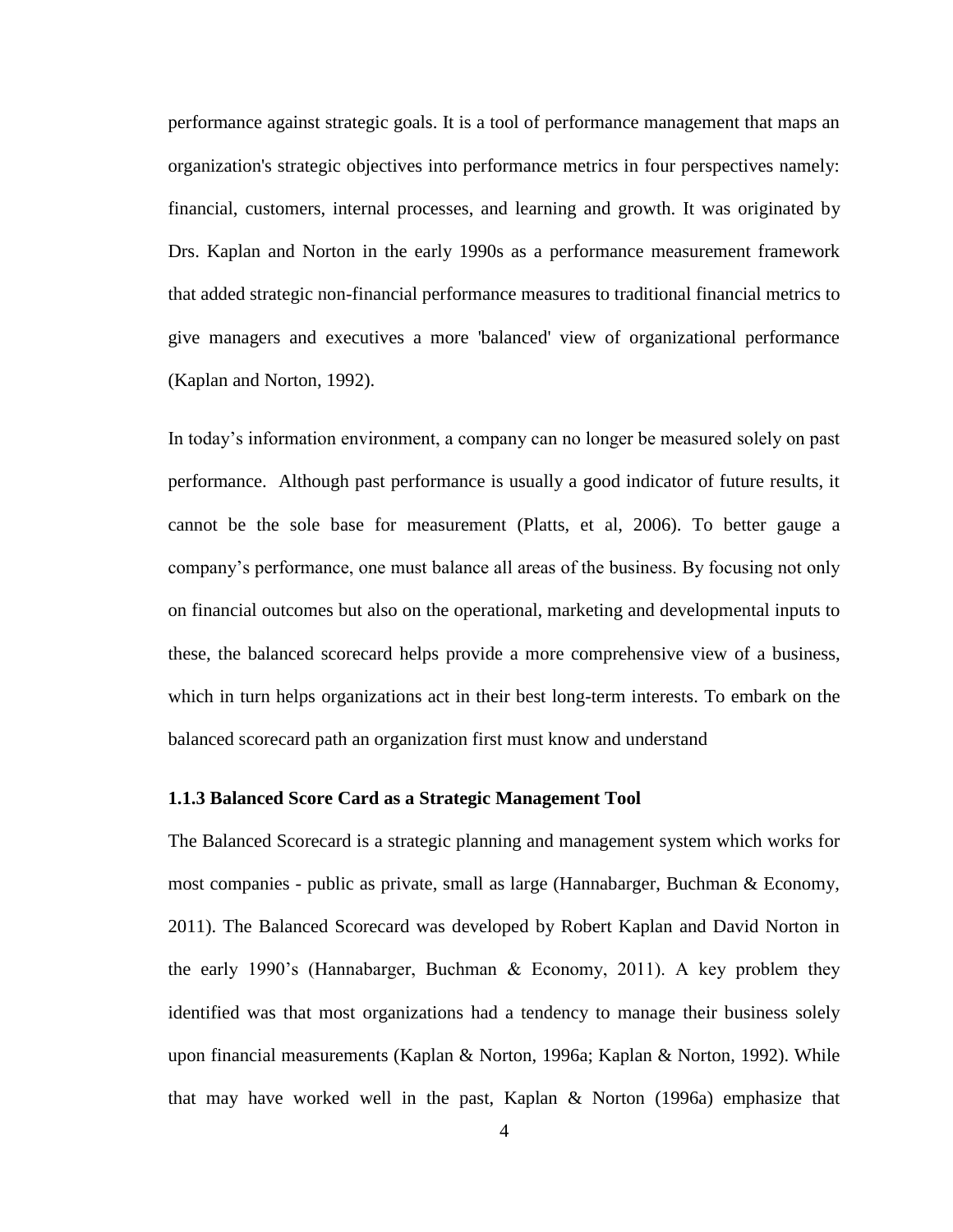financial measures are inadequate in today"s dynamic and changing pace of the market and that businesses require better, more comprehensive measures which also measure where the company is headed and not only where it has been (Hannabarger, Buchman  $\&$ Economy, 2011). So, it is natural for Kaplan and Norton (1996a) to argue that measurement matters: "If you can't measure it, you can't manage it." (Kaplan & Norton, 1996a).

If businesses measure their success solely on financial measures, much of the value which has been created or damaged in the recent accounting period will not be noticed (Kaplan & Norton, 1996a). Of course financial measurements are important, but there should be some complimentary measures along with it to make sure all of the value in the business is captured and measured (Kaplan & Norton, 1996a, Kaplan & Norton, 1996b). In short, the Balanced Scorecard enables your business to set, track and achieve its key business strategies and objectives (Kaplan & Norton, 1996c). The Balanced Scorecard, therefore, takes into account a general and combined set of measures that links existing customers, employees, internal processes and system performance to long-term financial success (Kaplan & Norton, 1996a; Latshaw and Choi, 2002). This is done through its four perspectives – the financial perspective, the customer perspective, the internal business process perspective and the learning and growth perspective (Kaplan & Norton, 1996b).

#### <span id="page-14-0"></span>**1.1.4 Kenyan Commercial State Corporations**

State Corporations commonly referred to in Kenya as Parastatal are established within the provision of State Corporations Act chapter 446 of the laws of Kenya, and given the autonomy to run and concentrate on specific mandates in order to improve service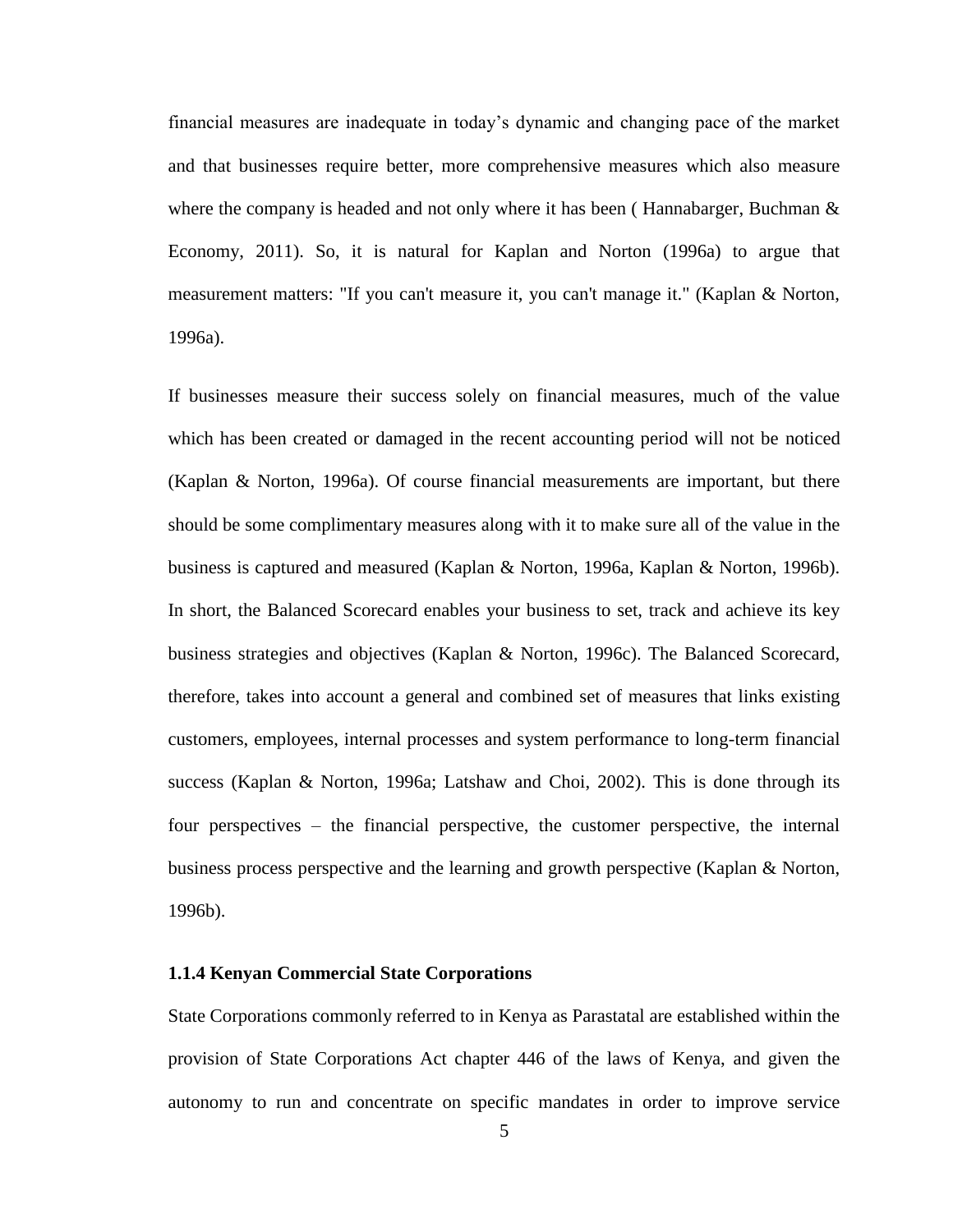delivery to the public. Although they have Board of Directors or equivalent governing bodies to oversee the day-to-day operations, they operate within the general supervision of respective Ministries under which they are created. There are approximately 125 state corporations in Kenya today which are divided into eight broad functional categories based on the mandate and core functions; the eight categories are: Financial Corporations, Commercial Corporations, Regulatory Corporations, Public universities, Training and research Corporations, Service Corporations, Regional development authorities, Tertiary education and Training Corporations. The total number of State Corporations may have changed owing time lapse and creation of new ones.

The guidelines on terms and conditions of service for the state corporations released by office of President in consultation with state Corporation Advisory Committee in November 2004, stresses that state Corporation have no option but to embrace modern business management practices (Government Press, 2011). The guidelines go further to point out that each and every Corporation is expected to have a corporate strategy with clear goals, a set of values, objectives and a mission. State corporations were set up to empower Kenyans economically and Kenyan institutions that were earlier run by the colonialist. They were and still are the platform in which the government is involved in Commercial activity. State corporations have proved to be mindful of their most important resource, the human resource. In the Kenyan context, however, state corporations operate on a pre-determined set of guidelines that govern recruitment and remuneration of staff, and even their own overall general operations of running the Parastatal.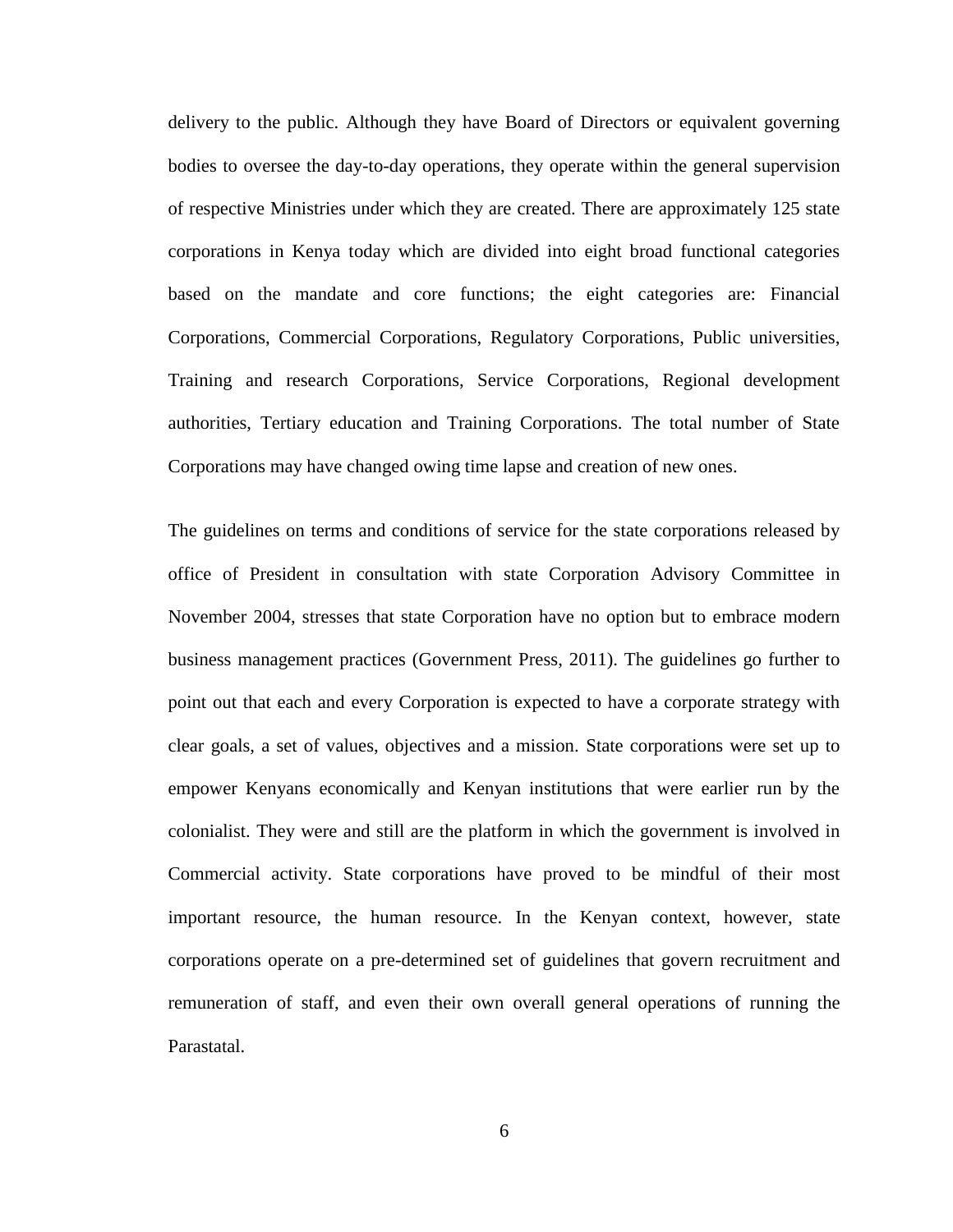The Kenyan economy has remained predominantly agro-based since independence, with the Commercial state corporations remaining an integral part of the country"s development strategies. The Commercial state corporations are an important source of employment for the country"s labour force and currently employs about 2.7 million Kenyans in 2007. Over the last 5 years, employment in Commercial has grown at a rate faster than in all other activities. The sector's real value added grew by 6.2% in 2007 compared to 6.3% in 2006. Total value output rose to Ksh 603.7 billion in 2007 from Ksh 558.3 billion in 2006 representing an 8.1% growth (GoK, 2011).

Commercial State Corporations in Kenya have been experiencing a myriad of problems, including corruption, nepotism, and mismanagement (Daily Nation, March 12, 2003; Petiffor, 2001). Commercial State Corporations in Kenya have been experiencing a myriad of problems, including corruption, nepotism, and mismanagement (GoK, 2011). For example, a World Bank (2004) article stated as follows: A key area for corruptionbusting reform is the Commercial State Corporations sector. When compared to similar economies, Kenya has an over-abundance of state corporations many of which are a drain on public resources; more to the point, they have been the locus of corruption that thrives in public monopolies, especially when coupled with lax oversight, management and fiduciary control procedures.

An area of Parastatal dominance that cries out for reform is the Commercial sector. For years the Commercial sector was the vehicle for illegal and corrupt transactions, not to mention mismanagement, the result is that the public sector banks are left holding loans, up to 30 percent of which are non-performing, with the result being restricted credit availability to honest individuals.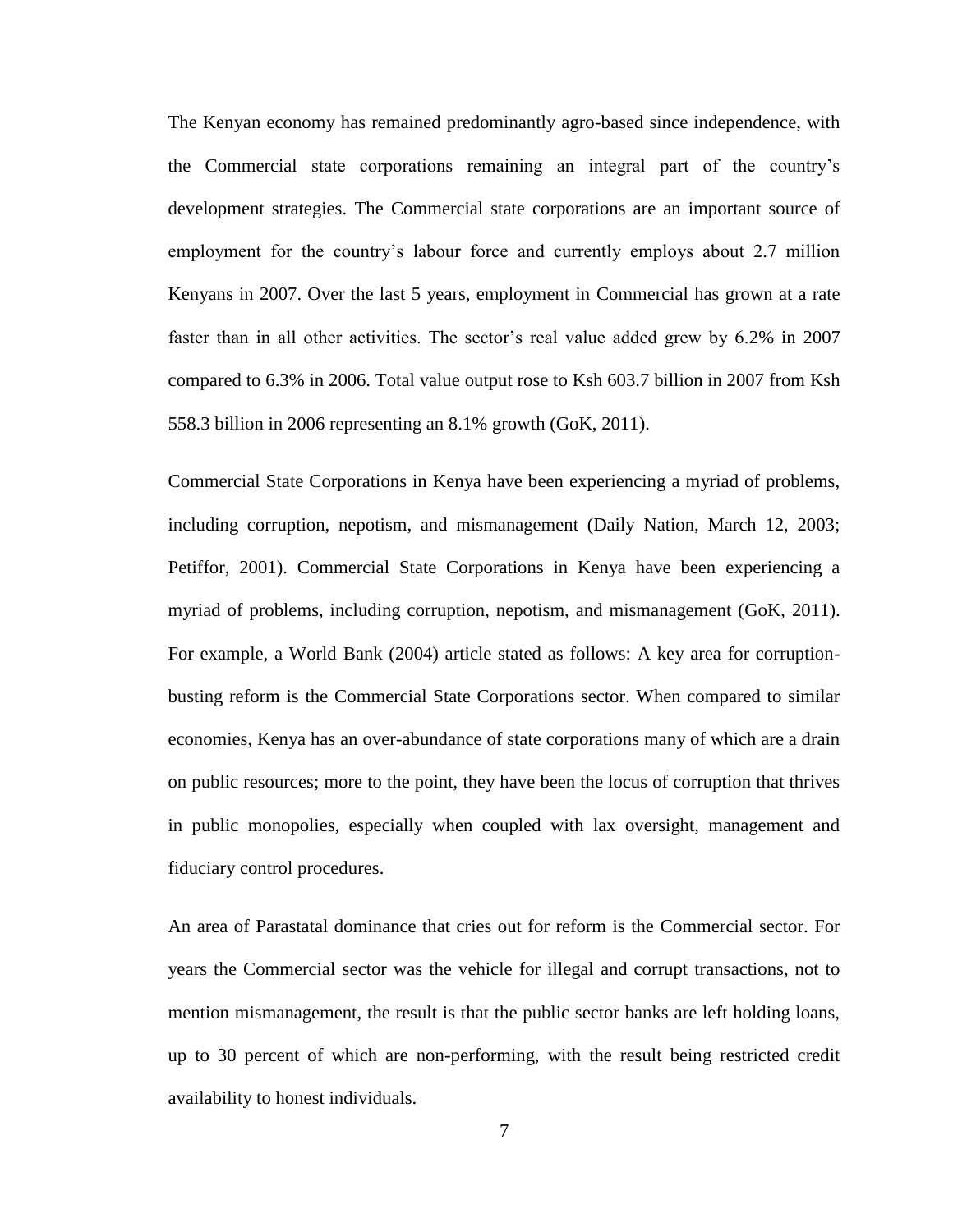The growing competition in the market place, the advance of Commercial technologies, and shorter product life cycles has exerted strong impacts on the entire Commercial industry. Under such a dynamic environment, Commercial state corporations have deployed various approaches to reposition their competitive priorities such as cost, quality and delivery so as to achieve the ultimate goal to customer satisfaction (Chen  $\&$ Yang 2002).

### <span id="page-17-0"></span>**1.2 Research Problem**

The balanced scorecard complements financial measures of past performance with measures of the drivers of future performance. It provides executives with comprehensive framework that translates a company"s vision and strategy into a coherent set of performance measures. Many companies have vision statements to communicate the fundamental values and beliefs to all employees (Kariuki, 2008). The mission statement as discussed by Simons, (1995), addresses core beliefs and identifies target markets and core products. The Balanced Score Card (BSC) is a strategic management system that gives an organization the ability to plan for the future in a strategic manner, while meeting the day-to-day operational requirements of providing quality services to customers and in the public sector, the citizens.

The BSC allows organizations to develop a logical connection among mission and vision, and the strategies, programs, services, and activities that departments and individuals must manage and implement to be successful. Using a balanced set of strategic and operational performance measures help to translate mission requirements into desired department, team, and individual performance results and build accountability through four perspectives of performance i.e. Customers and Stakeholders (demand for services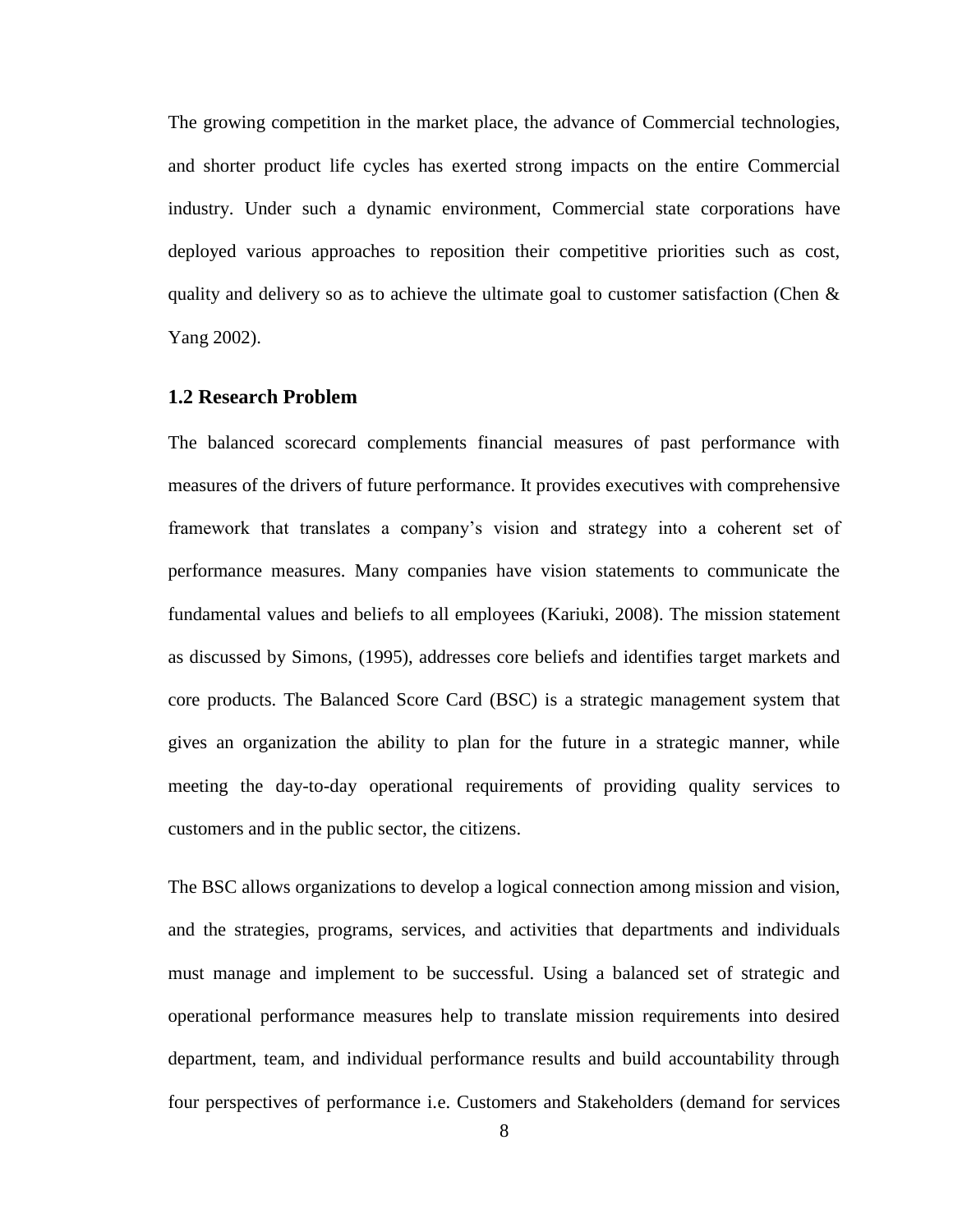by citizens), Financial/Budget (cost effectiveness of programs and services), Internal Business Processes (workflow efficiency), and Learning and Growth (Employee and Infrastructure). Against the background of economic growth that started form an all time low of – 0.3 % GDP in 2001, Kenya has been experiencing positive growth rate that is still not good enough especially with its ambitious vision 2030. At its current economic growth there is still need for boosted strategies to achieve sustained growth of 10%. One of the factors that are and have a great potential to facilitate growth will be the commercial state corporations.

The sectors have faced a number of challenges which include: inadequate financial resource allocations, maintenance and rehabilitation of infrastructure; unfavourable contractual commitments; adverse weather conditions; lengthy procurement procedures leading to protracted court cases; fragmented institutional framework, stringent and inefficient regulatory frameworks and increasing demand for services and resources in other sectors of the economy. These have limited the capacity of the government to expand and maintain existing infrastructural facilities. There have been delays in fulfillment of donor conditions precedent to disbursement of funds leading to delays in project implementation (GoK, 2011).

As part of overall management strategy, the managers of Commercial state corporations need to measure performance to evaluate whether the agency is performing as expected, to ensure that the employees are doing the right things, to motivate line staff/middle managers and the stakeholders to do the things necessary to improve performance, to determine the budgeting priorities such as on which programs the agency should be spending the public's money, to convince stakeholders that the agency is doing a good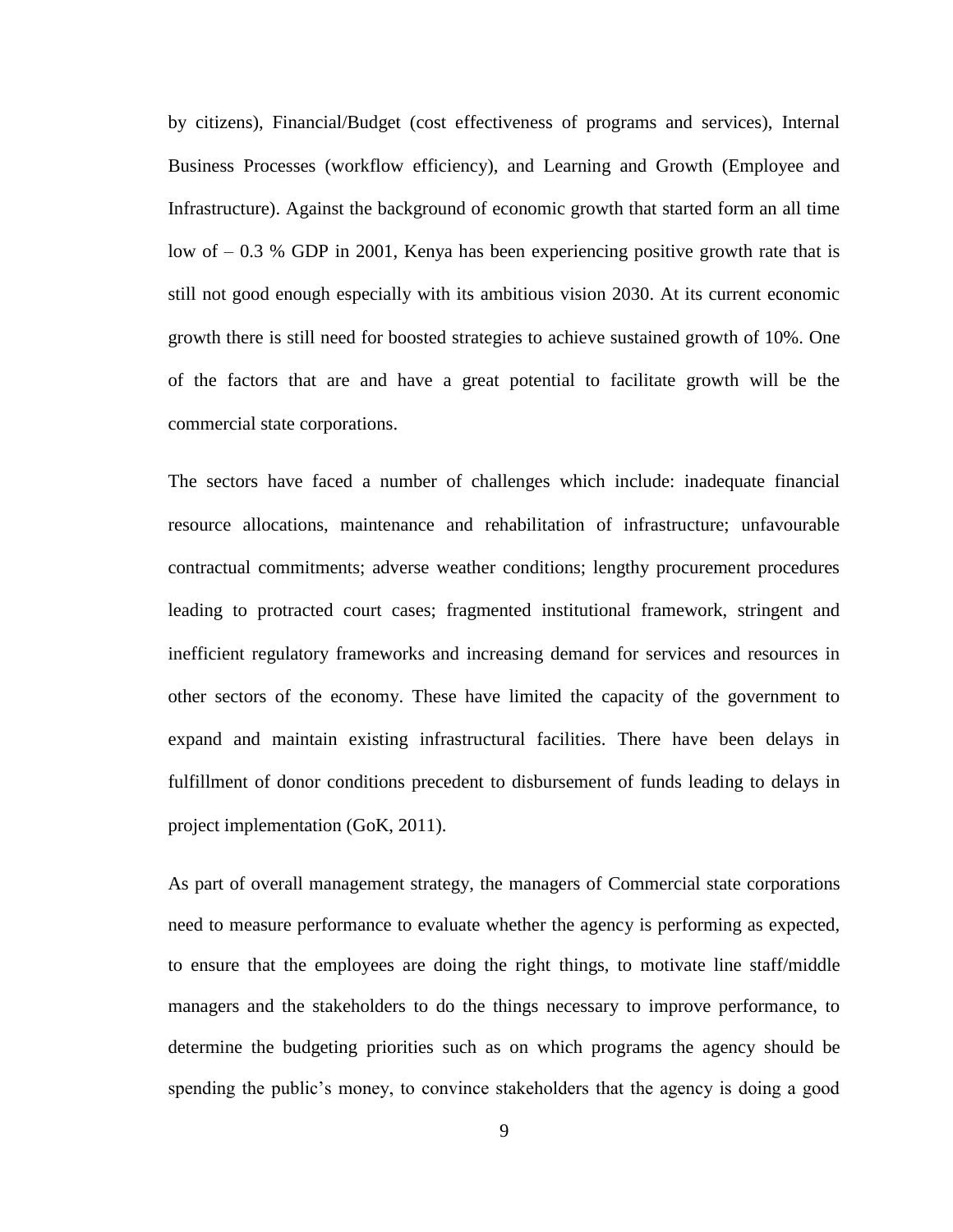job, to learn whether the activities are working, and determine exactly who should do what to improve performance (Behn 2003). Kloot and Martin (2000) found that public sector organizations were using the balanced scorecard focus on financial and community performance rather than organizational change. Numerous surveys have provided evidence as to the BSC"s popularity and widespread implementation by different types of organization (Rigby and Bilodeau, 2011).

One such survey was undertaken for The Chartered Institute of Management Accounting (CIMA) by the International Institute of Banking and Finance Services in 2009 (IIBS) (CIMA, 2009). According to this survey, the BSC continues to be one of the most popular management tools and the most likely to be adopted by companies (CIMA, 2009). More recently, a 2011 survey of management tools and techniques conducted by Bain & Company found that the BSC was one of the 25 most popular tools and its use was projected to keep increasing (Rigby and Bilodeau, 2011).

Local studies have been carried out on balance score card as a strategic management tool. For instance, Oyieyo (2011) did a study to establish the use of balance score card as a strategic management tool in the plastic Commercial firms in Kenya. The study found out that the Balanced Scorecard is a very important strategic management tool which helps an organization to not only measure the performance but also decide/manage the strategies which are needed to be adopted/ modified so that the long-term goals are achieved. Waruiru (2013) as well carried out a study on Implementation of the balanced scorecard as a strategic management tool at Insurance Company of East Africa. The study found out that ICEA had used balanced scorecard as strategic management tool, which was implemented by senior managers, all employees, entire management, human resource managers, section heads, line managers and management at all levels. Kabiru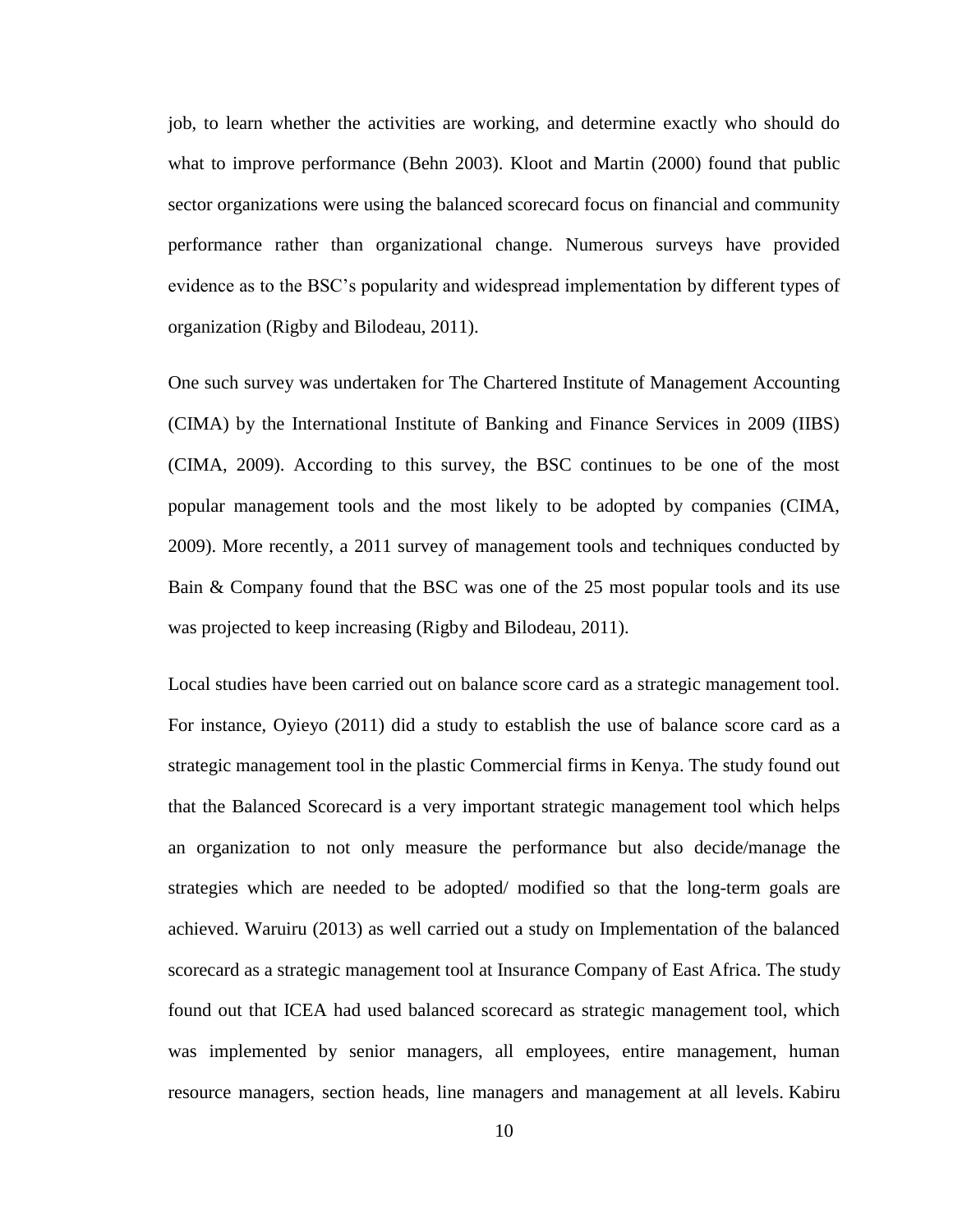(2013) did a study focused on examining the importance of the balanced scorecard in the implementation of strategy at Gateway Insurance Company. The study established that the balanced scorecard approach makes everyone in the company aware of what each is expected to do. It also established that the balanced scorecard eliminates subjectivity as the procedures and goals to be achieved are made clear.

The study also found out that because of the clarity of goals and responsibilities the strategic goals of the company will be achieved efficiently and effectively. Finally, Gichana (2012) did a survey seeking to establish the application of the balanced scorecard as a strategy implementation tool at Orange Telkom Kenya. This study established that there is need to align individual goals to the vision and mission of the organization. Based on this review, it is clear that the influence of balanced score card as a strategic management tool in Kenyan Commercial state corporations has not been examined, as such, this study attempt to fill the research gap. Based on the above review, the following research question will be addressed; what is the influence of balanced scorecard as a strategic management tool in Commercial state corporations?

### <span id="page-20-0"></span>**1.3 Research Objectives**

The general objective of the study was to determine how balanced score card is used and adds value as a strategic management tool in Kenyan Commercial state corporations.

The specific objectives of the study were:

- i. To examine how BSC perspectives influence strategic management of Kenyan Commercial state corporations
- ii. To determine how the use of balance scorecard enhances performance of Kenyan Commercial state corporations.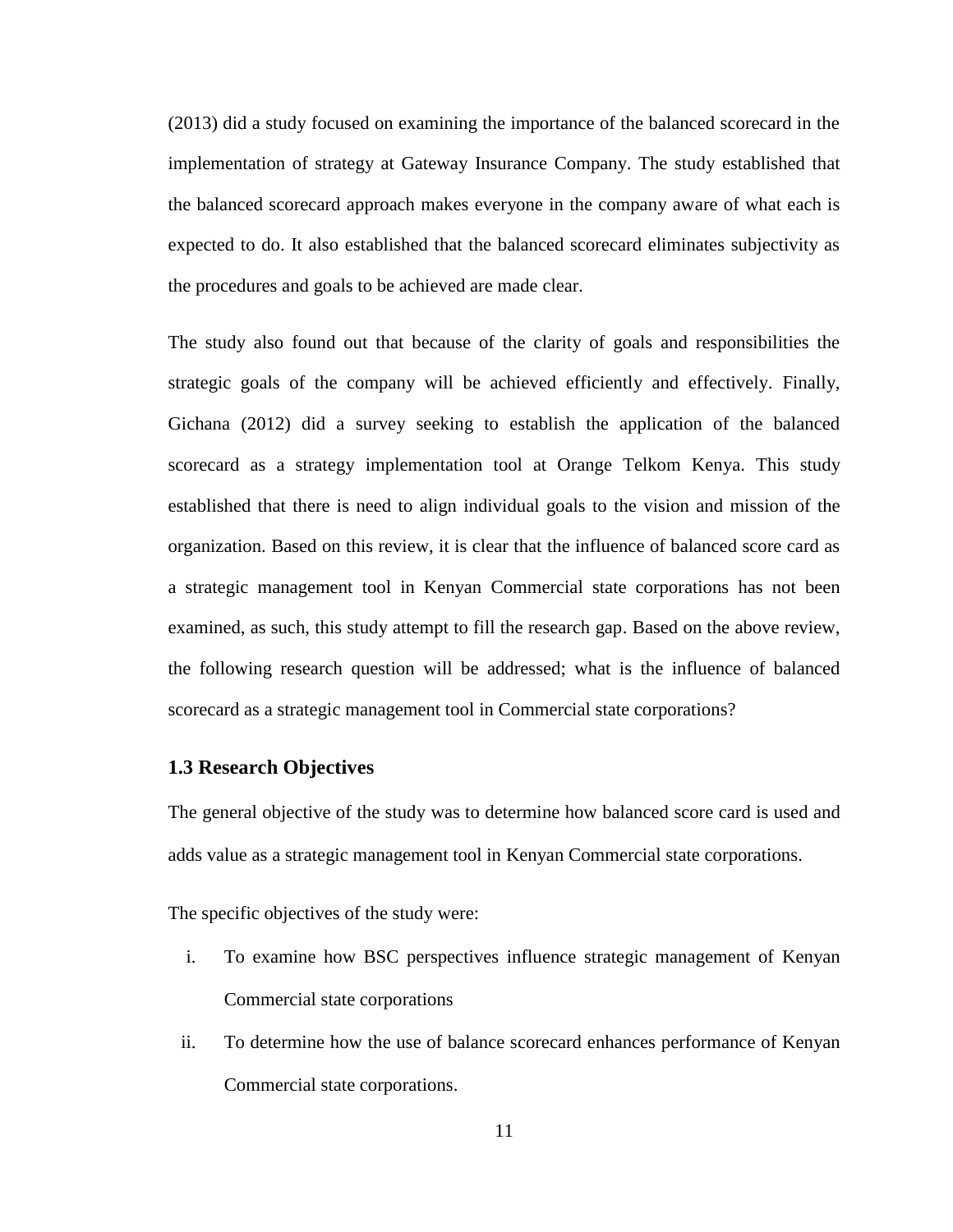#### <span id="page-21-0"></span>**1.4 Value of the Study**

The findings of the study is useful in providing additional knowledge to existing and future organizations on how balanced score card is used and adds value as a strategic management tool in Commercial state corporations to enable them remain competitive. This study may also be beneficial to all state corporations both large and small since they would enhance the realization on strategic management measures that are majorly employed.

The findings may also provide a useful reference document to stake holders in the State Corporation and academic institutions in their endeavors to formulate work plan to meet performance. The benefits according to the Kenyan Commercial state corporations management are the multidimensional view of the organization through the four perspectives in the BSC, and also the fact that they now have a framework which encourage the staff to strive to achieve a unison vision through action plans.

The study is a source of reference material for future researchers on other related topics; it may also help other academicians who undertake the same topic in their studies. The study may also highlight other important relationships that require further research; this may be in the areas of relationships between balanced score card and strategic management.

Most importantly, it may help the policy makers especially within public and private sector to identify crucial areas in their organizations and make appropriate decisions to ensure that the use of balance score card as a strategic management tool is critically emphasized on. Also, through this study leaders and managers in state corporations may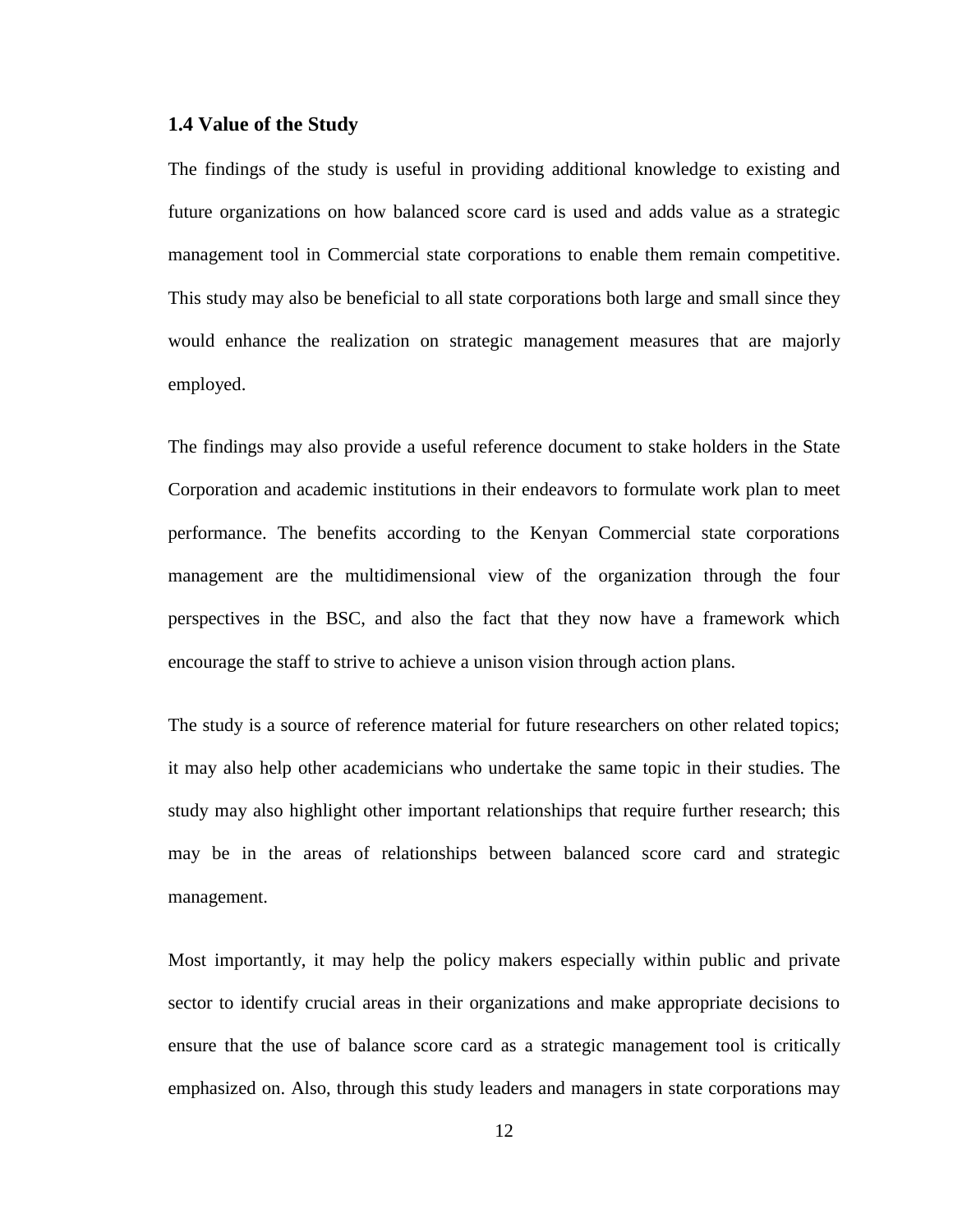learn and make responsible strategic management policy decisions that are meant to facilitate and sustain high organizational performance, and manage organizational and national resources so that corporations and societies can benefit from them in the future. The study forms a better understanding of Resource-Based View theory (a theory that contains a variety of management tools and techniques, particularly developed to assist managers operating in complex settings). By acknowledging that resources are heterogeneously distributed across firms, and are not perfectly mobile and that this distribution is long lasting, organizations can use BSC to develop a logical connection among mission and vision, and the strategies, programs, services, and activities that departments and individuals must manage and implement to be successful.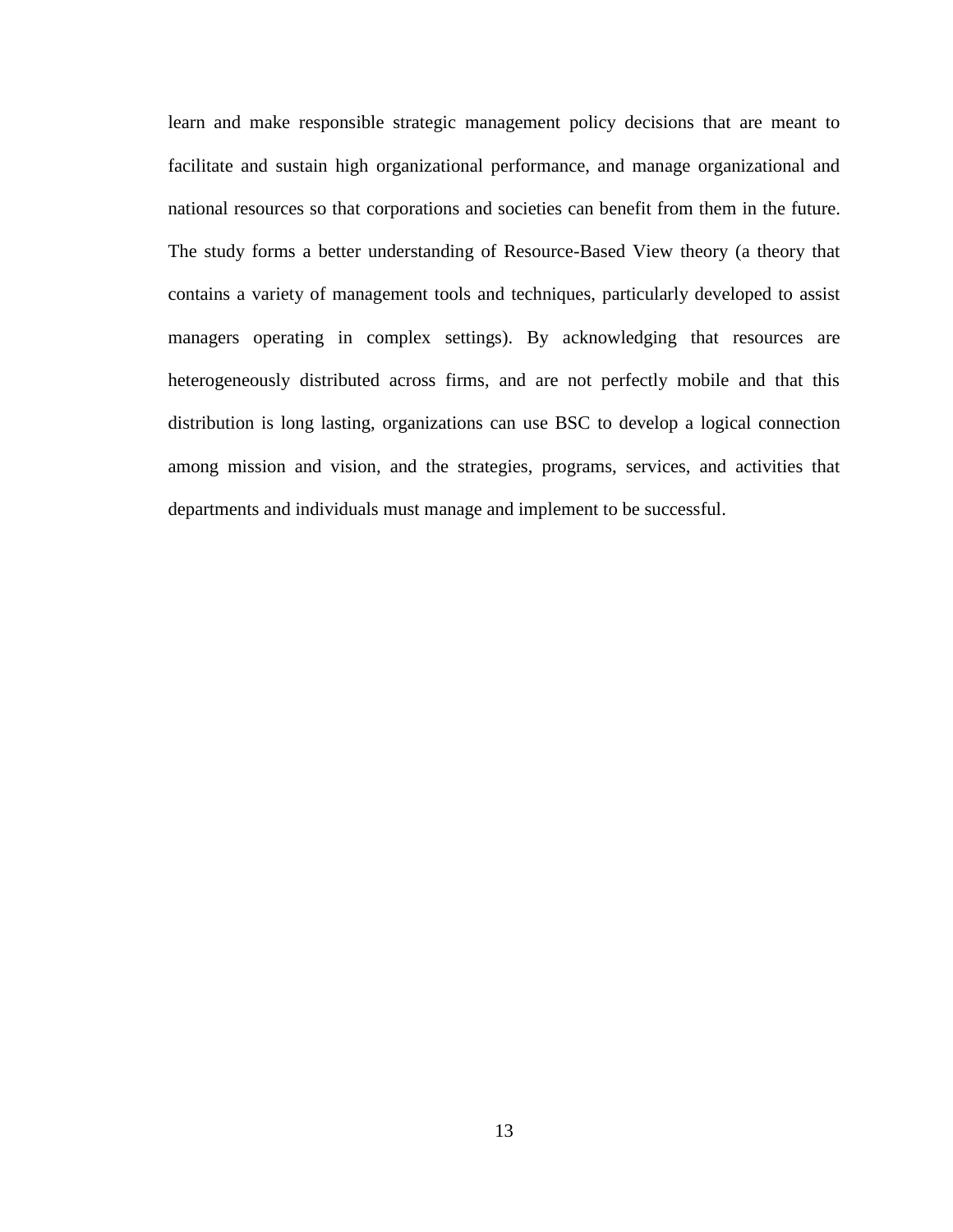## **CHAPTER TWO**

# **LITERATURE REVIEW**

#### <span id="page-23-1"></span><span id="page-23-0"></span>**2.1 Introduction**

Literature review chapter summarizes the background and context for the research problem. Works and results from other researchers who have carried out their research in the same field of study are presented here. The specific areas covered in this chapter are; the theoretical framework, balanced scorecard and management strategy processes as well as The Public Sector Scorecard.

# <span id="page-23-2"></span>**2.2 Theoretical Foundation**

This study will be based on two theories; the stakeholder theory and the resource-based view theory. The resource-based view (RBV) is an influential theoretical framework for understanding how competitive advantage within firms is achieved and how that advantage might be sustained over time (Wernerfelt, 1984).

Stakeholder theory is primarily a management instrument. The attributes power, urgency and legitimacy of claims define an organization"s stakeholders. Power and urgency must be attended to if managers are to serve the legal and moral interests of legitimate stakeholders (Mitchell et al, 1997). Stakeholder theory thus contains methods for identifying and managing stakeholders.

#### <span id="page-23-3"></span>**2.2.1 Resource Based View Theory**

The RBV of the firm was developed in the field of strategic management, and constitutes a theory about the nature of firms, rather than seeking to explain why firms exist "…In effect, the RBV is a statement about how firms actually operate…" (Lockett et al., 2009).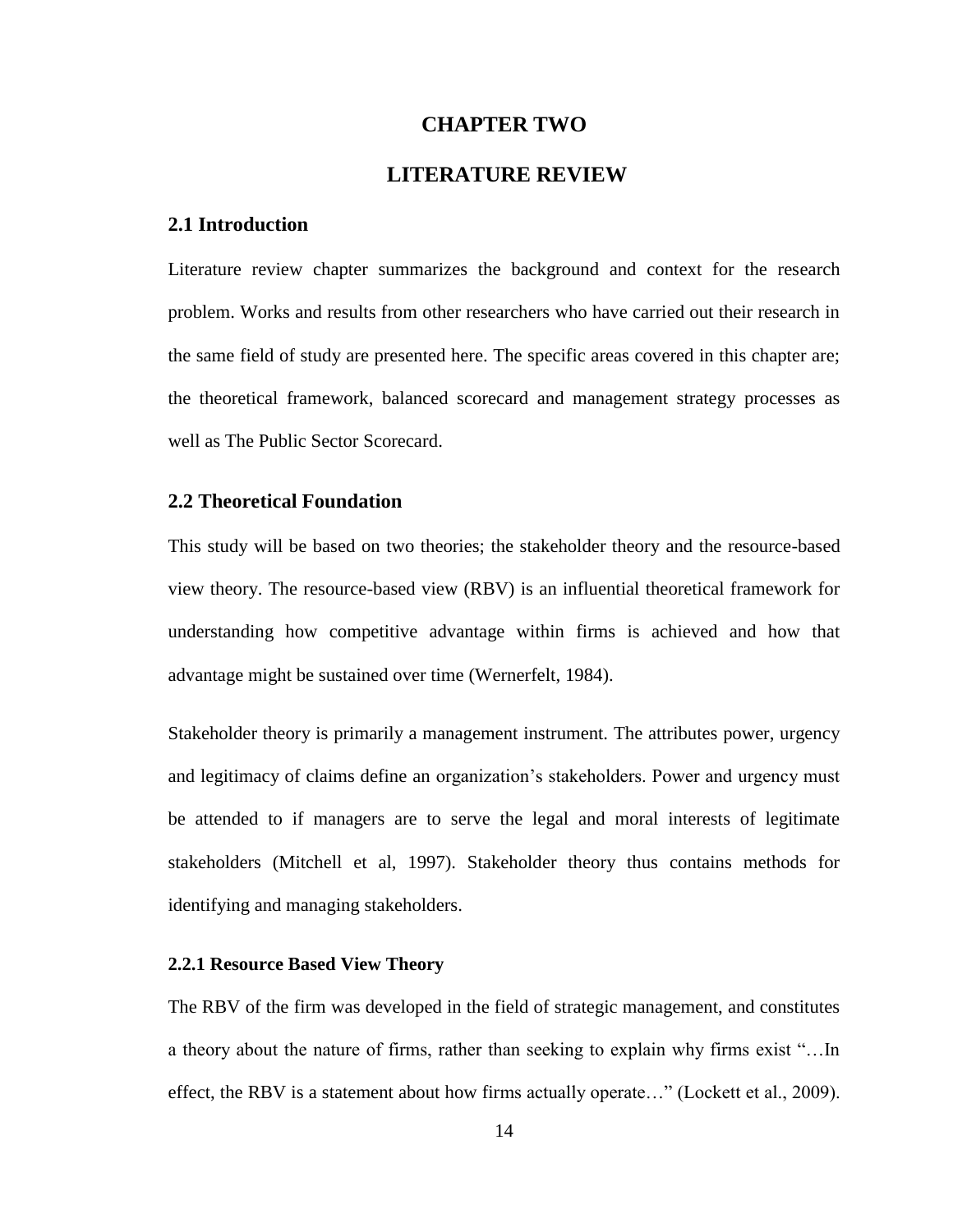It is based on the assumption that resources are heterogeneously distributed across firms, and that this distribution is long lasting. Developing earlier work by Wernerfelt (1984) and Rumelt (1984) the most prominent proponent of the RBV, proposed that a firm"s use of "idiosyncratic, immobile" resources is the source of sustained competitive advantage. This represents a counter-point to the approach of industrial organisation economics, which examines a firm"s response to its external rivals, but does not examine the "black box" (Sirmon, 1995) of the internal respective interests in the project management of firm resources. Whereas previous research had assumed that firms within an industry had broadly similar resources (Porter, 1981), Behn (2003) emphasizes the importance of the idiosyncratic attributes of the firm in developing its competitive position.

<span id="page-24-0"></span>Resource Based View theory contains a variety of management tools and techniques, particularly developed to assist managers operating in complex settings. Key tenets of the theory include acknowledging that resources are heterogeneously distributed across firms, they are not perfectly mobile and that this distribution is long lasting. It is therefore important to understand a firm"s use of "idiosyncratic, immobile" resources in order to maneuver an organization or a project with a minimum of conflict. RBV analysis is particularly useful in combining bundles of tangible and intangible assets; firms can gain a sustained competitive advantage. The RBV analysis thus seems like an appropriate candidate remedy for the complexity related challenges of the balanced scorecard as a strategic management tool.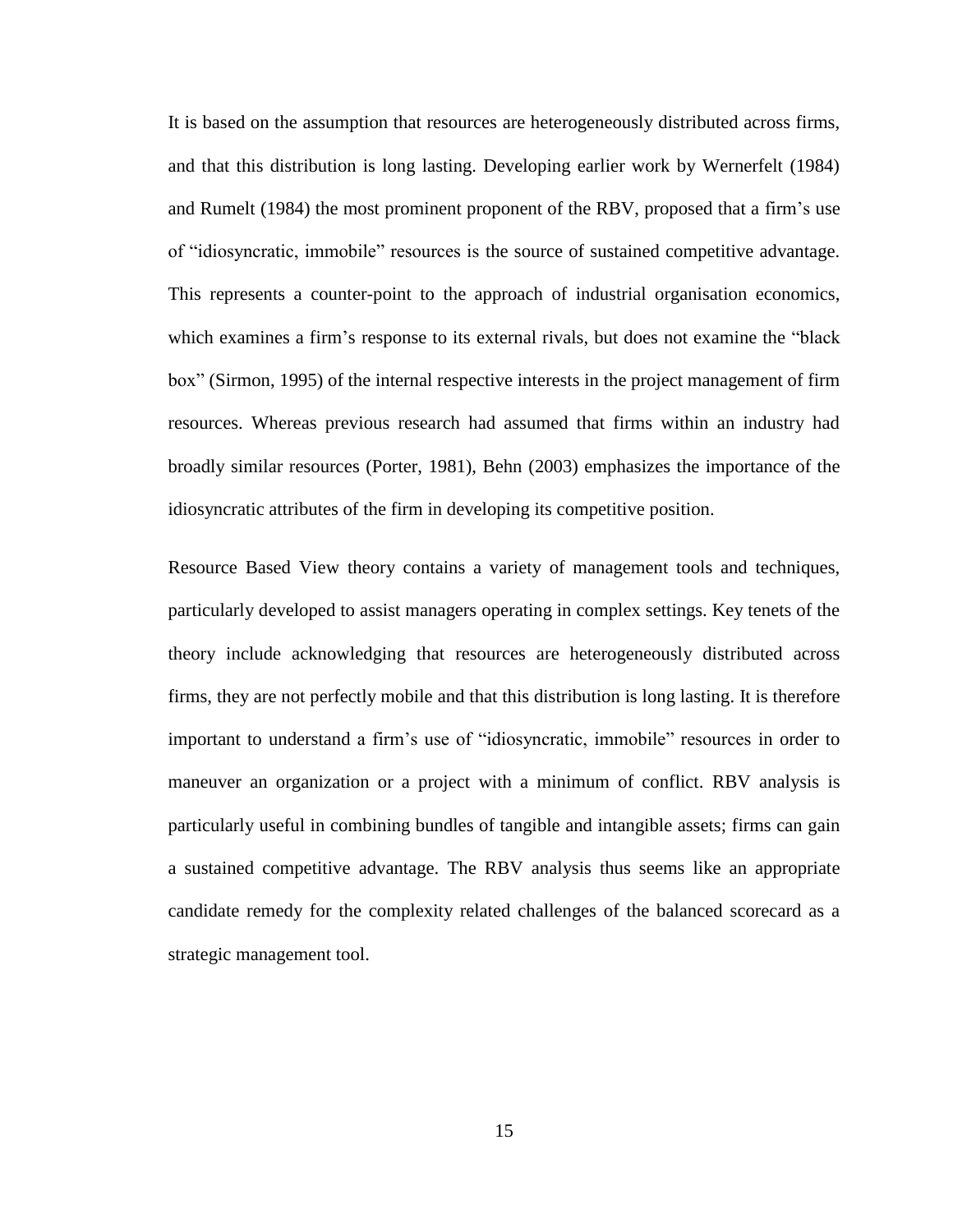#### **2.2.2 Stakeholder Theory**

Stakeholder theory is primarily a management instrument. The attributes power, urgency and legitimacy of claims define an organization"s stakeholders. Power and urgency must be attended to if managers are to serve the legal and moral interests of legitimate stakeholders (Mitchell et al, 1997). Stakeholder theory thus contains methods for identifying and managing stakeholders. In addition, a substantial amount of work has been done on identifying the relative influence of different stakeholders (Mitchell et al, 1997). In order to be able to identify stakeholders, it is important to have a clear notion of what a stakeholder is. Freeman's (1984) definition of stakeholders is still frequently cited and does provide a general understanding of the concept: "…any group or individual who can affect or is affected by the organization's objectives."

From the presented theory, it can be argued that public sector can be characterized as being complex settings with multiple stakeholders that often have multiple, vague and diverging goals. However, no significant evidence have been found that categorically prevents the transfer of functioning ideas, techniques and theories from the private sector to the public sector. Still, the likelihood of successful outcomes of such transfers is assumed to be related to the degree of adjustment to fit the characteristics of the target setting.

The balanced scorecard appears in two flavors: one developed to fit the needs of the private sector and one to match the specific needs of the public sector. Although somewhat different in structure and content, the rationale for using either version is the desire to develop and realize a strategy based on more than just financial measures. Not only does the BSC target financial factors, it provides a basis for determining other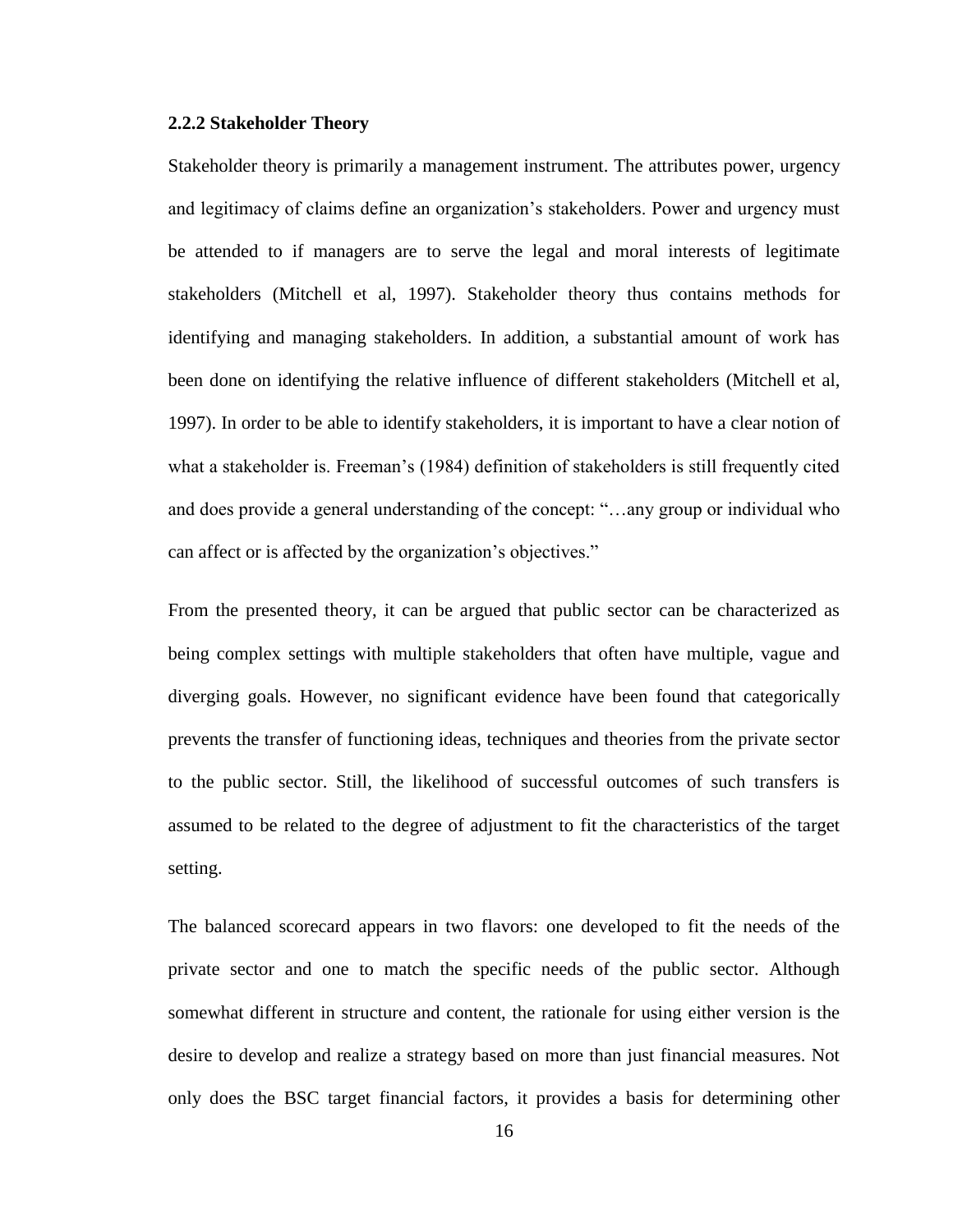important factors that influence how an organization can work towards its vision. Stakeholder theory contains a variety of management tools and techniques, particularly developed to assist managers operating in complex settings. Key tenets of the theory include acknowledging that any organization or project is surrounded by a variety of stakeholders and that these stakeholders can affect the organization or project.

It is therefore important to understand the interests of key stakeholders in order to maneuver an organization or a project with a minimum of conflict. Stakeholder analysis is particularly useful in mapping key stakeholders of a project and identifying their respective interests in the project. The stakeholder analysis thus seems like an appropriate candidate remedy for the complexity related challenges of the balanced scorecard as a strategic management tool.

#### <span id="page-26-0"></span>**2.3 The Balanced Scorecard and Management Strategy Processes**

Kaplan and Norton (1996a) argues that the Balanced Scorecard shouldn"t be used as a control tool to evaluate past performance, it should be used to communicate the strategy of the business and to help align individual, organisational and cross-departmental initiatives within the business to achieve common goals (Kaplan & Norton, 1996a). Moreover, the Balanced Scorecard should be used as a communication, information and learning system and not as a control system (Kaplan & Norton, 1996a; Olve, Roy & Wetter, 1999).

Further, the Balanced Scorecard communicates this through four different perspectives: the financial perspective, the internal business process perspective, and learning and growth perspective. The perspectives are the major cornerstones of the Balanced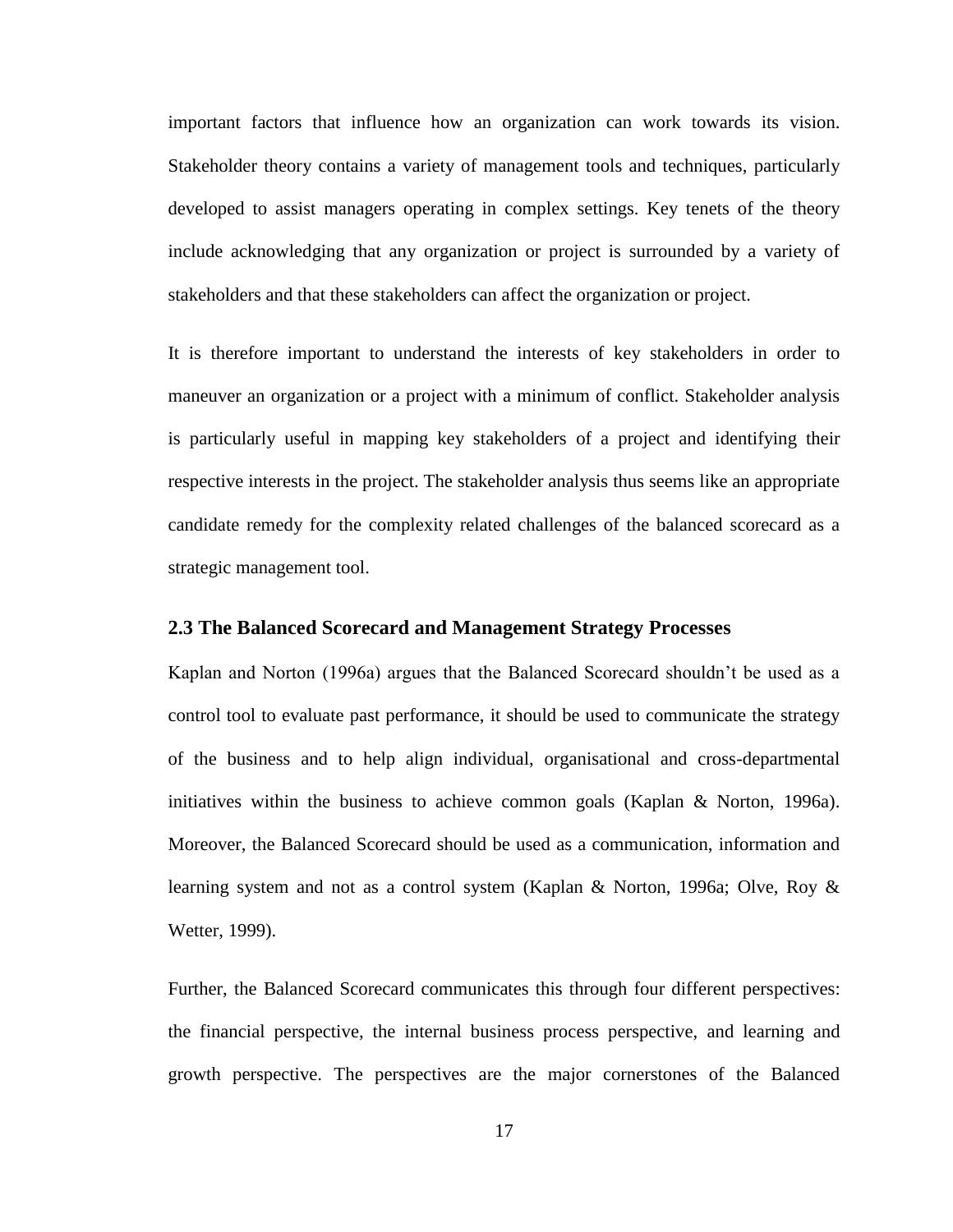Scorecard and they permit a balance between the business" short-term actions and longterm strategy (Kaplan & Norton, 1996a, Kaplan & Norton, 1996b). Even though Kaplan and Norton (1996a) said that the financial perspective isn"t adequate to use by itself, they still claim that it is valuable to use, but, this should however be complimentary with the other perspectives (Kaplan & Norton, 1996a; Kaplan & Norton, 1996b).

It is always useful to know the economic consequences of actions already taken (Kaplan & Norton, 1996a); however, other people argue that the financial part of the business will take care of itself when the operational part is improved by the other perspectives (Kaplan & Norton, 1992). The financial perspective measures and tracks the business" financial requirements and performance (Hannabarger, Buchman & Economy, 2011) it also indicates whether the company"s strategy, implementation and execution are contributing to bottom line improvement (Kaplan & Norton, 1996a, Kaplan & Norton, 1992).

Financial measurements typically relates to profitability and shareholder value and is often measured by operating income, return on investment (ROI) or economic value added (EVA) etc. Financial goals can be such as rapid sales growth or generation of cash flow (Kaplan & Norton, 1996a). The customer perspective measures the customer satisfaction and what performance requirements the customer has. It also measures the different market and customer segments of the business; this is measured regardless if the organisation is offering products or services (Kaplan & Norton, 1996a; Kaplan & Norton, 1996c; Hannabarger, Buchman & Economy, 2011).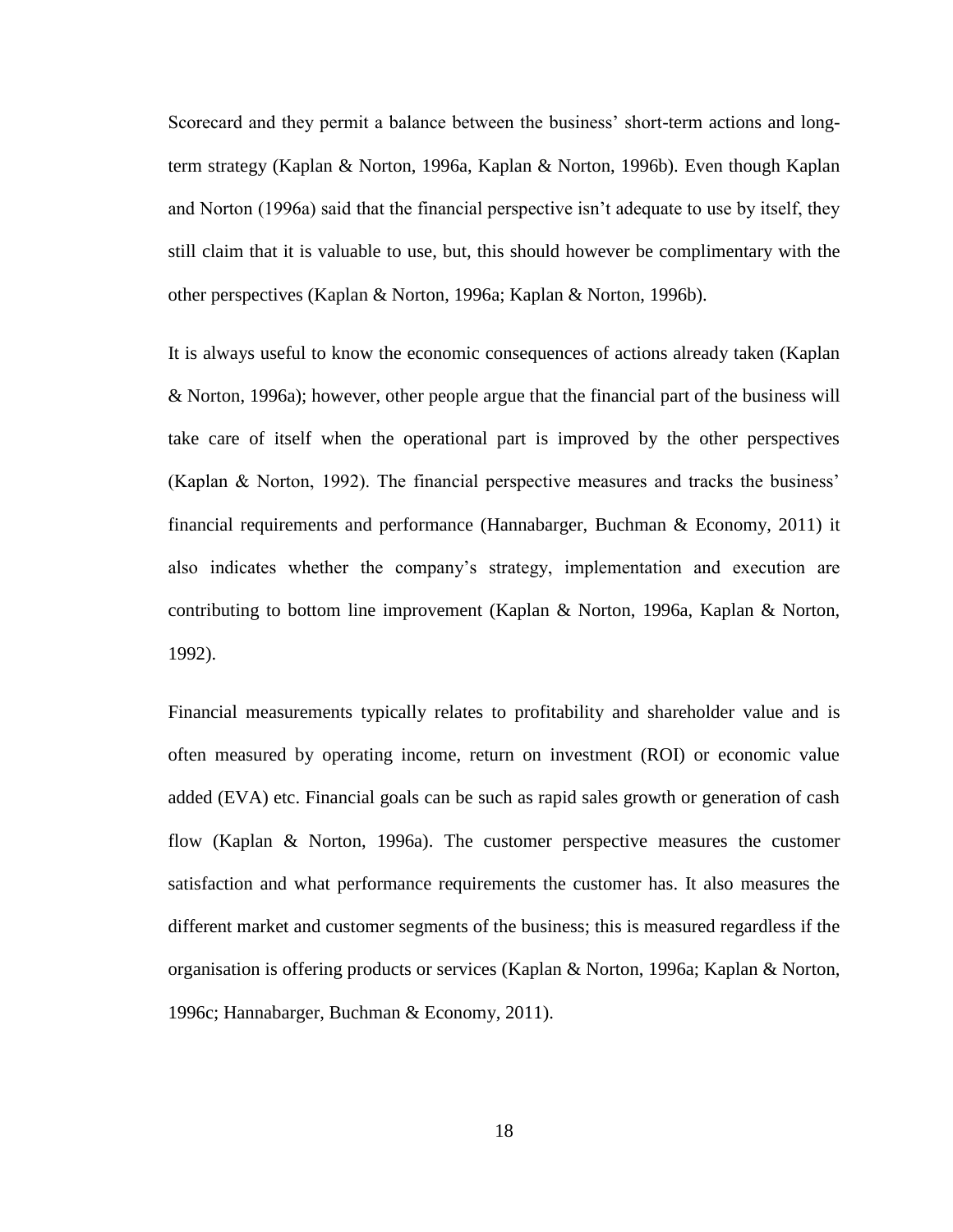Kaplan and Norton (1992) also say that customers' concerns have a tendency to fall into four different categories: time, quality, performance and service, and cost. Time measures how long it takes for the company to satisfy the customer"s needs, this is often referred to as lead time (Kaplan & Norton, 1992; Kaplan & Norton, 1996a). Lead time is measured from the time the company receives an order to the time the finished product or service is delivered to the customer (Kaplan & Norton, 1992). Quality can be measured by the level of defect rates or it could also be measured by on-time delivery, it could also be measured by both (Kaplan & Norton, 1992). The performance and service is measured by how the company is contributing by creating value for its customers (Kaplan & Norton, 1992).

To get the Balanced Scorecard to work Kaplan and Norton (1992) advocates that the company should now articulate goals for time, quality, and performance and service, they should then translate these goals into detailed measures. Along with quality, time, and performance and service, Kaplan and Norton (1992) mention cost as a concern for customers. By having excellent time, quality, and performance and service management the company can afford to have a slightly higher price of the product since the customer will not incur any extra costs of for example, defect products or late delivery (Kaplan & Norton, 1992). The customer perspective enables the managers of the business to communicate and align the market based strategy; this will, since the perspectives are linked, enhance the financial returns of the financial perspective (Kaplan & Norton, 1996a).

The third perspective, which is the internal business process perspective, measures and identifies the critical internal processes in which the organisation must excel (Kaplan & Norton, 1996a, Kaplan & Norton, 1996c), in other words, the objectives of the internal business process perspective highlights the processes which are most critical for the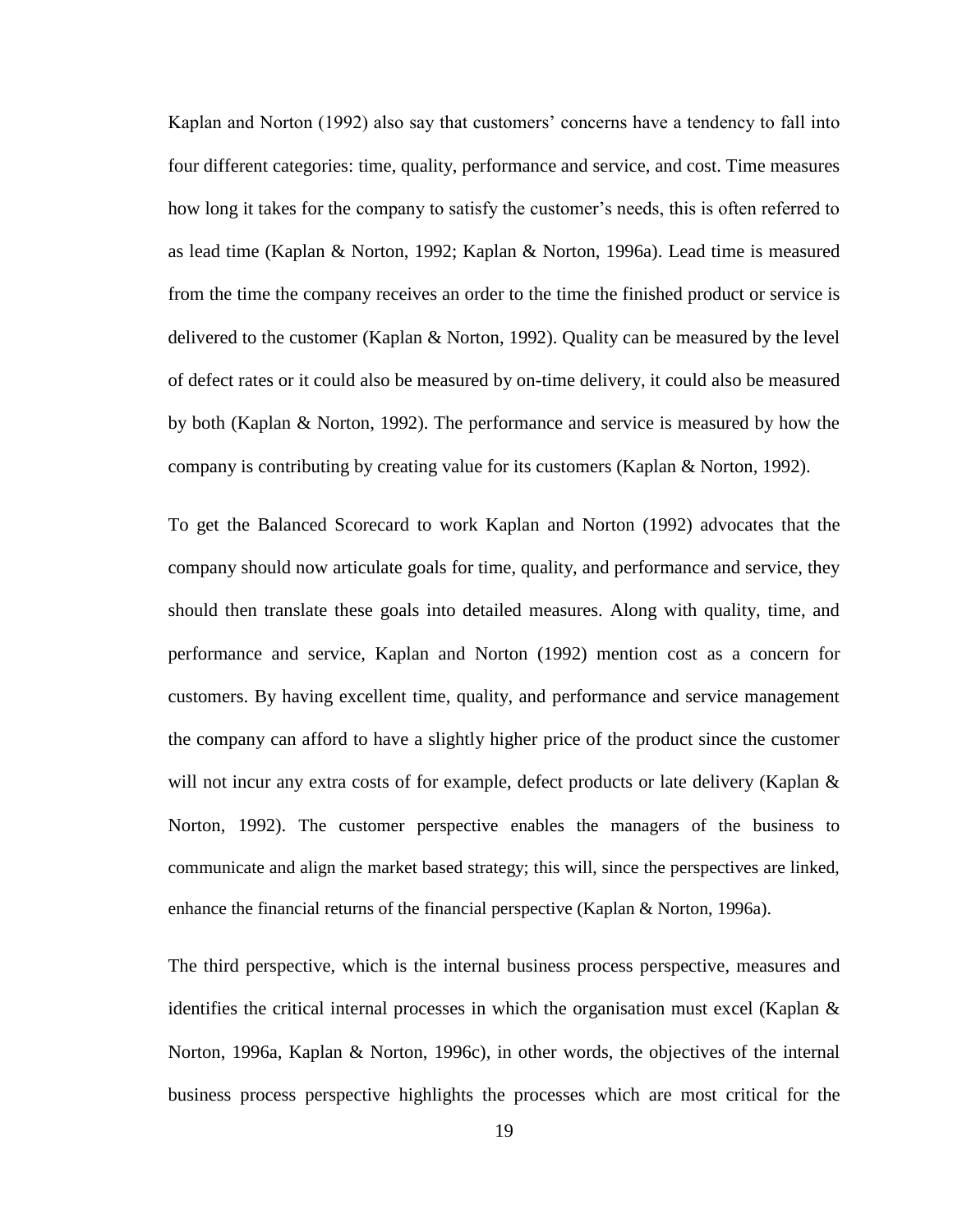strategy of the organisation to succeed and to meet customer expectations (Kaplan  $\&$ Norton, 1992, Kaplan & Norton, 1996a). After all, exceptional customer performance descends from excellent internal processes (Kaplan & Norton, 1992). These processes also enable the business to satisfy the shareholder expectations of the company"s financial return (Kaplan & Norton, 1996a). The measures of the internal process perspective should come from the processes within the business that gives the most value to the customers. These processes may for example affect cycle time, quality, employee skills and productivity; the company should also try to identify critical technology needed for the company to gain a competitive advantage within its market niche (Kaplan  $\&$ Norton, 1992).

While traditional approaches of measuring the internal processes focuses on monitoring and improving existing business processes, the Balanced Scorecard approach focuses on measuring, monitoring and improving the business processes by, when needed, identifying entirely new processes which integrates measures for both the long-term innovation cycle and the short-term operation cycle (Kaplan & Norton, 1996a). Innovation is also incorporated and highlighted in the Balanced Scorecard approach which gives the outcome a long-term innovation-cycle, whilst the traditional approach is focusing mainly on the processes of delivering current products and services to current customers (Kaplan & Norton, 1996a).

The last perspective is the learning and growth perspective, which measures the company"s ability to keep their competitive advantage (Kaplan & Norton, 1992; Hannabarger, Buchman & Economy, 2011). The intense global competition of today's world requires the companies to be able to change fast and be innovative (Kaplan  $\&$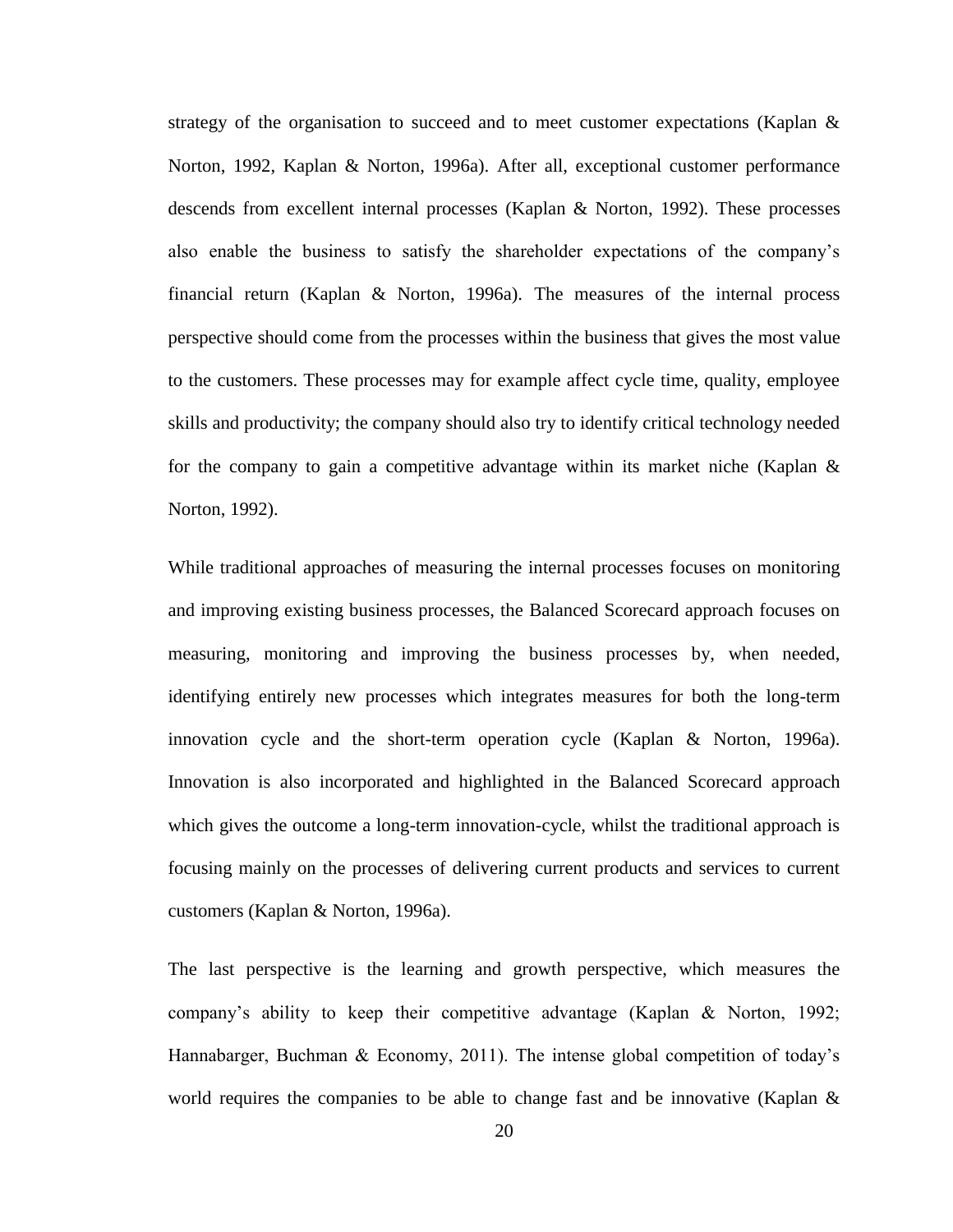Norton, 1992). The products and processes need continuous improvement to be able to keep up with the fast pace and this perspective, along with the internal process perspective, focuses on identifying factors of long-term and short-term success (Kaplan & Norton, 1996a).

The main sources of organisational learning and growth are people, systems and organisational procedures (Kaplan & Norton, 1996c). The learning and growth perspective is required to fill the gap between the existing capabilities of these sources, and reach breakthrough performance (Kaplan & Norton, 1996a). Measures in the learning and growth perspective are mostly employee based and similar to the other perspectives, the company need to set goals for the learning and growth perspective and then translate these into measures (Kaplan & Norton, 1992; Kaplan & Norton, 1996c).

It is important to focus on all four of these perspectives to obtain balance and business success (Hannabarger, Buchman & Economy, 2011). They also need constant measurement, improvement and analysis together because if the business is only focusing on some of the perspectives the balance will be lost and the business will not thrive. A properly constructed scorecard therefore creates an organization wide harmony when employees, managers and shareholders tries to achieve the corporate mission, vision, goals and objectives since all measures are directed toward achieving the same strategy (Kaplan & Norton, 1996a, Kaplan & Norton, 1996b).

#### <span id="page-30-0"></span>**2.4 The Public Sector Scorecard**

Although the BSC has been used successfully in many public sector organisations, Moullin (2007) argues in their article that there are some difficulties with the use of the BSC in public sector organizations. These difficulties arise especially within the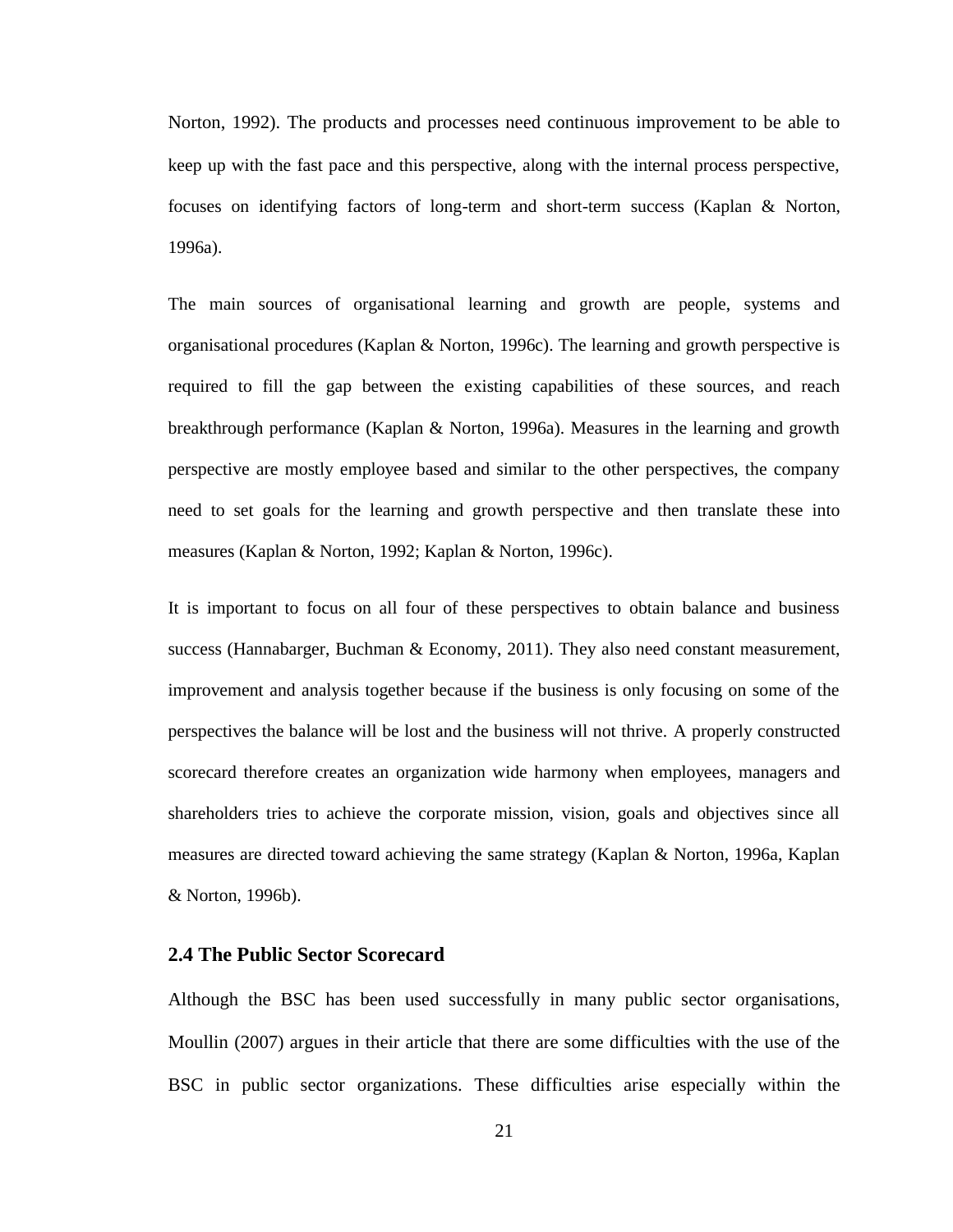structural design, language and methodology of the BSC. Problems can also occur due to the differences placed on emphasis, as the BSC focuses more on financial results while the PSS puts more attention on the end product of their resources. The authors describe the PSS as a tool based on the BSC that has been individualized for public and voluntary sectors. Both frameworks are flexible and adaptable to the different needs of different organizations. The aim of the PSS is to improve the service, which is crucial in these types of organizations.

The aim is also to ensure that an organisation"s strategy, processes and performance measures are connected and that they mirror the needs and expectations of the service users (Moullin, 2007). Moullin (2007) suggests that the main differences of the two are the addition of a "strategic perspective" that focuses on the development of the organization weighed against its main objectives, and its major performance goals. The PSS provides the same ability as the BSC; ensure the alignment between the strategy, processes, and performance measures. The PSS puts more emphasis on factors that are highly relevant to public sector organisations and their stakeholders. For example, service user involvement, working across organisational boundaries, process mapping, service improvement, and risk management.

It focuses on the outcomes, how to achieve these, and the processes that underline them (Moullin, 2007).The focus on outcomes mentioned above is one of the benefits of the PSS. It also helps organizations to re-examine processes to see that they are functioning well (Sheffield Hallam University, 2009).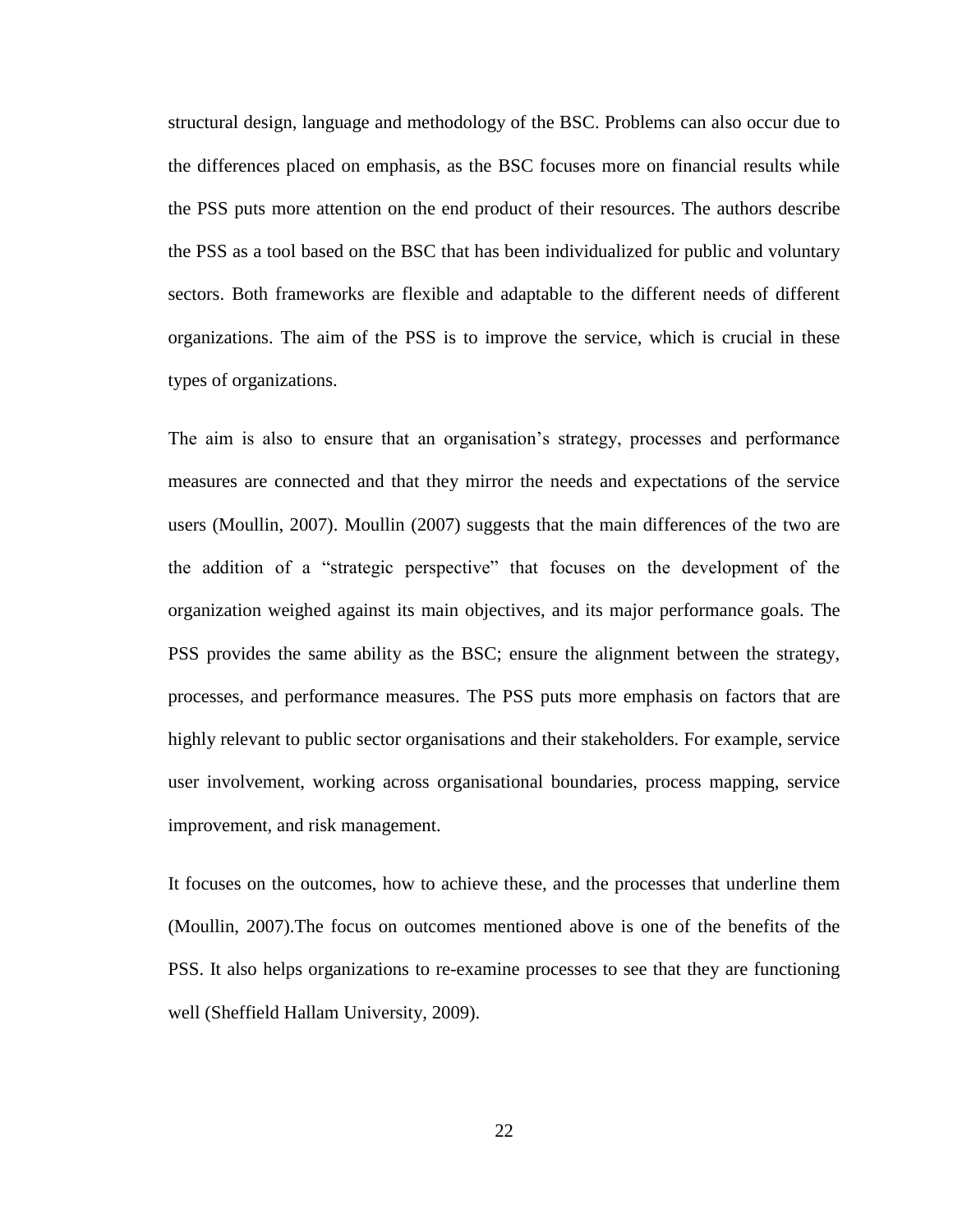The intention of the PSS is to compliment the BSC, fitting the culture and values of the public and voluntary sectors. It focuses much more on the outcome and this emphasis is made in the seven different perspectives; Service user/Stakeholder, Strategic key performance outcomes, Financial, Operational Excellence, Innovation and Learning, Leadership, and People, Partnership and Resources. There is a modified framework of the BSC that works in public and non-profit organizations, since PSS focus more on the outcome than the financial perspective. However, the original BSC functions in different organizations since it is an easy framework to modify to specific needs in both public and private organizations.

An analogy they use to describe the BSC is a pilot cockpit whereby, the pilot is presented with a dash board of control buttons to use and steer the plane. Each button is used to measure and control different things (light, altitude or speed etc.) which together enable the plane to fly safely. Likewise, the measures in the balanced scorecard framework help managers to make better decisions that will lead the organization or business unit to succeed.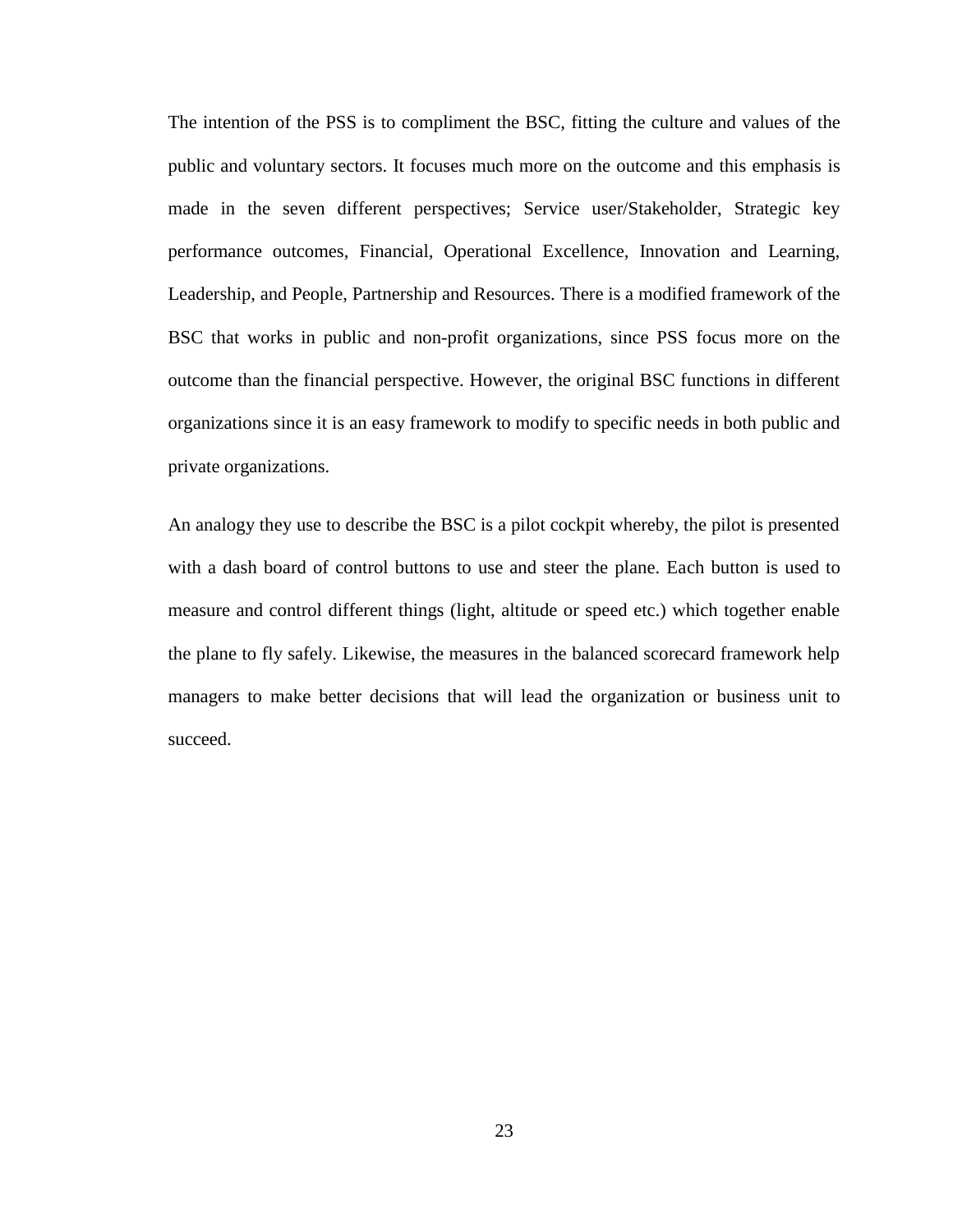# **CHAPTER THREE**

# **RESEARCH METHODOLOGY**

#### <span id="page-33-1"></span><span id="page-33-0"></span>**3.1 Introduction**

This chapter describes the methods and tools that were used in collecting the available data. It includes the research design, sampling design, data collection methods and instruments, data processing and analysis.

#### <span id="page-33-2"></span>**3.2 Research Design**

The research design that was used in this study is a cross-sectional survey aimed at establishing the influence of balanced score card as a strategic management tool in Commercial state corporations. Donald (2006) notes that a research design is the structure of the research, it is the ""glue"" that holds all the elements in a research project together. Cross-sectional surveys are the most common type of surveys and are more quantitative in approach than qualitative.

<span id="page-33-3"></span>Cross-sectional surveys provide a structured approach to data collection that allows for the systematic comparison of variables against each other (Minichiello et al, 2004). The method is preferred because it allowed for prudent comparison of the research findings. The main focus of this study was quantitative. However some qualitative approach was used in order to gain a better understanding and possibly enable a better and more insightful interpretation of the results from the quantitative study.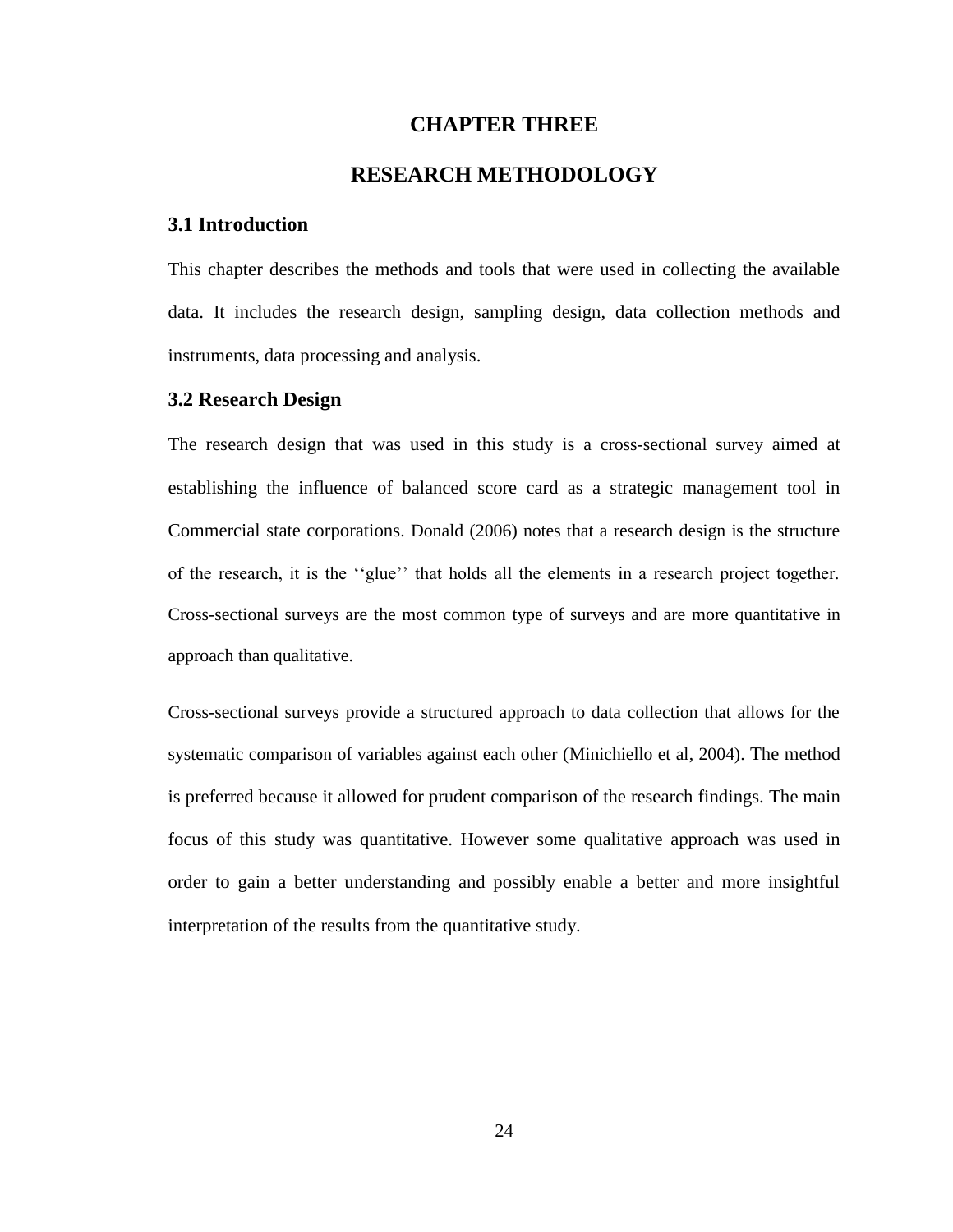#### **3.3 Population of the Study**

Borg and Crall (2009) described target population as a universal set of study of all members of real or hypothetical set of people, events or objects to which an investigator wishes to generalize the result. Target population in statistics is the specific population about which information is desired. Population studies also called census are more representative because everyone has equal chance to be included in the final sample that is drawn according to Mugenda and Mugenda (2003).

The target population of this study consisted of all the Kenyan Commercial State Corporations. According to GoK (2011), there are 31 Commercial State Corporations. The study targeted the executive directors and senior managers of these corporations.

# <span id="page-34-0"></span>**3.4 Data Collection**

The study heavily relied on primary data which was collected through administering structured questionnaire comprising of closed and open-ended questions; developed in line with the objectives of the study.

The researcher personally delivered the questionnaires to the respondents then collected them later through the drop and pick later method. The study sought responses from executive directors and senior managers of the Commercial State Corporations owing to their experience and participation in strategic management in their Organizations.

#### <span id="page-34-1"></span>**3.5 Data Analysis**

Descriptive statistics technique was used to analyze the quantitative data. Coding was done in SPSS, analyzed and the output interpreted in frequencies, percentages, mean scores and standard deviation. The findings were presented using tables, graphs and pie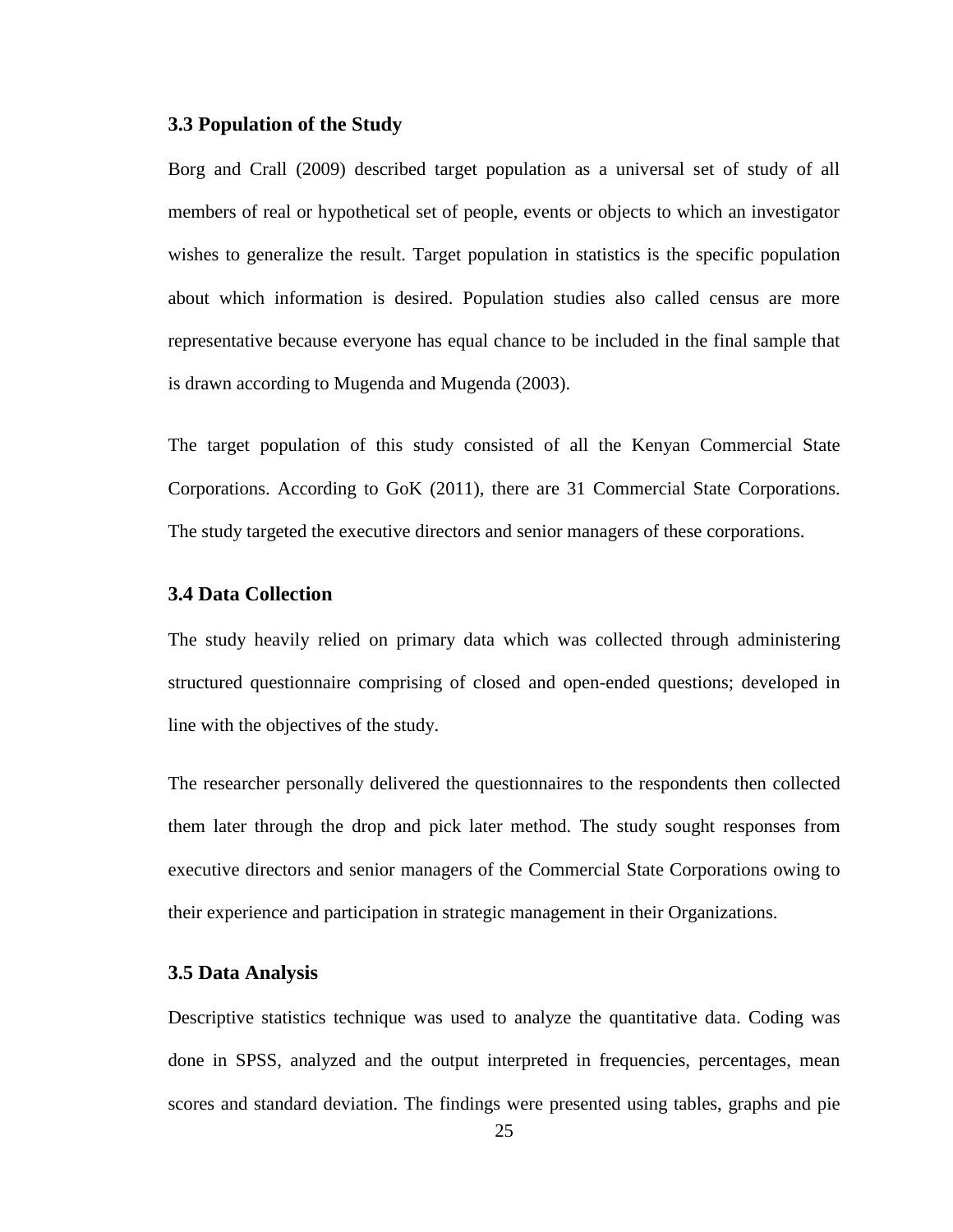charts. This will be enhanced by an explanation and interpretation of the data. A 5 figure Likert scale was used on the questions. The Likert scale is preferred because by using it, coding and analysis of the data collected is easy as it has predetermined categories. It also gives the respondent a wide choice to select from and thus yields more accurate data than other scales like the graphic rating scale and ranking scale.

Inferential statistics such as, regression analysis were also used to establish the significance of balance score card on strategic management in the state corporations. The following model was applied;

# **Regression model**

 $Y = \beta_0 + \beta_1 F + \beta_2 C + \beta_3 I + \beta_4 L$ 

Where; Y= strategic management variable,  $\beta_{0=}$  Constant Term,  $\beta_{1-}$   $\beta_{4}$  (Coefficients), S-Financial perspective, C- Customer Perspective, I- Internal Business process Perspective, L – Learning and growth perspective.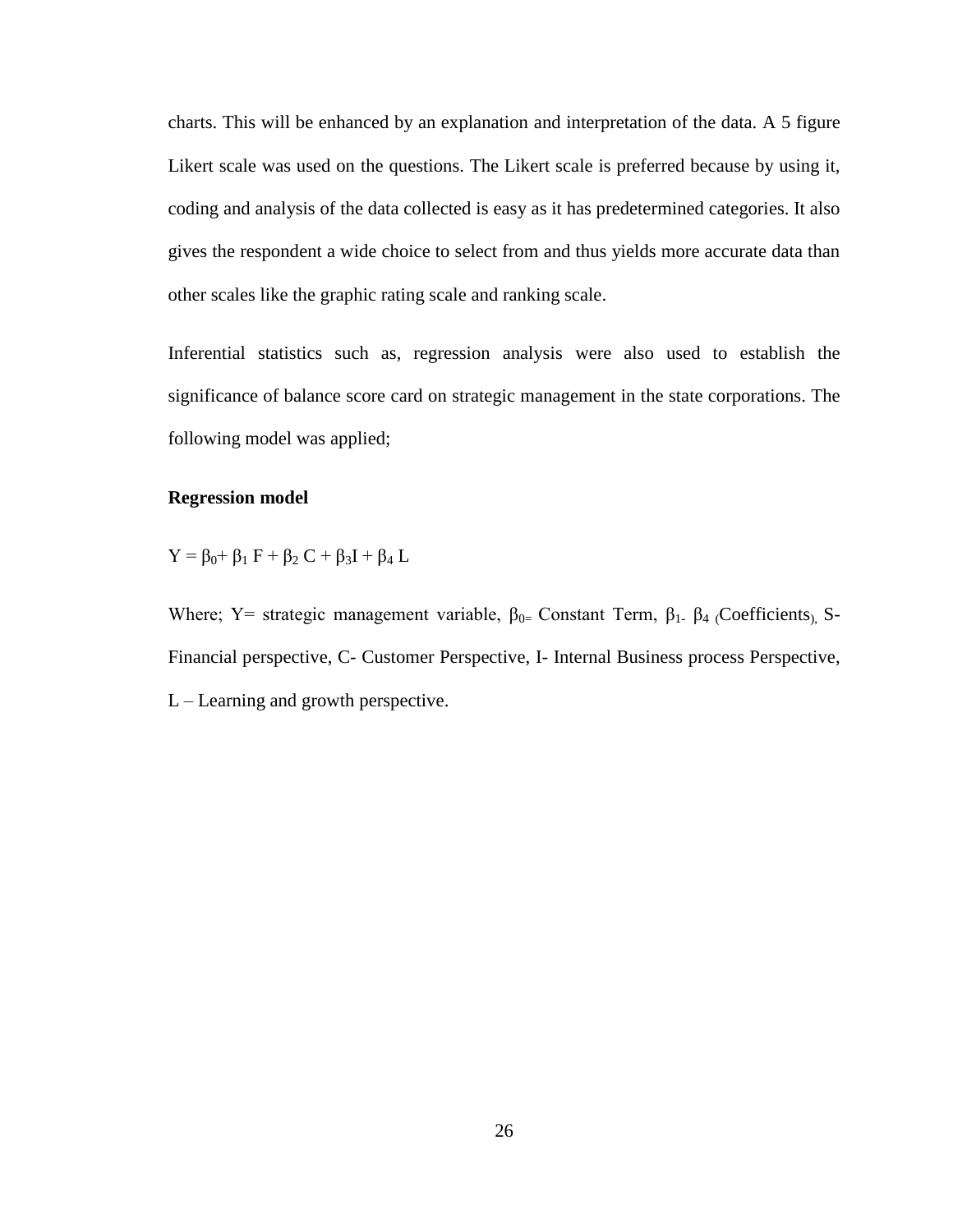## **CHAPTER FOUR**

# **DATA ANALYSIS, FINDINGS AND DISCUSSION**

#### <span id="page-36-1"></span><span id="page-36-0"></span>**4.1 Introduction**

This chapter presents the data that was found on how balanced score card is used and adds value as a strategic management tool in Kenyan Commercial state corporations. The research was conducted on sample size of 150 respondents from executive directors and senior managers of these corporations out of which 132 respondents completed and returned the questionnaires duly filled in making a response rate of 88%. The study made use of frequencies (absolute and relative) on single response questions. On multiple response questions, the study used Likert scale in collecting and analyzing the data whereby a scale of 5 points were used in computing the means and standard deviations. These were then presented in tables, graphs and charts as appropriate with explanations being given in prose.

# <span id="page-36-2"></span>**4.2 General Information**

The study initially sought to inquire information on various aspects of respondents" background that is; gender, age, name of their organization, designation, respondent"s years of experience in the corporation and use of Balance Score Card as a strategic management tool in the organization. This information aimed at testing the appropriateness of the respondent in answering the questions regarding how balanced score card is used and adds value as a strategic management tool in Kenyan Commercial state corporations.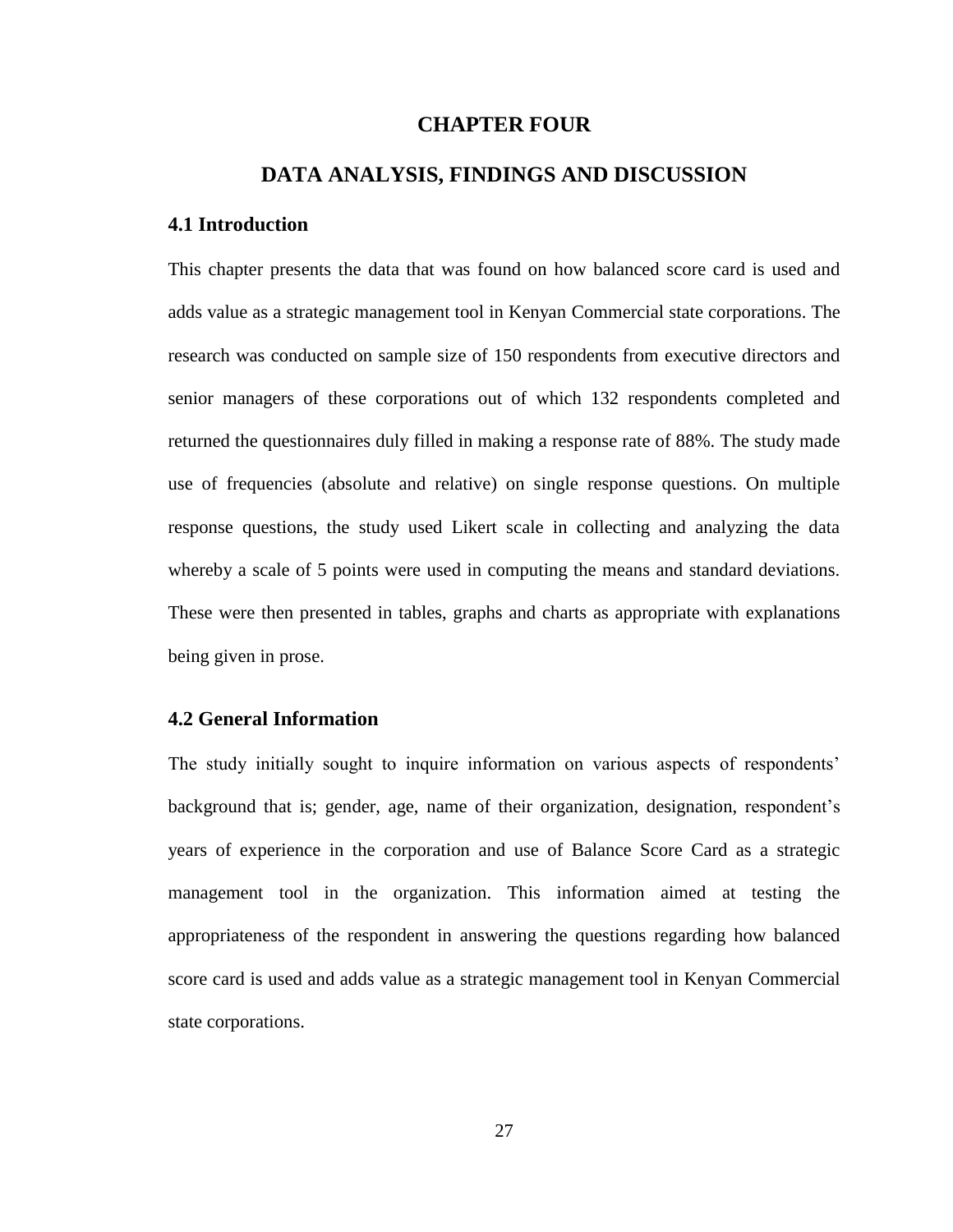# <span id="page-37-0"></span>**4.2.1 Respondents Gender**

The respondents were requested to indicate their gender. The findings are as presented in table 4.2 below.

#### <span id="page-37-3"></span>**Table 4.1: Respondents Gender**

| Gender | <b>Frequency</b> | Percentage $(\% )$ |
|--------|------------------|--------------------|
| Male   | 87               | 66                 |
| Female | 45               | 34                 |
|        | 132              | 100                |

**(Source: 2014)**

As per the findings, majorities (87) of the respondents were male and the remaining 45 were female. This implies that most of the responses emanated from male respondents.

# <span id="page-37-1"></span>**4.2.2 Respondents Age Bracket**

The study also requested the respondents to state their age brackets and the findings are as illustrated in figure 4.1 below.



<span id="page-37-2"></span>**Figure 4.1: Respondents Age Bracket**

**(Source: 2014)**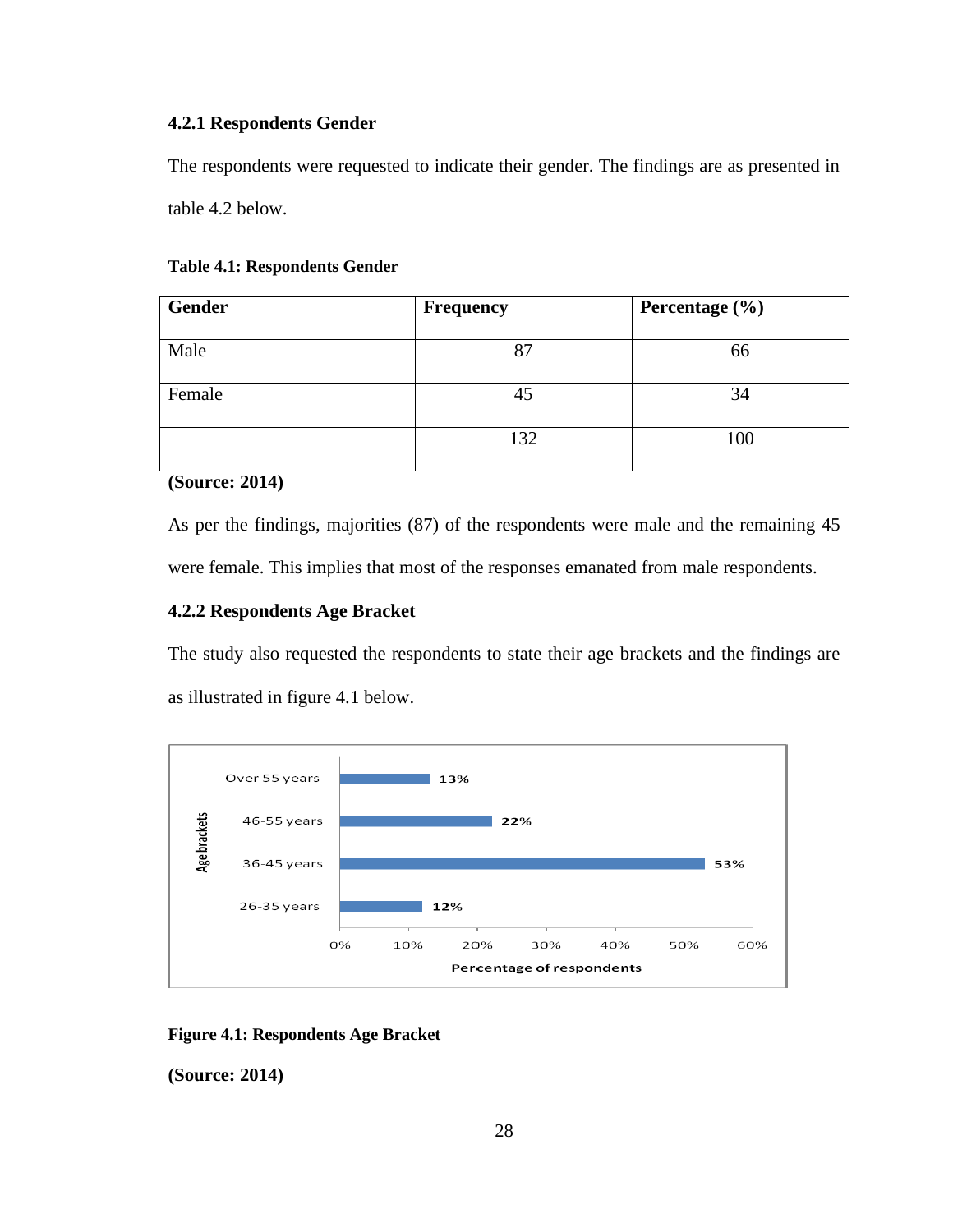From the findings, majority (53%) of the respondents were between ages 36-45 years, 22% were between 46-55 years, 13% were over 55 years and 12% were between 26-35 years. This depicts that most of the respondents were above 30 years of age.

#### <span id="page-38-0"></span>**4.2.3 Name of the Respondents' Organization**

The study requested the respondents to indicate the name of their organization. From the findings, there was a quite an average distribution of the respondents in all the target state corporations, i.e. East African Portland Cement Company, Geothermal Development Company, Telkom Kenya Limited, Agro-Chemicals And Food Company, Chemelil Sugar Company, Kenya Seed Company Limited, Kenya Wine Agencies, Horticultural Crops Development, New Kenya Cooperative Creameries, Kenya Petroleum Refineries Ltd and Kenya Fluorspar Company Ltd. Thus, the respondents from the target Kenyan Commercial state corporations took part in the study.

#### <span id="page-38-1"></span>**4.2.4 Respondents Designation**

The study sought to determine the respondents' designation. The findings are tabulated below.

#### <span id="page-38-2"></span>**Table 4.2: Respondents Highest Academic Qualification**

| <b>Job Titles</b>          | <b>Frequency</b> | Percentage $(\% )$ |
|----------------------------|------------------|--------------------|
| <b>Executive directors</b> |                  |                    |
| Senior manager             |                  |                    |
| <b>Total</b>               |                  | 100                |
| $\sqrt{2}$<br>$AA = A$     |                  |                    |

**(Source: 2014)**

According to the findings in table 4.2 above, majorities (62%) of the respondents are Executive directors, and the remaining were Senior manager. This shows that all the respondents are in the top management level as targeted.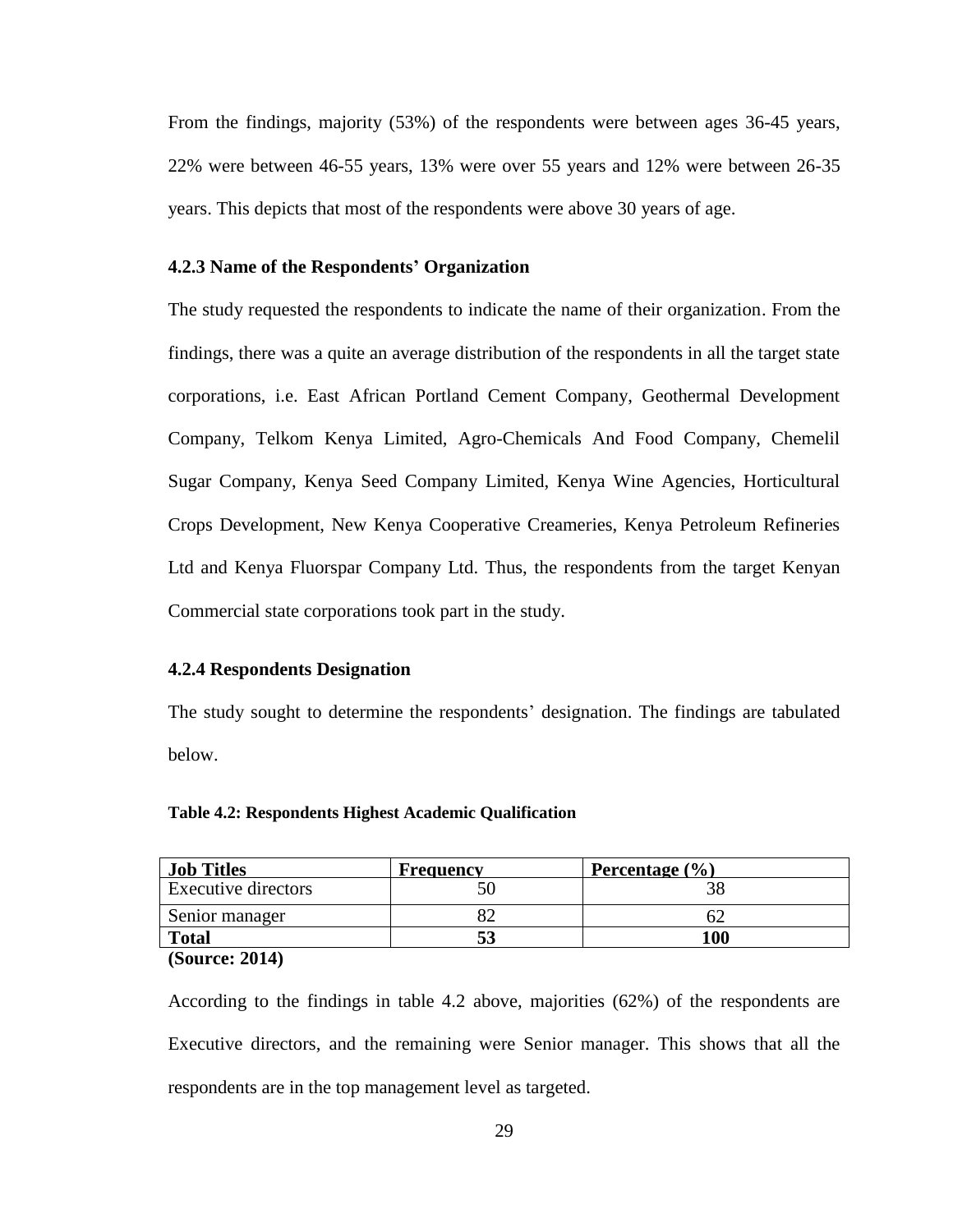#### <span id="page-39-0"></span>**4.2.5 Respondents Length of Service in the Company**

The study sought to establish the period of time the respondents had worked for their Company. The findings are illustrated below.



<span id="page-39-2"></span>**Figure 4.2: Respondents Length of Service in the Company**

#### **(Source: 2014)**

From the findings in figure 4.2, most (79) of the respondents had worked for between 5-7 years, 31 had worked for 2-4 years, 12 had worked for over 7 years and 10 had worked for less than two years. This illustrates that the respondents have worked at the state corporations for a reasonably long period of time, thus enabling them to better understand how balanced score card is used and adds value as a strategic management tool in Kenyan Commercial state corporations.

## <span id="page-39-1"></span>**4.2.6 Use of BSC as a Strategic Management Tool in Respondents Organization**

The respondents were asked to indicate whether their organization uses Balance Score Card as a strategic management tool. The findings are tabulated below.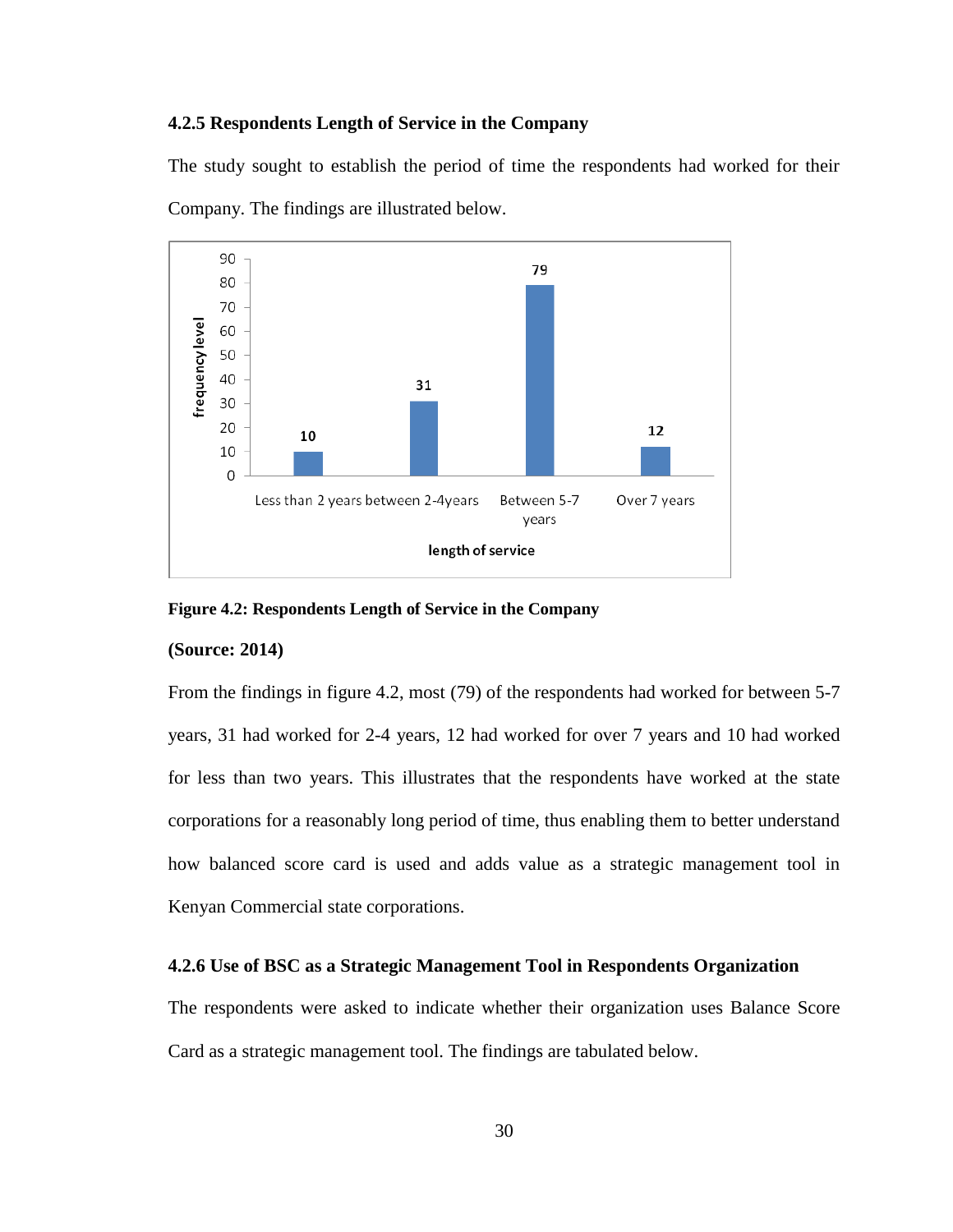#### <span id="page-40-1"></span>**Table 4.3: Use of The Balance Score Card As A Strategic Management Tool In**

| <b>Response</b> | Frequency | Percentage $(\% )$ |
|-----------------|-----------|--------------------|
| Yes             | 95        | 70                 |
| N <sub>o</sub>  | っっ        | 28                 |

# **Respondents Organization**

**(Source: 2014)**

According to the findings, majority (72%) of the respondents' organization use Balance Score Card as a strategic management tool, while 28% said they did not. This depicts that most of the Kenyan Commercial state corporations use Balance Score Card as a strategic management tool.

#### **4.2.6.1 Period Respondent Organizations Have Used the Balance Score Card**

The study probed the respondents who agreed that their organizations use Balance Score Card as a strategic management tool on the period of time it has been in use. A summary of the findings is given below.



<span id="page-40-0"></span>

**(Source: 2014)**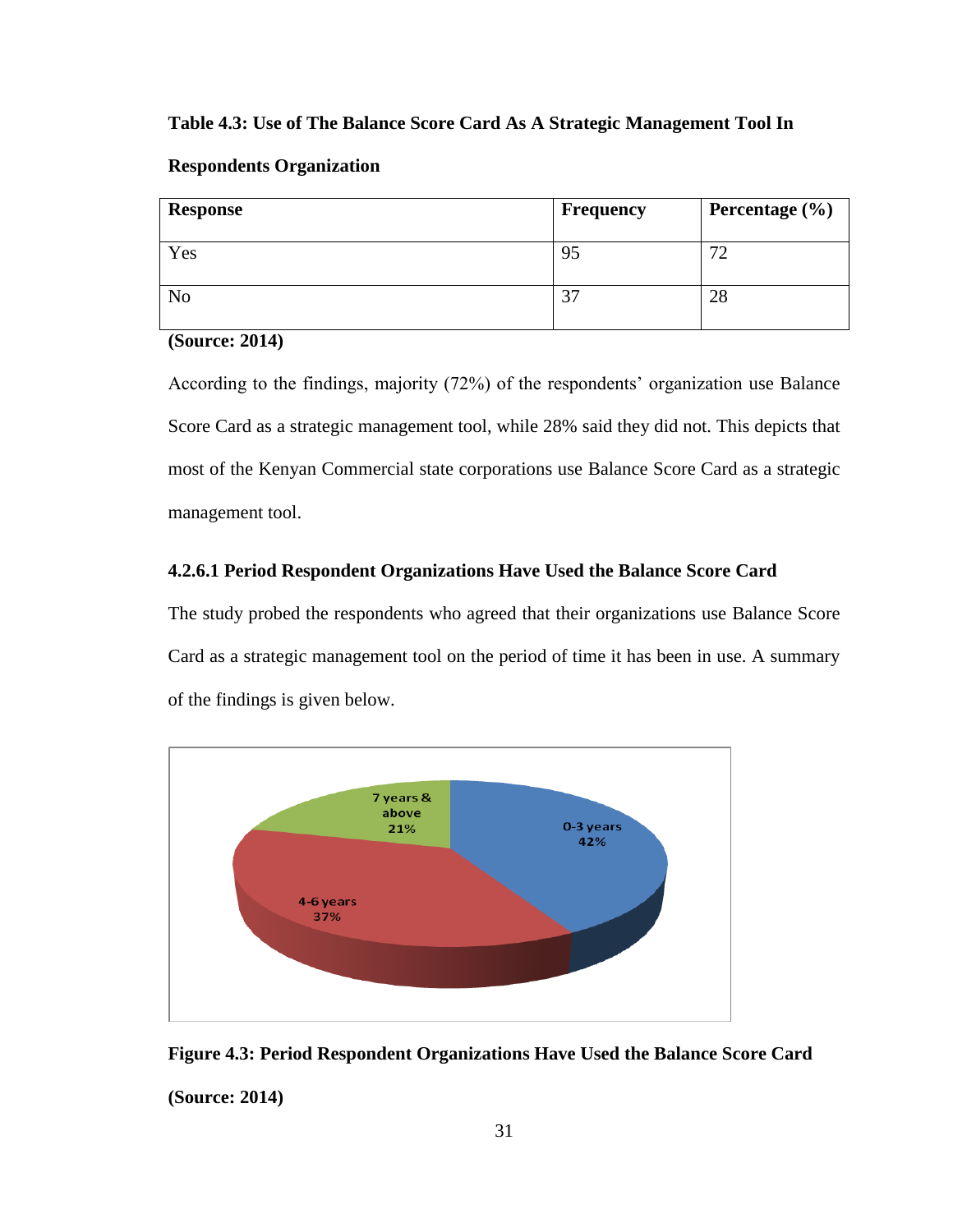From the findings, 42% of the respondents organizations have been using Balance Score Card as a strategic management tool 0-3 years, 37% have been using it for 4-6 years and the remaining 21% have been using it for 7 years & above. This implies that the Balance Score Card as a strategic management tool has been in use for 6 years and below in most of the respondents organizations.

# <span id="page-41-0"></span>**4.3 Financial perspective of the BSC**

The study sought to identify the significant influences of adoption of BSC on the financial perspectives of the respondents' organization.

| <b>Financial perspective</b>                                           | <b>Mean</b> | <b>Std</b> |
|------------------------------------------------------------------------|-------------|------------|
|                                                                        |             | Dev        |
| Appropriate levels of cash necessary for operations both in the long   | 2.04        | 0.491      |
| term and short term are available                                      |             |            |
| Top management is satisfied with the customers' profitability levels   | 2.26        | 0.421      |
| Target Return on Investment is achieved by all business units          | 3.64        | 0.211      |
| The cost of making customer loyal is known by all the employees        | 3.75        | 0.216      |
| Actual cost associated with the acquisition of a new customer is       | 3.86        | 0.167      |
| known by all employees                                                 |             |            |
| Profit levels attained in the past year have grown the company or      | 4.06        | 0.220      |
| increased shareholder value                                            |             |            |
| Based on the results till date, the benefits of the balanced scorecard | 4.09        | 0.149      |
| outweigh the costs                                                     |             |            |
| Return on Investment is the main indicator used for assessing          | 4.21        | 0.015      |
| performance of Customer Relationship Management system                 |             |            |

#### <span id="page-41-1"></span>**Table 4.4: Financial perspective of the BSC**

#### **(Source: 2014)**

The respondents were asked to rate a series of statements on the influence of adoption of BSC on the financial perspectives of the respondents' organization. As shown in table 4.4, most of the respondents agreed that Return on Investment is the main indicator used for assessing performance of Customer Relationship Management system (mean score of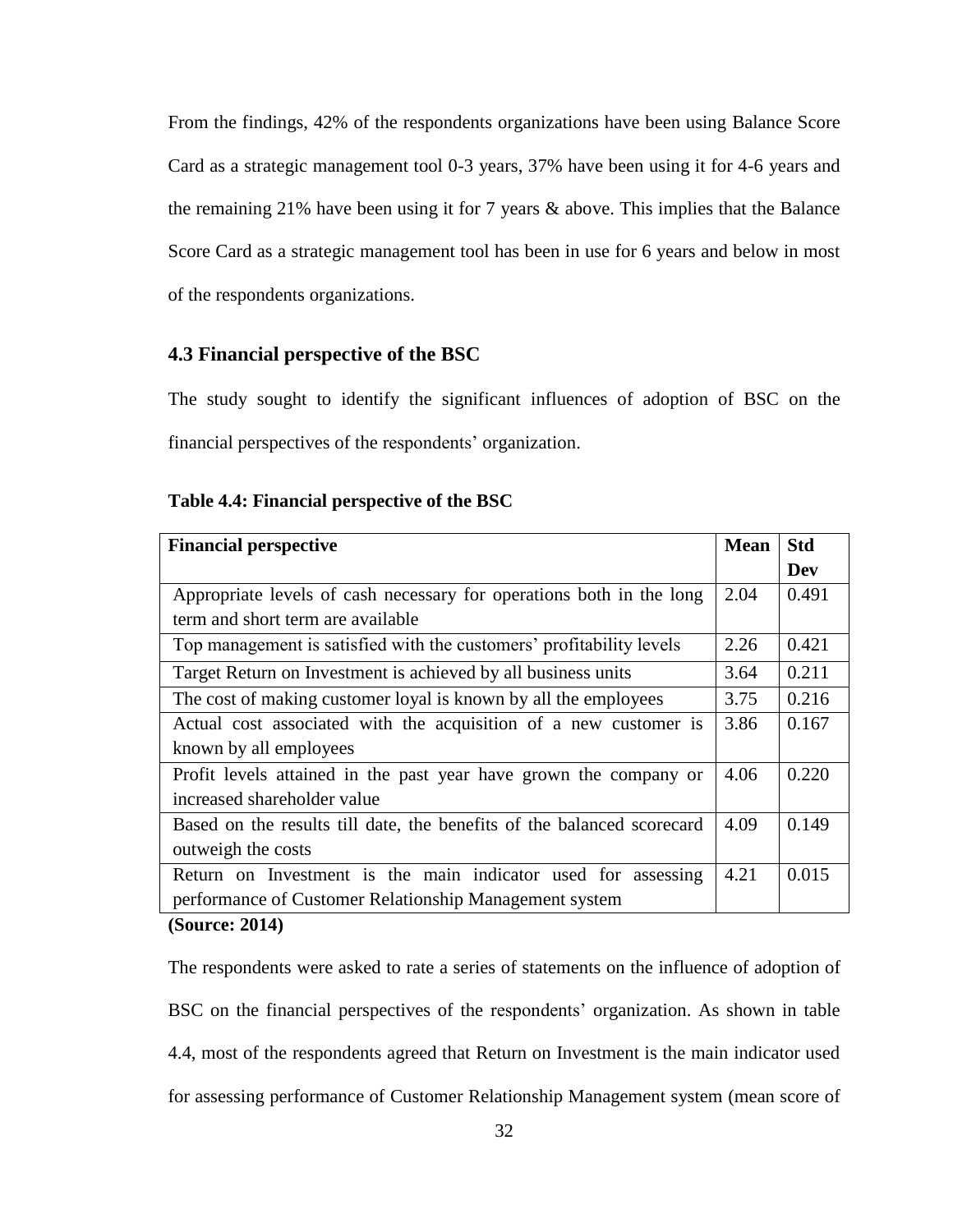4.21 out of 5. In addition the respondents agreed that Based on the results till date, the benefits of the balanced scorecard outweigh the costs as depicted by a mean score of 4.09; the respondents further agreed that Profit levels attained in the past year have grown the company or increased shareholder value as shown by mean score of 4.06, Actual cost associated with the acquisition of a new customer is known by all employees mean score of 3.86, The cost of making customer loyal is known by all the employees with a mean score of 3.75 and that Target Return on Investment is achieved by all business units as portrayed by a mean score of 3.64.

However they disagreed that Top management is satisfied with the customers' profitability levels as shown by a mean score of 2.26 and that appropriate levels of cash necessary for operations both in the long term and short term are available with a mean score of 2.04. The findings indicate that The BSC expands the business objectives past the financial perspective of short-term performance and incorporates all segments of value that help drive and promote the long-term competitiveness and success of the organization.

#### <span id="page-42-0"></span>**4.4 Customer Perspective of the BSC**

<span id="page-42-1"></span>The study sought to establish the significant influences of adoption of BSC on the customer perspectives of the respondents' organization.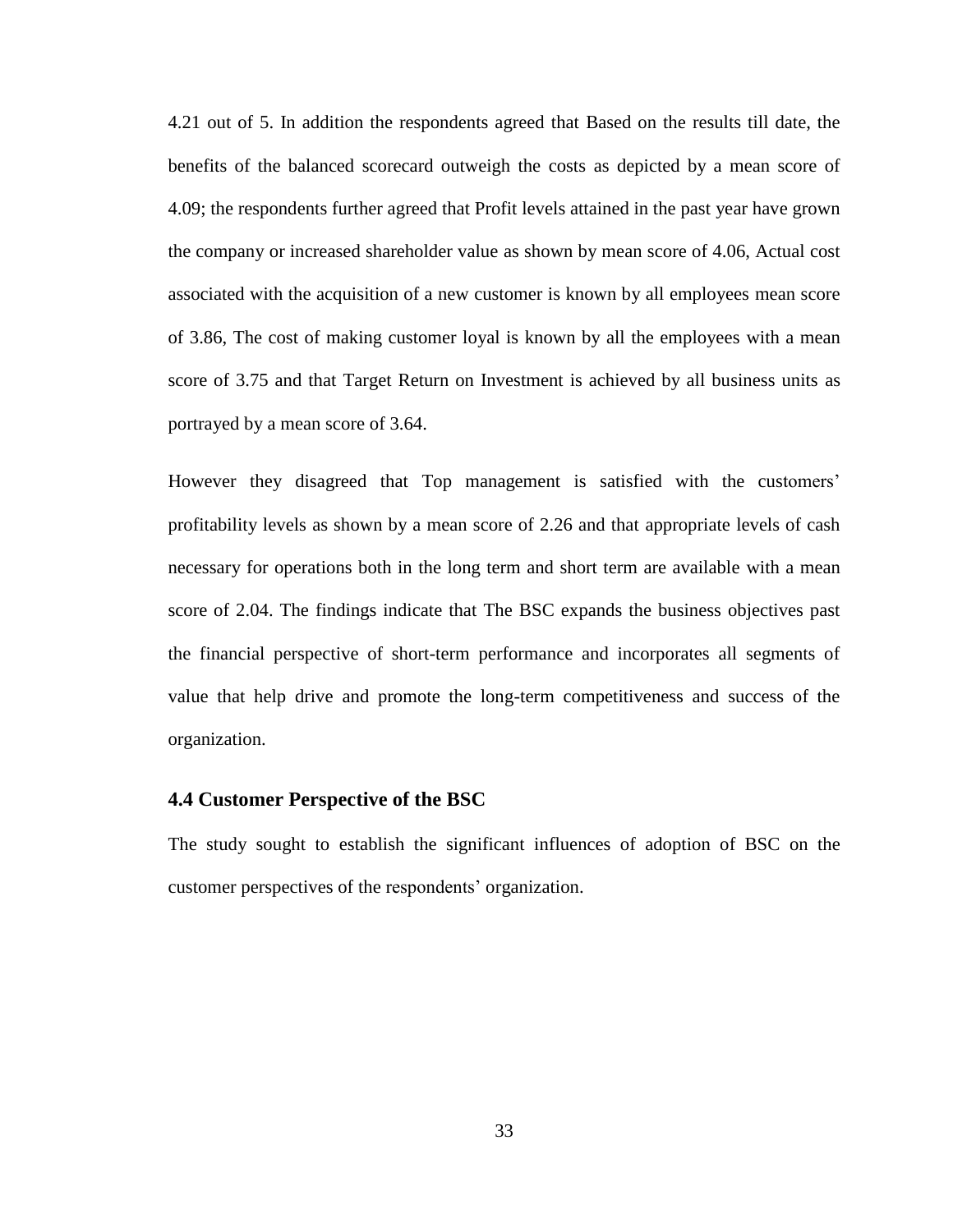**Table 4.5: Customer Perspective of the BSC**

| <b>Customer Perspective</b>                                       | <b>Mean</b> | <b>Std</b> |
|-------------------------------------------------------------------|-------------|------------|
|                                                                   |             | Dev        |
| Customer needs and expectations are easily identified             | 3.96        | 0.317      |
| Customer Relationship Management systems have been implemented    | 4.02        | 0.236      |
| in the organization                                               |             |            |
| Customer relationship development programs<br>clear<br>and<br>are | 4.08        | 0.355      |
| incorporated in the organization's activities                     |             |            |
| Customer orientation objectives have<br>been formulated<br>and    | 4.15        | 0.151      |
| implemented                                                       |             |            |
| Customers' information is a strategic asset                       | 4.39        | 0.218      |
| Customer satisfaction is a criteria used to evaluate performance  | 4.41        | 0.002      |
| Customer expectations are taken into account in the process of    | 4.46        | 0.014      |
| decision making                                                   |             |            |
| $\sim$<br>$AA = A$                                                |             |            |

**(Source: 2014)**

The respondents were asked to rate a series of statements on the influence of adoption of BSC on the Customer Perspective of the respondents' organization. As indicated in table 4.5, most of the respondents agreed that customer expectations are taken into account in the process of decision making (mean score of 4.46 out of 5), Customer satisfaction is a criteria used to evaluate performance as depicted by a mean score of 4.41; Customers" information is a strategic asset as shown by mean score of 4.39, Customer orientation objectives have been formulated and implemented as portrayed by a mean score of 4.15 Customer relationship development programs are clear and incorporated in the organization"s activities indicated by a mean score of 4.02 and Customer Relationship Management systems have been implemented in the organization as depicted by a mean score of 4.02. They also agreed that Customer needs and expectations are easily identified with a mean score of 3.96.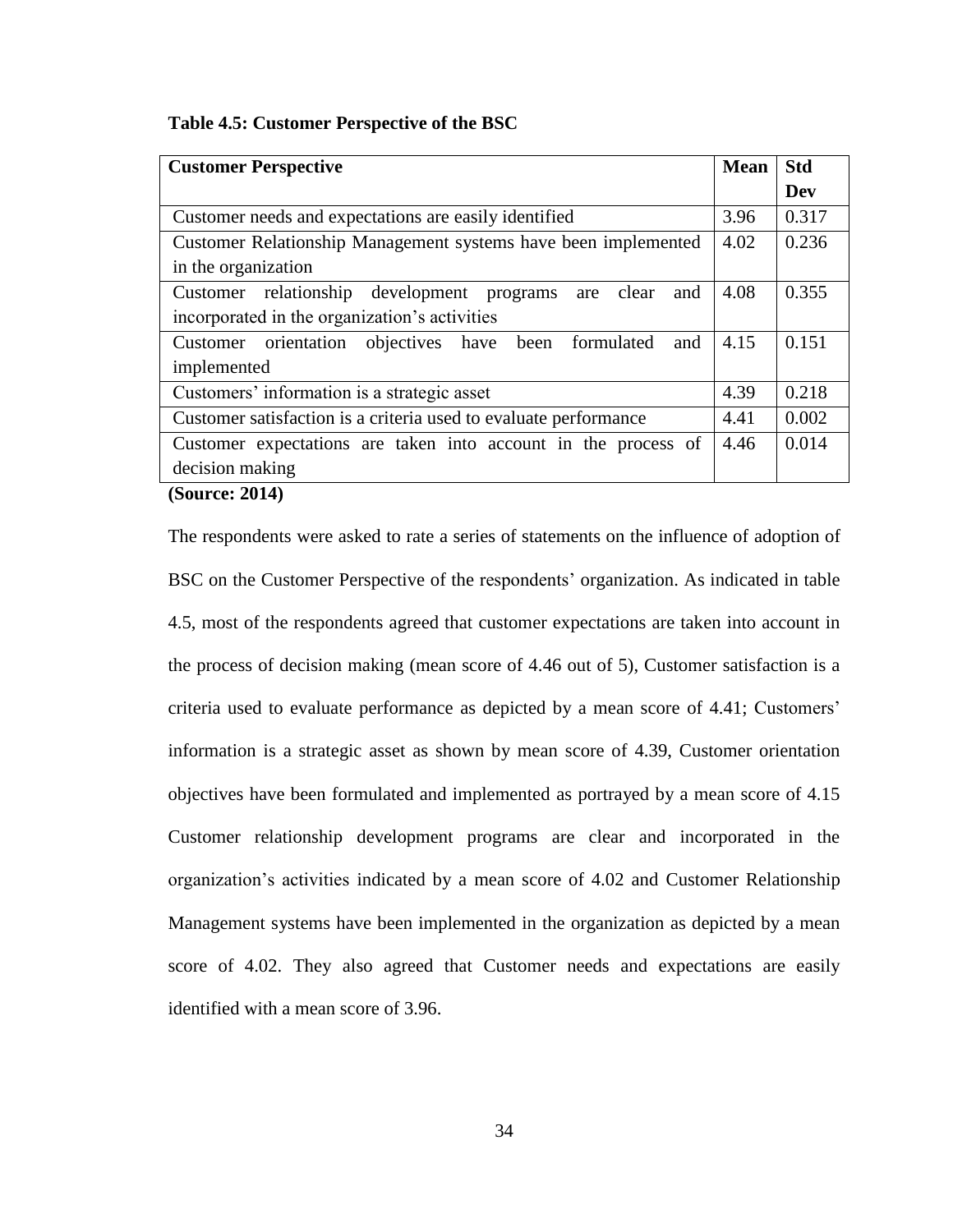The findings indicate that in the customer perspective of the BSC, the organizations identify the customer and market segments in which they have chosen to compete. This perspective enables the firm to position their key customer measurements with the market segments with which they have chosen to compete. The organization of the decisive customer satisfaction indicators lets management form a more coherent strategy concerning the goals of the customer perspective. The key customer outcome measurements are: satisfaction, loyalty, retention, acquisition, and profitability.

# **4.5 Internal Business Process Perspective of the BSC**

The study sought to establish the significant influences of adoption of BSC on the Internal Business process perspectives of the respondents" organization.

| <b>Internal Business process Perspective</b>                                                                          | <b>Mean</b> | <b>Std</b> |
|-----------------------------------------------------------------------------------------------------------------------|-------------|------------|
|                                                                                                                       |             | <b>Dev</b> |
| The time span between design and launch of products and services                                                      | 2.65        | 0.148      |
| into the market can be guaranteed                                                                                     |             |            |
| Customers are satisfied with the delivery time of the services                                                        | 3.67        | 0.247      |
| All processes in the organization are tailored to customers'<br>expectations                                          | 3.71        | 0.366      |
| Top management is satisfied with the product and<br>service<br>technologies                                           | 3.89        | 0.139      |
| Activities focusing on customers are periodically controlled                                                          | 4.13        | 0.089      |
| Customers' views are incorporated in the design and improvement of<br>the products and services                       | 4.23        | 0.002      |
| Customers' requirements are transposed in the improvement of the<br>products and services                             | 4.28        | 0.140      |
| Customers' satisfaction indicator is<br>used<br>the<br>basis<br>for<br><b>as</b><br>improvement of internal processes | 4.33        | 0.271      |

<span id="page-44-0"></span>**Table 4.6: Internal Business Process Perspective of the BSC**

**(Source: 2014)**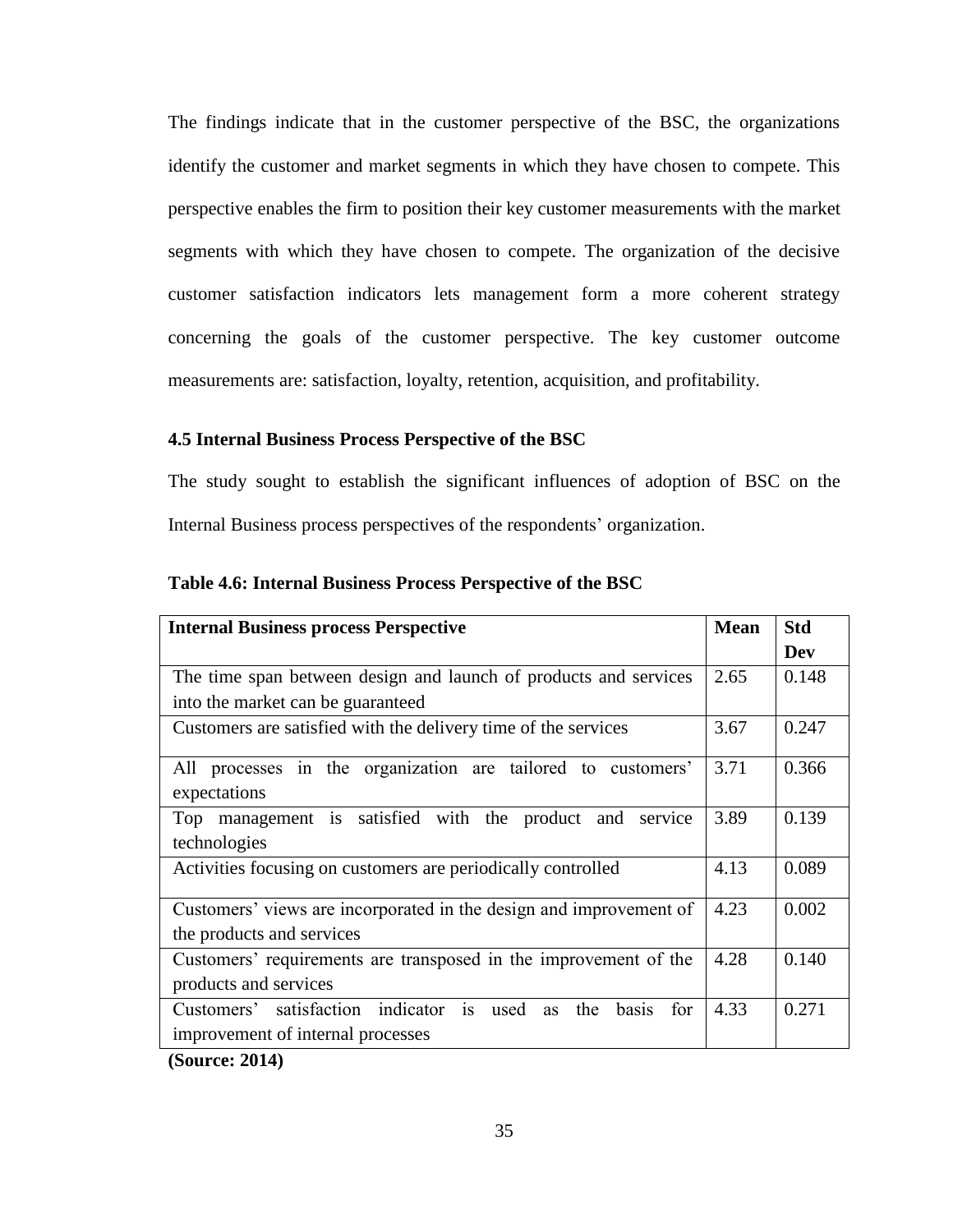The respondents were asked to rate a series of statements on the influence of adoption of BSC on the Internal Business process perspectives of the respondents' organization. According to the findings in table 4.6, most of the respondents agreed that Customers" satisfaction indicator is used as the basis for improvement of internal processes (mean score of 4.33 out of 5), Customers' requirements are transposed in the improvement of the products and services as depicted by a mean score of 4.28; Customers' views are incorporated in the design and improvement of the products and services as shown by mean score of 4.23, and activities focusing on customers are periodically controlled as portrayed by a mean score of 4.13.

<span id="page-45-0"></span>They also agreed that Top management is satisfied with the product and service technologies indicated by a mean score of 3.89, all processes in the organization are tailored to customers" expectations with a mean score of 3.71 and Customers are satisfied with the delivery time of the services as depicted by a mean score of 3.67. On the contrary the respondents disagreed that the time span between design and launch of products and services into the market can be guaranteed with a mean score of 2.65. The findings signify the Internal Perspectives accomplish two vital components of an organization"s strategy: (1) they produce and deliver the value proposition for customers, and (2) they improve processes and reduce costs for the productivity component in the financial perspective.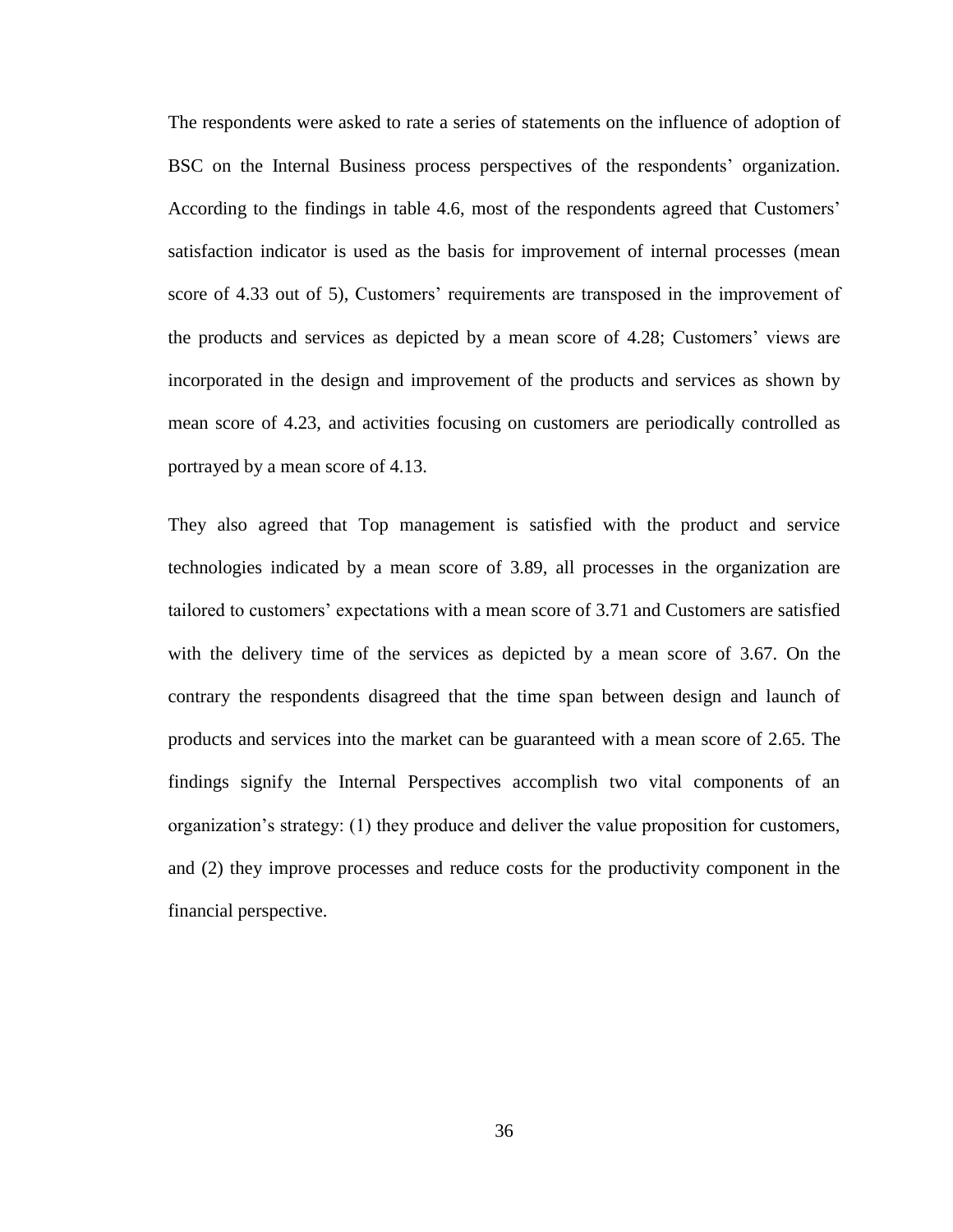# **4.6 Learning and growth perspective of the BSC**

The study sought to ascertain the significant influences of adoption of BSC on the Learning and growth perspectives of the respondents' organization.

| Learning and growth perspective                                   | <b>Mean</b> | <b>Std Dev</b> |
|-------------------------------------------------------------------|-------------|----------------|
| All employees are responsible for resolution of customer problems | 2.35        | 0.211          |
|                                                                   |             |                |
| Customer centric training is provided to all employees            | 3.65        | 0.148          |
| Reward strategies are according to customer satisfaction levels   | 3.72        | 0.387          |
| Employee empowerment is influenced by the Balanced Scorecard      | 3.99        | 0.271          |
| Employees are involved in the review of the Balanced Scorecard    | 4.06        | 0.325          |
| Employee interests are correlated with those of the customers     | 4.09        | 0.442          |
| Training programs increase employee skill levels                  | 4.13        | 0.229          |
| Staff competence is maintained at all levels                      | 4.18        | 0.292          |

# <span id="page-46-0"></span>**Table 4.7: Learning and growth perspective of the BSC**

#### **(Source: 2014)**

The respondents were asked to rate a series of statements on the influence of adoption of BSC on the Learning and growth perspectives of the respondents' organization. From the findings in table 4.7, most of the respondents agreed that Staff competence is maintained at all levels (mean score of 4.18 out of 5), Training programs increase employee skill levels as depicted by a mean score of 4.13; Employee interests are correlated with those of the customers as shown by mean score of 4.09, and Employees are involved in the review of the Balanced Scorecard as portrayed by a mean score of 4.06.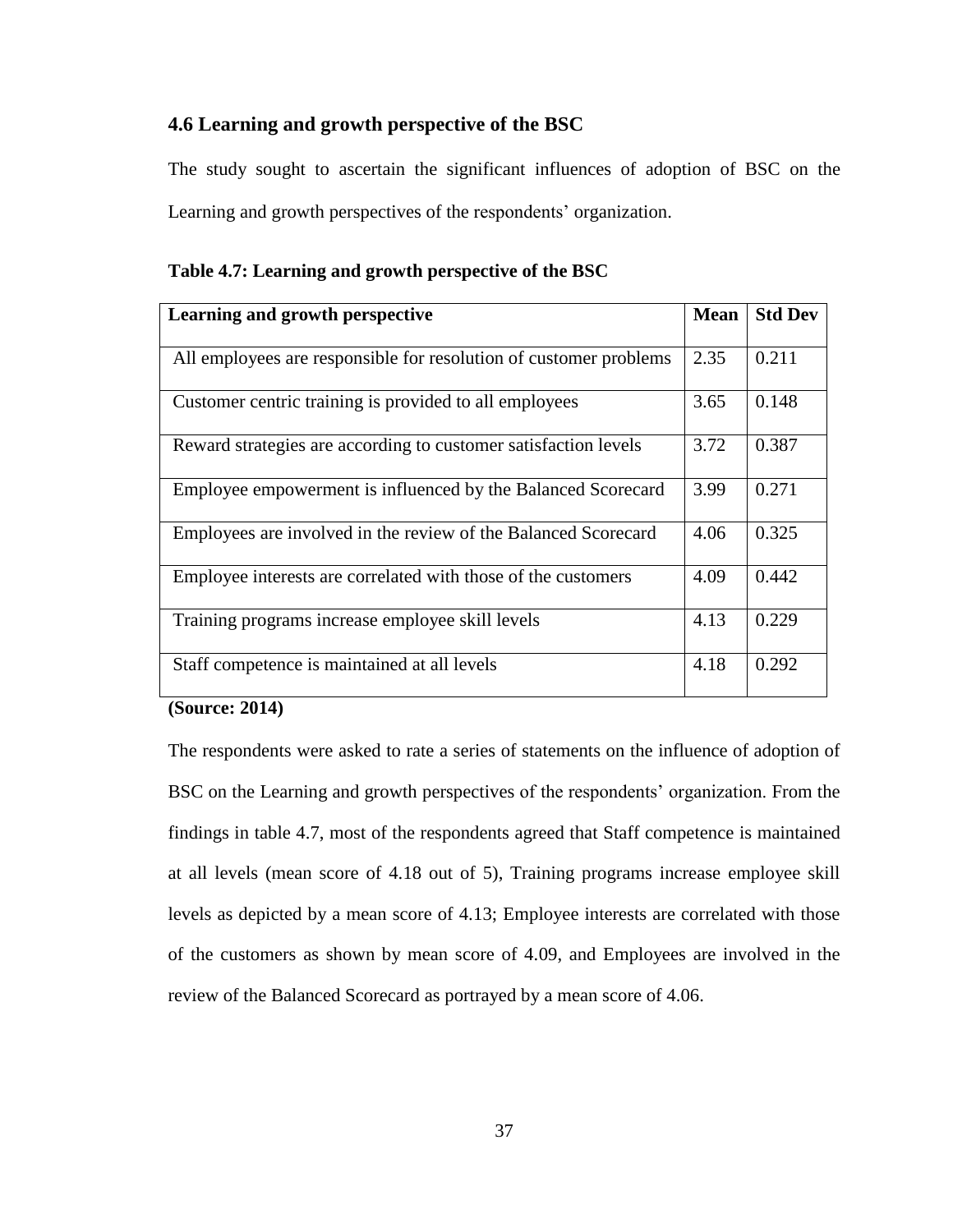They also agreed that Employee empowerment is influenced by the Balanced Scorecard indicated by a mean score of 3.99, Reward strategies are according to customer satisfaction levels with a mean score of 3.72 and Customer centric training is provided to all employees as depicted by a mean score of 3.65.

Conversely the respondents disagreed that all employees are responsible for resolution of customer problems with a mean score of 2.35. The findings illustrate that the goals of the learning and growth method perspective are to create successful strategies that serve as a road map for achieving the targets of the financial, customer, and internal business process perspectives in the respondents' organization.

#### <span id="page-47-0"></span>**4.7 Effect of balance between the four perspectives on strategic management**

<span id="page-47-1"></span>The study sought to determine how balance between the four BSC perspectives influences strategic management of the organization.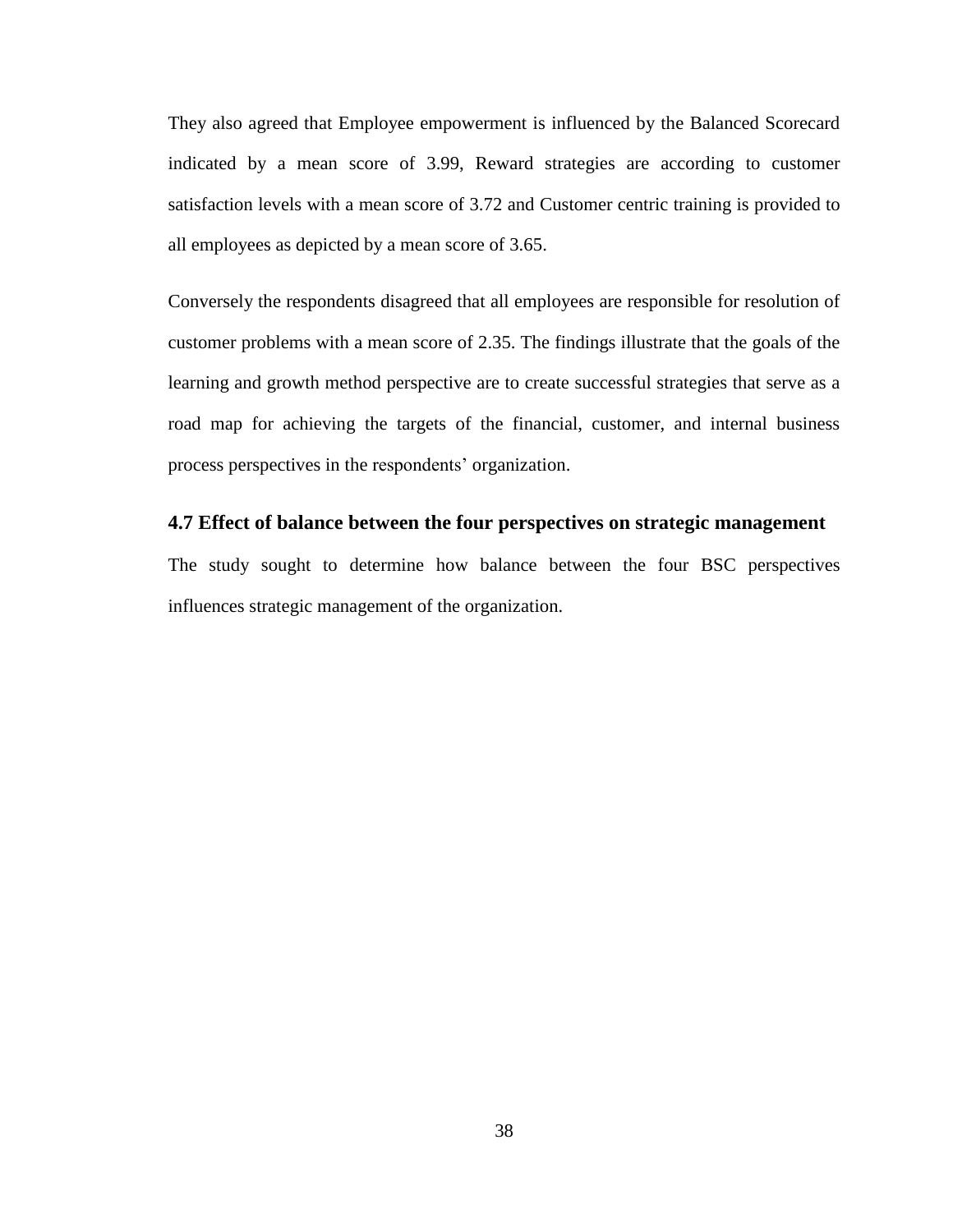| Table 4.8: Effect of balance between the four perspectives on strategic management |  |  |  |  |  |
|------------------------------------------------------------------------------------|--|--|--|--|--|
|                                                                                    |  |  |  |  |  |

| The four perspectives                                                                                                                                                                 | <b>Mean</b> | <b>Std</b><br><b>Dev</b> |
|---------------------------------------------------------------------------------------------------------------------------------------------------------------------------------------|-------------|--------------------------|
| <b>Perceived usefulness</b>                                                                                                                                                           |             |                          |
| Useful in the achievement of profitability goals and objectives                                                                                                                       | 3.96        | 0.224                    |
| Useful in timely delivery of services to stakeholders                                                                                                                                 | 3.99        | $\overline{0.251}$       |
| Useful in ensuring provision of quality products                                                                                                                                      | 4.02        | 0.413                    |
| Useful in achievement of market share goals and objectives by<br>identifying the customer and market segments to position the<br>organization in in which they have chosen to compete | 4.07        | 0.189                    |
| Useful in achievement of growth goals through creating successful<br>strategies that serve as a road map for achieving the targets                                                    | 4.12        | 0.336                    |
| <b>Decision making</b>                                                                                                                                                                |             |                          |
| BSC perspectives enables one to check thinking against data                                                                                                                           | 3.69        | 0.116                    |
| BSC perspectives enables one to analyze why problems occur                                                                                                                            | 3.74        | 0.225                    |
| BSC perspectives enables one to make sense out of data                                                                                                                                | 3.88        | 0.007                    |
| BSC perspectives enables one to communicate with other people                                                                                                                         | 4.02        | 0.337                    |
| BSC perspectives enables one to improve decision, making effectiveness                                                                                                                | 4.03        | 0.218                    |
| BSC perspectives enables one to explain their decisions to others                                                                                                                     | 4.09        | 0.141                    |
| BSC perspectives enables one to make explicit the reasons for their decision                                                                                                          | 4.14        | 0.003                    |
| BSC perspectives enables one to justify the reasons for their decisions                                                                                                               | 4.19        | 0.220                    |
| <b>Coordinate work with others</b>                                                                                                                                                    |             |                          |
| BSC perspectives enables one to coordinate with others in same work group                                                                                                             | 4.32        | 0.521                    |
| BSC perspectives enables one to exchange information with people                                                                                                                      | 4.29        | 0.336                    |
| To monitor one's own performance                                                                                                                                                      |             |                          |
| BSC perspectives enables one to monitor their own performance                                                                                                                         | 3.56        | 0.229                    |
| BSC perspectives enables one to plan their work                                                                                                                                       | 3.97        | 0.134                    |
| BSC perspectives enables one to get feedback on job performance                                                                                                                       | 4.05        | 0.247                    |

# **(Source: 2014)**

The respondents were asked to rate a series of statements on how balance between the four BSC perspectives influences strategic management of the organization. As shown in table 4.8, most of the respondents agreed that BSC is useful in achievement of growth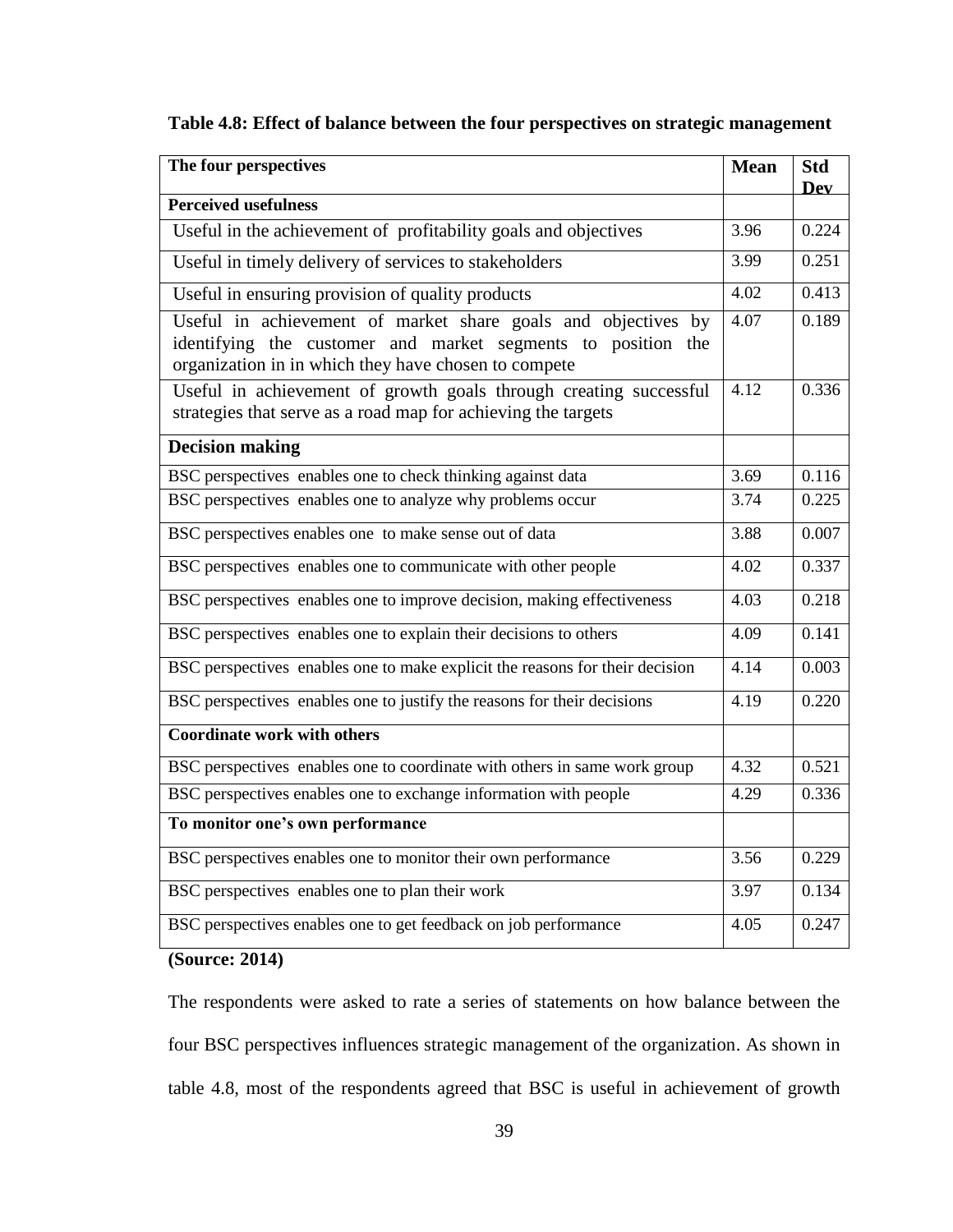goals through creating successful strategies that serve as a road map for achieving the targets (mean score of 4.12 out of 5). Moreover the respondents agreed that it is useful in achievement of market share goals and objectives by identifying the customer and market segments to position the organization in (mean score of 4.07), it is useful in ensuring provision of quality products as depicted by a mean score of 4.02; the respondents further agreed that it is useful in timely delivery of services to stakeholders as shown by mean score of 3.99, and it is useful in the achievement of profitability goals and objectives (mean score of 3.96).

In relation to decision making, the respondents strongly agreed that BSC perspectives enables one to justify the reasons for their decisions (with a mean score of 4.19), BSC perspectives enables one to make explicit the reasons for their decision (mean score of 4.14), BSC perspectives enables one to explain their decisions to others (mean score of 4.09), BSC perspectives enables one to improve decision, making effectiveness (mean score of 4.03) and BSC perspectives enables one to communicate with other people (mean score of 4.02). The further agreed that, BSC perspectives enables one to make sense out of data as portrayed by a mean score of 3.88, BSC perspectives enables one to analyze why problems occur (mean score of 3.74) and that BSC perspectives enables one to check thinking against data (mean score of 3.69).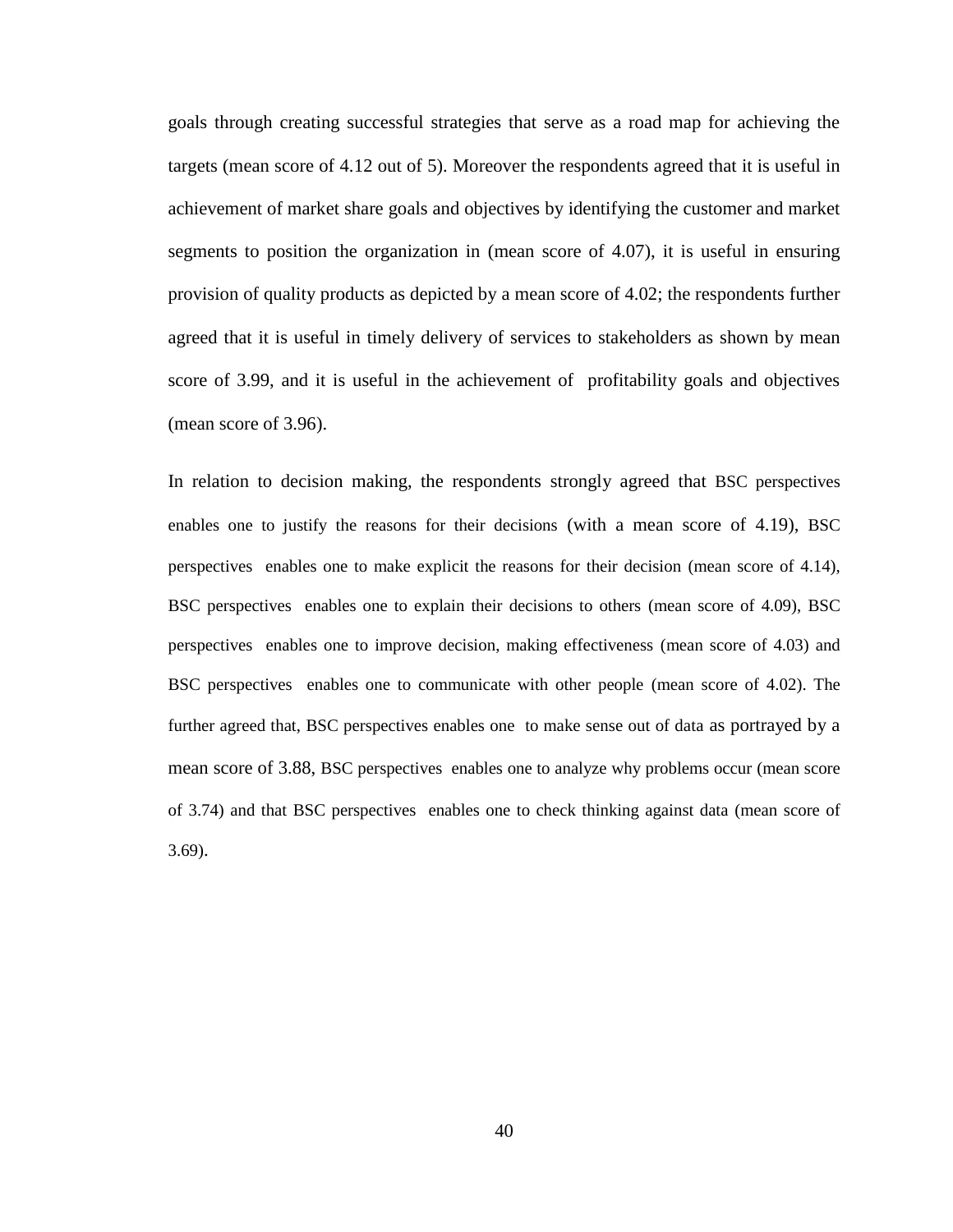With regard to Coordinating work with others, the respondents strongly agreed that; BSC perspectives enables one to coordinate with others in same work group (mean score of 4.32 out of 5) and BSC perspectives enables one to exchange information with people (mean score of 4.29). In relation to monitoring one"s own performance, the respondents agreed that BSC perspectives enables one to get feedback on job performance (mean score of 4.05 out of 4.05), BSC perspectives enables one to plan their work (mean score of 3.97) and BSC perspectives enables one to monitor their own performance (mean score of 3.56).

These findings imply that the BSC has the goal of providing management with a framework, a way to translate the goals of the organization as well as the company"s vision into a comprehensible set of performance enhancing measures. The mission statement and desired direction of the organization deemed most effective and profitable by the management team is translated into four different perspectives. The four perspectives provide a foundation in which to communicate with clarity the strategy and intentions of organization while also articulating to the employees the drivers to future success. By clearly expressing the outcomes the organization desires and the drivers of those outcomes, management hopes to energize, encourage and culminate the abilities and initiative of the individuals within the firm to achieving the long-term goals.

#### <span id="page-50-0"></span>**4.8 Discussion of Findings**

The study found out that most of the Kenyan Commercial state corporations use Balance Score Card as a strategic management tool, with majority having used it for 6 years and below in their organizations.

The study also found out that the BSC expands the business objectives past the financial perspective of short-term performance and incorporates all segments of value that help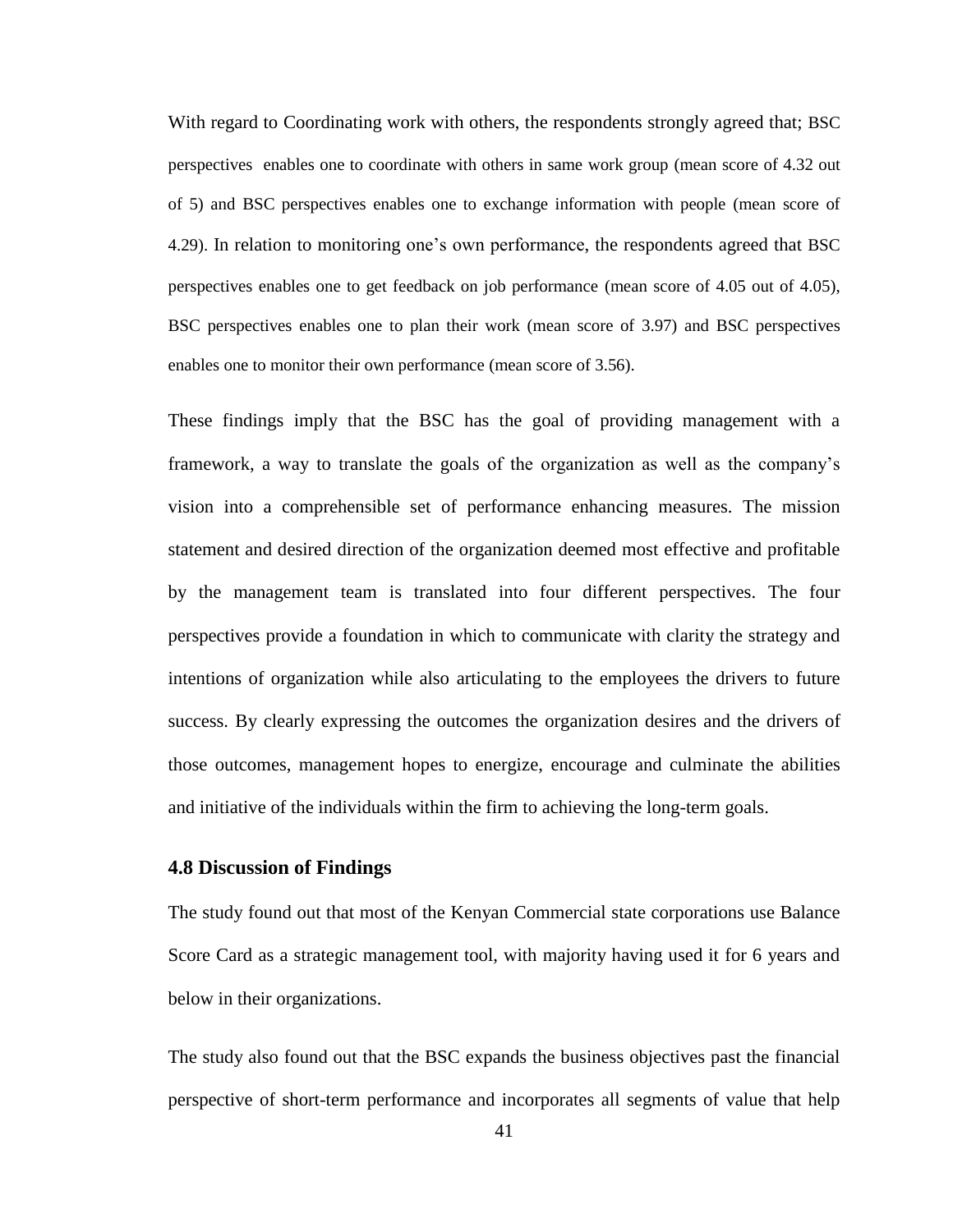drive and promote the long-term competitiveness and success of the organization. This agrees with Baker et al., (2008) that the ability to maintain a focus on financial perspectives along with building and identifying a strategy for long-term success is a key to the successful implementation of the BSC within organizations. In the short term this implementation led to the initiation of projects with the purpose of improving the integration and continuity of care. In the long term this exercise led to a more balanced and data-driven approach to strategic and budget planning for the council.

Additionally, according to Kaplan and Norton (1996), financial objectives represent the long-term goal of the organization: to provide superior returns based on the capital invested in the unit. The BSC does not conflict with this vital goal. They also stated that the implementation of the BSC could make the financial objectives explicit while customizing financial objectives to business units in different stages of their growth and life cycle. Ultimately, all of the objectives within the BSC should be linked with the financial objectives to recognize the long-run goals of the business (Kaplan & Norton, 1996).

In terms of Customer Perspective of the BSC, the study found out that in the customer perspective of the BSC, the organizations identify the customer and market segments in which they have chosen to compete. This perspective enables the firm to position their key customer measurements with the market segments with which they have chosen to compete. The organization of the decisive customer satisfaction indicators lets management form a more coherent strategy concerning the goals of the customer perspective. The key customer outcome measurements are: satisfaction, loyalty, retention, acquisition, and profitability.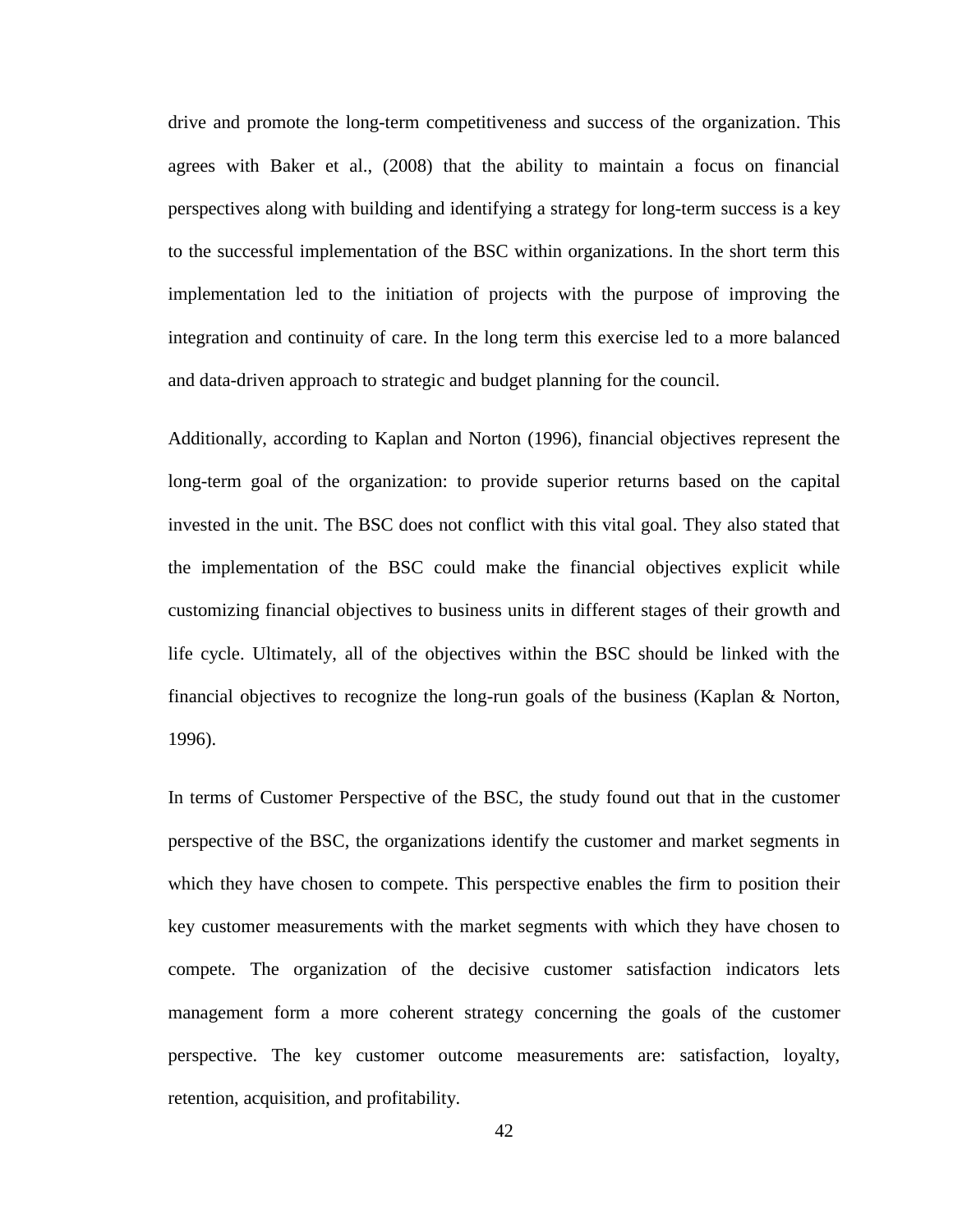The findings concur with (Kaplan & Norton, 1996) who states that when formatting their organizational goals to that of the BSC, the firm will apply the five Core Measures of; Market Share, Customer Acquisition, Customer Retention, Customer Satisfaction, and Customer Profitability. These outcome measures represent the targets for companies" marketing, operational, logistics, and product and service development processes. Once an organization has completed the initial step of identifying their market segment, they can address the issue of objectives and measures to deliver satisfaction to their customers, which in the future will create retention, acquisition and market share.

The study further found out that the Internal Perspectives accomplish two vital components of an organization"s strategy: (1) they produce and deliver the value proposition for customers, and (2) they improve processes and reduce costs for the productivity component in the financial perspective. The findings are similar to those of Kaplan & Norton (1992) that the internal measures for the BSC should stem from the business processes that have the greatest impact which are; cycle time, quality, employee skills, and productivity. It is also necessary that companies try to identify their core competencies as well as the critical technologies that are required to safeguard their market share.

The study found out that the goals of the learning and growth method perspective are to create successful strategies that serve as a road map for achieving the targets of the financial, customer, and internal business process perspectives in the respondent's organization. Likewise, Kaplan & Norton (1996) state that for an organization to maintain competitiveness and growth, it is essential that they make continual investments back into their firm. The BSC stresses the importance of investing in not only traditional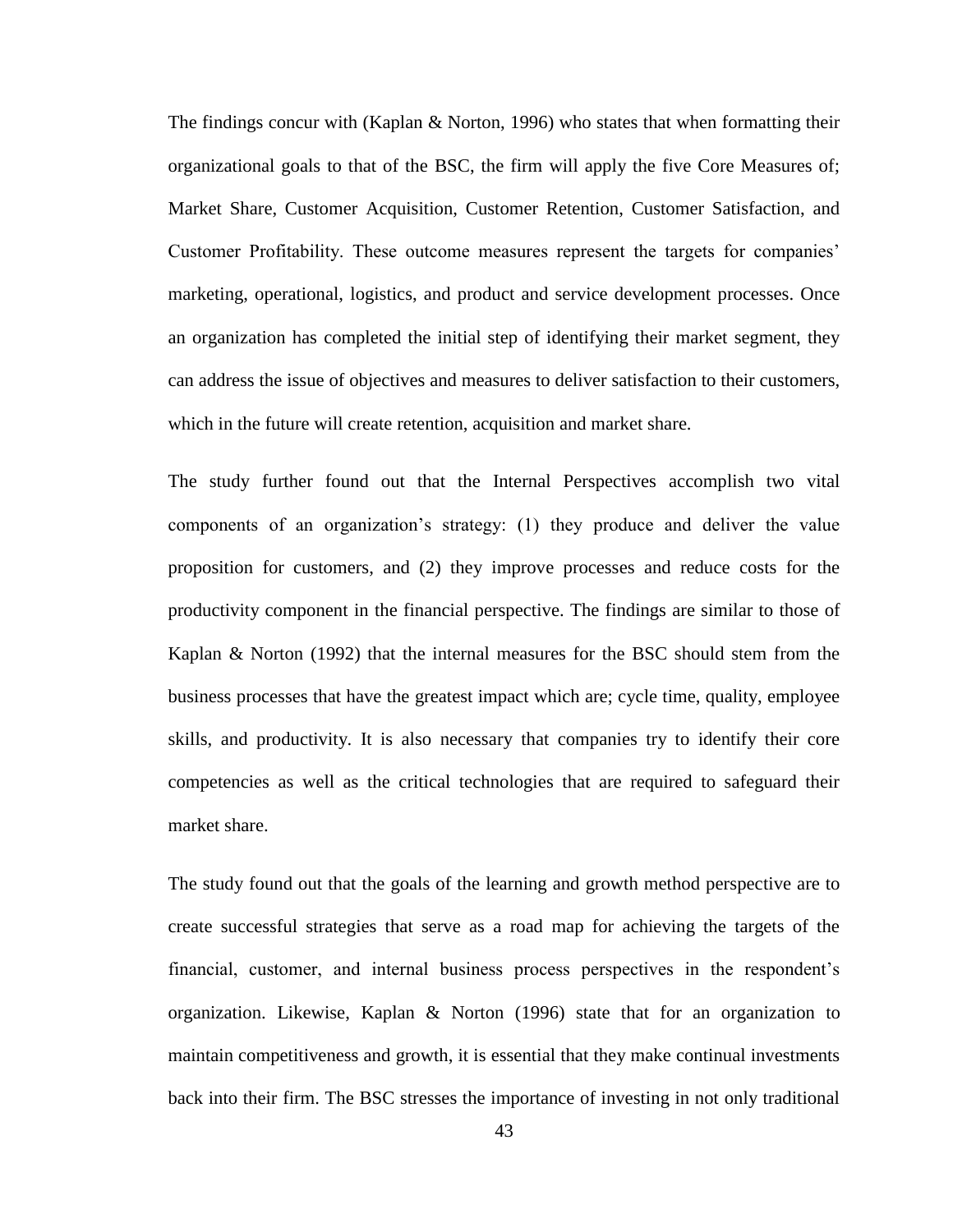areas of investment, such as, equipment and research & development but also advocates investment in their infrastructure. Finally, the study found out that the BSC has the goal of providing management with a framework, a way to translate the goals of the organization as well as the company"s vision into a comprehensible set of performance enhancing measures. The mission statement and desired direction of the organization deemed most effective and profitable by the management team is translated into four different perspectives.

The four perspectives provide a foundation in which to communicate with clarity the strategy and intentions of organization while also articulating to the employees the drivers to future success. By clearly expressing the outcomes the organization desires and the drivers of those outcomes, management hopes to energize, encourage and culminate the abilities and initiative of the individuals within the firm to achieving the long-term goals. Olve and Sjöstrand (2006) mean that the BSC has been useful for; "communicating strategic intentions, as companies increasingly need to involve managers and employees, discussing activities that are motivated by strategic aims rather than current necessities, such as development of competencies, customer relationships, and IT, and how these will pay off in the future, monitoring and rewarding such activities"(Olve & Sjöstrand, 2006).

It does not matter how many measures are chosen, it is the consistency of each of the four perspectives within the company"s strategy that is important. As to choosing the right indicators it is important to take into consideration the cause-and-effect relationship (Mooraj, Oyon & Hostettker, 1999). Olve and Sjöstrand (2006) state that establishing cause and effect relationships between different measures, within or between the four perspectives, is one of the key challenges in creating a BSC.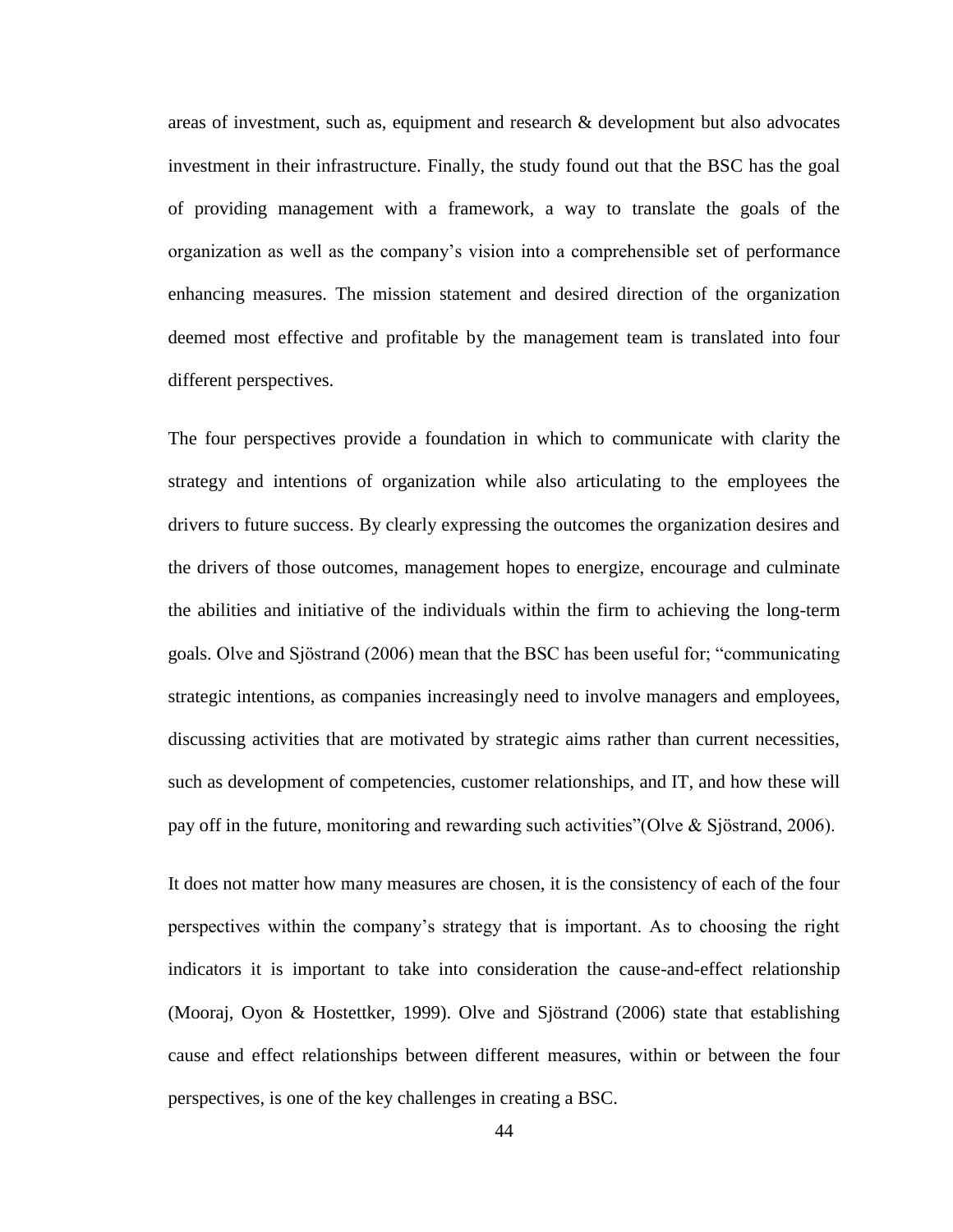# **CHAPTER FIVE**

# <span id="page-54-0"></span>**SUMMARY, CONCLUSION AND RECOMMENDATIONS**

#### <span id="page-54-1"></span>**5.1 Introduction**

This chapter presents the summary of the data findings on how balanced score card is used and adds value as a strategic management tool in Kenyan Commercial state corporations, the conclusions and recommendations are drawn there to. The chapter is therefore structured into summary of findings, conclusions, recommendations and area for further research.

### <span id="page-54-2"></span>**5.2 Summary**

The study found out that most of the Kenyan Commercial state corporations use Balance Score Card as a strategic management tool, with majority having used it for 6 years and below in their organizations.

The study also found out that the BSC expands the business objectives past the financial perspective of short-term performance and incorporates all segments of value that help drive and promote the long-term competitiveness and success of the organization.

In terms of Customer Perspective of the BSC, the study found out that in the customer perspective of the BSC, the organizations identify the customer and market segments in which they have chosen to compete. This perspective enables the firm to position their key customer measurements with the market segments with which they have chosen to compete. The organization of the decisive customer satisfaction indicators lets management form a more coherent strategy concerning the goals of the customer perspective. The key customer outcome measurements are: satisfaction, loyalty,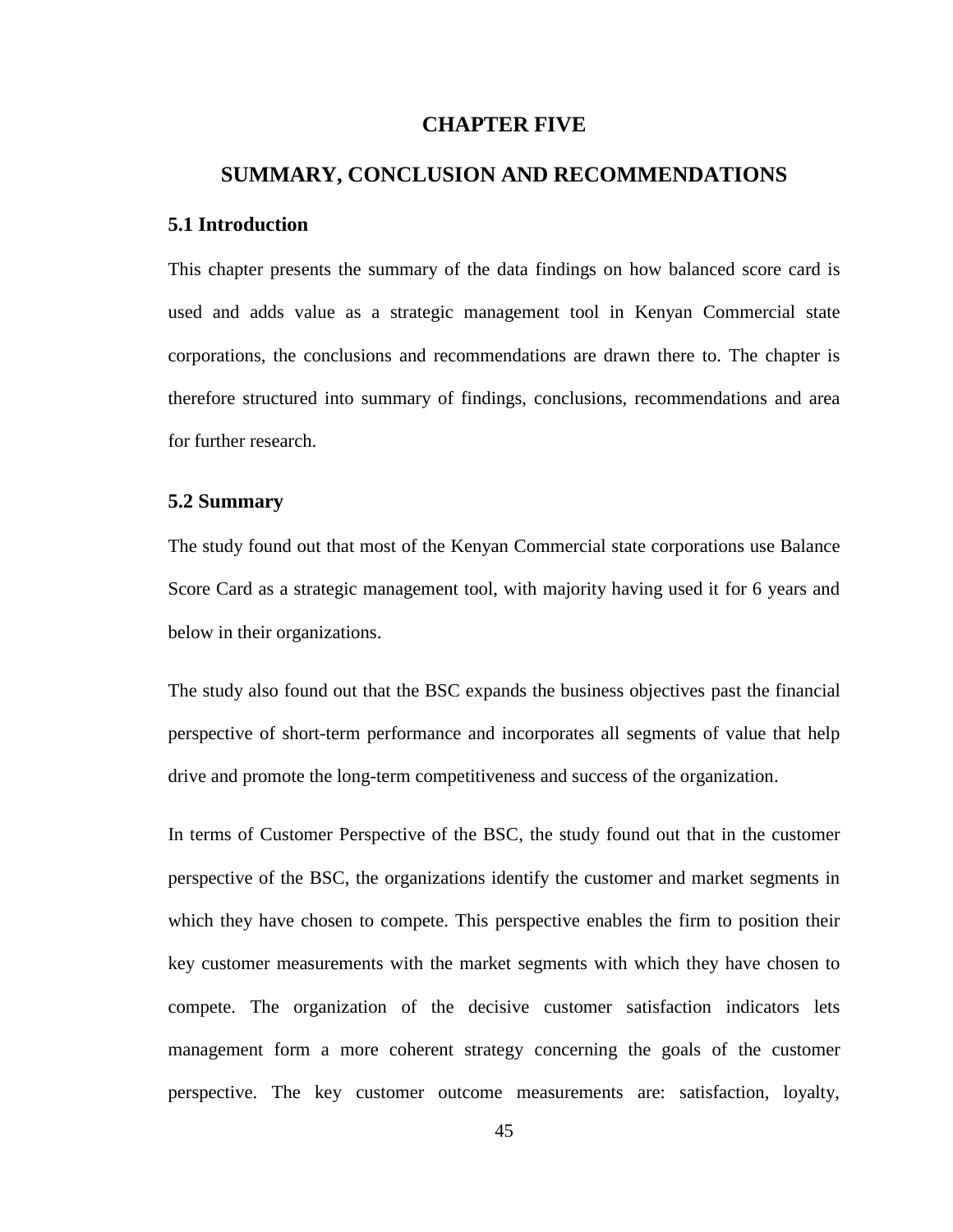retention, acquisition, and profitability. The study further found out that the Internal Perspectives accomplish two vital components of an organization's strategy: (1) they produce and deliver the value proposition for customers, and (2) they improve processes and reduce costs for the productivity component in the financial perspective. The study found out that the goals of the learning and growth method perspective are to create successful strategies that serve as a road map for achieving the targets of the financial, customer, and internal business process perspectives in the respondents organization.

Finally, the study found out that the BSC has the goal of providing management with a framework, a way to translate the goals of the organization as well as the company"s vision into a comprehensible set of performance enhancing measures. The mission statement and desired direction of the organization deemed most effective and profitable by the management team is translated into four different perspectives. The four perspectives provide a foundation in which to communicate with clarity the strategy and intentions of organization while also articulating to the employees the drivers to future success. By clearly expressing the outcomes the organization desires and the drivers of those outcomes, management hopes to energize, encourage and culminate the abilities and initiative of the individuals within the firm to achieving the long-term goals.

# <span id="page-55-0"></span>**5.3 Conclusion**

The purpose of this study was to determine how balanced score card is used and adds value as a strategic management tool in Kenyan Commercial state corporations. The study concluded that Kenyan Commercial state corporations implemented the BSC because they wanted to have a system that could be used within all departments, in order to get an overview and a better control of what is happening within the organization.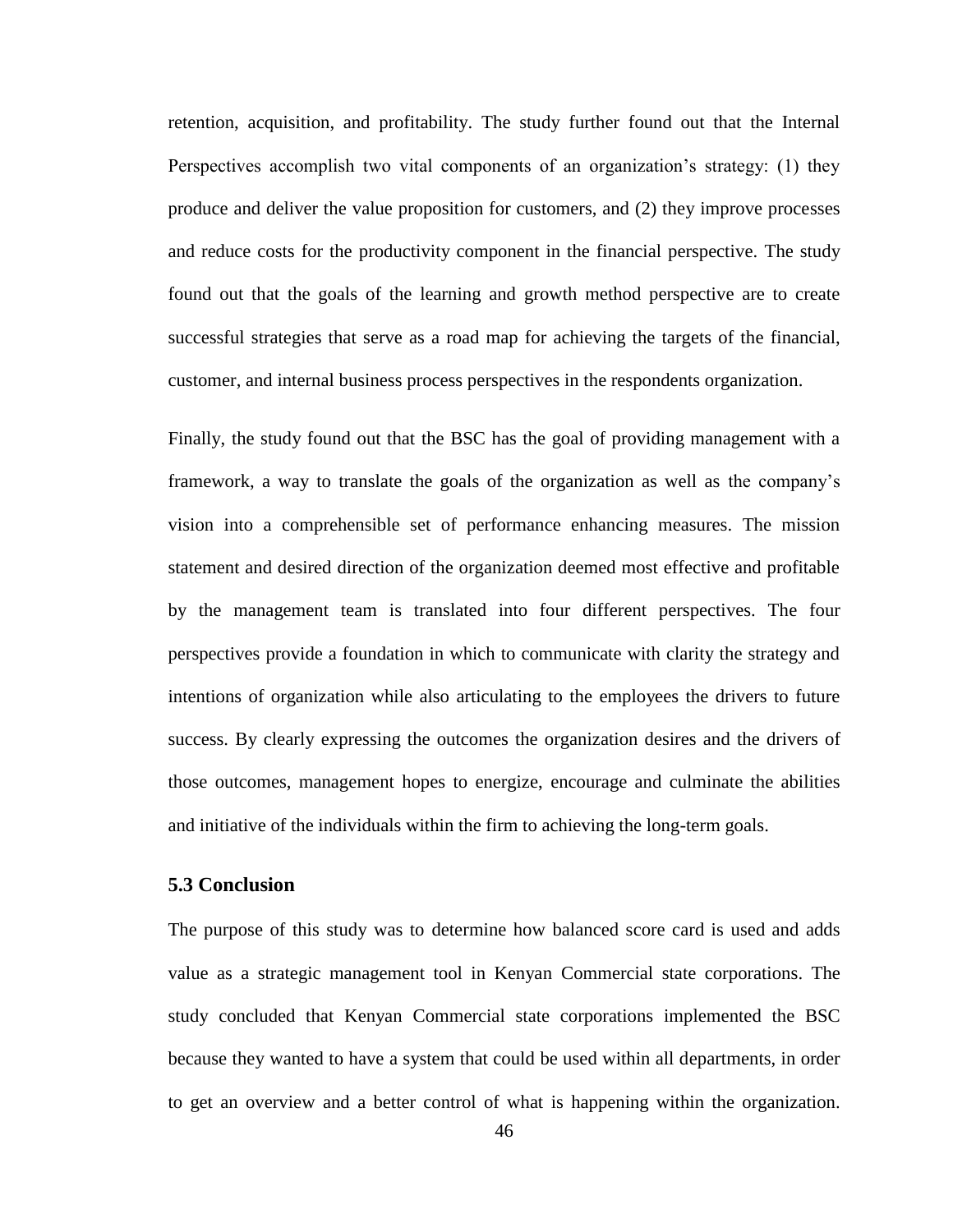According to the management, two difficulties may occur when implementing the BSC; managing to make employees at all levels aware of the application of the BSC, and to find the right numerical values. Another difficulty that can arise when applying a tool such as the BSC is a lack of management commitment and support. However, it can be concluded that this is not true in the case of the Kenyan Commercial state corporations; at least it does not appear to be so according to the information received from the interviews.

The possible use of the PSS, the modified version of the BSC, cannot be dismissed in this case, since there may be personal interests involved, meaning that there can be performance distortion, communication blockage, or sabotage.

The benefits according to the Kenyan Commercial state corporations management are the multidimensional view of the organization through the four perspectives in the BSC, and also the fact that they now have a framework which encourage the staff to strive to achieve a unison vision through action plans.

The drawbacks associated with the BSC can be seen as the difficulty with the framework is to balance all four perspectives and know which variable (of information) should be included in which perspective.

The BSC"s incentive to increase open communication is not being achieved in the Kenyan Commercial state corporations. This conclusion is built upon the fact that the Top management is not satisfied with the customers" profitability levels, appropriate levels of cash necessary for operations both in the long term and short term are not available and target Return on Investment is not achieved by all business units.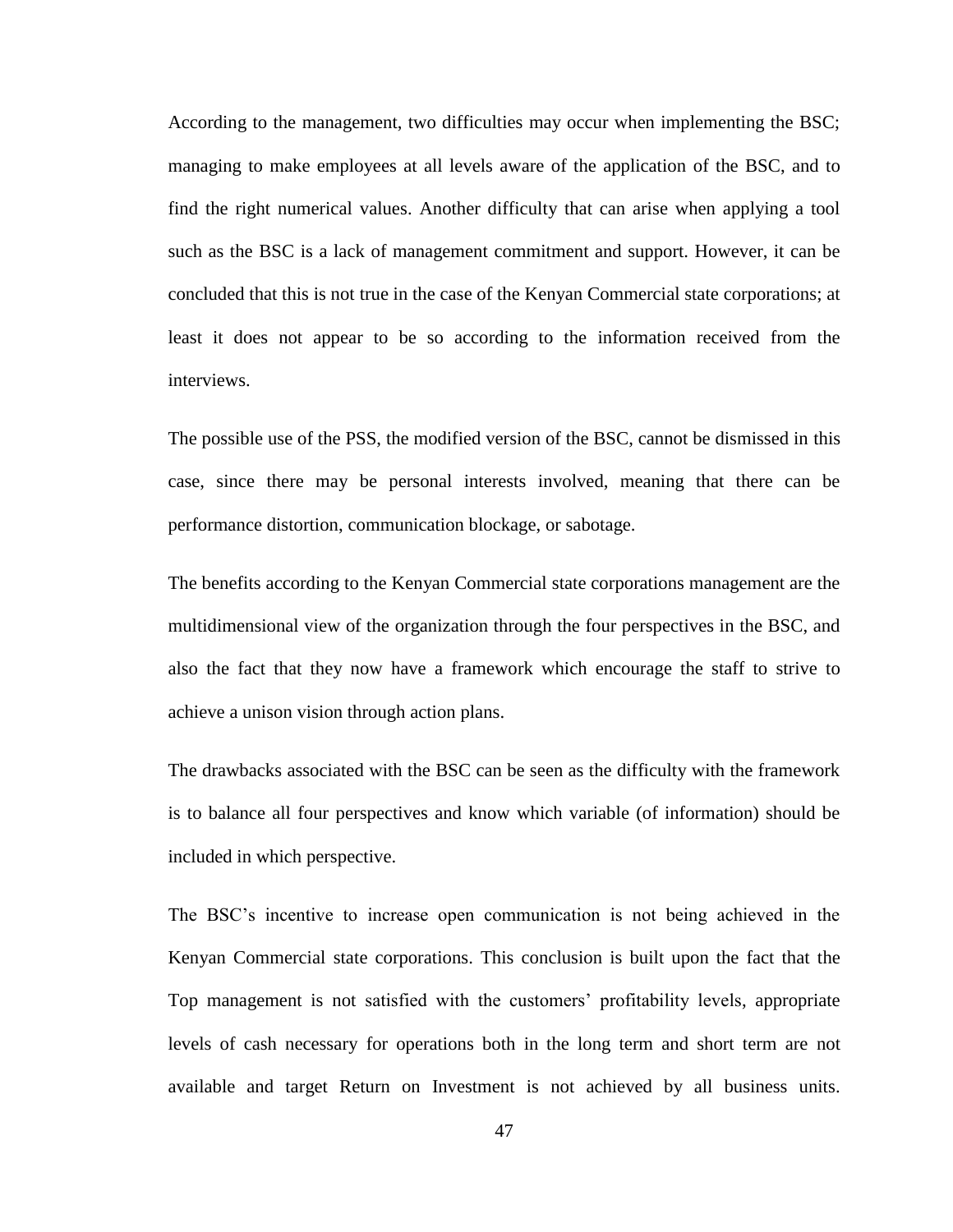Something that has not been achieved within Kenyan Commercial state corporations is the clear and updated communication throughout the whole organization. The management needs to be aware of the fact that there is some miscommunication within the organization. They need to follow up information to insure that the staff has the knowledge of how the Kenyan Commercial state corporation is working, and how they are expected to work with the tool.

The study also concludes that the management is not lacking in its commitment, however the information seem to become somewhat blurred along the way to the supporting staff. The management believes that the BSC contributes with a way of thinking throughout the entire organization.

#### <span id="page-57-0"></span>**5.4 Recommendations**

Gurd and Gao (2008) mentioned in their article that it is essential to find organizations that have succeeded with their implementation, since the failure rate was said to be 70 per cent. Therefore organizations need to take some advice from other businesses with experiences of the BSC implementation into consideration before applying it.

The study recommends that in order for the BSC to be effective, all levels of an organization must be aware of the problems that initially caused the tool to be applied, and then identify their performance goals as solutions to a problem, and not simply management interference or intrusion. The degree to which the BSC will succeed is in direct proportion to the cooperation of the staff, and the extent to which they interpret their goals.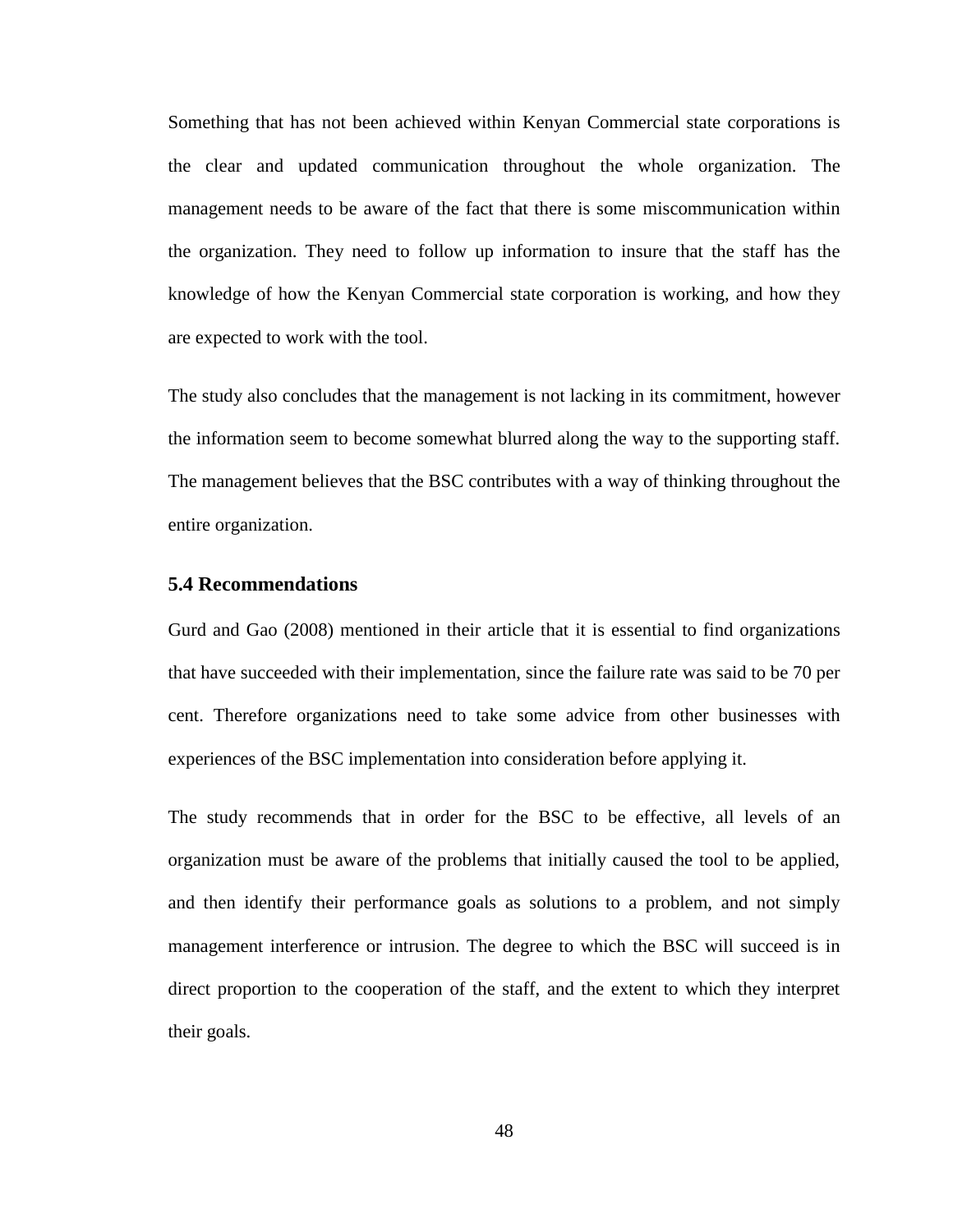#### <span id="page-58-0"></span>**5.5 Area for Further Studies**

For studies in the future within this field we would suggest to take this study a step further, and make a deeper analysis of each of the four perspectives. This thesis is about how balanced score card is used and adds value as a strategic management tool in Kenyan Commercial state corporations. Digging more into each one of the four perspectives would allow the researcher to gain more knowledge of the interaction between the different levels within the organization, and also to understand how the employees perceive the BSC, if the management view and expectations fits with the employees. Also, one could then come up to a solution on how and where in the chain the BSC can be improved, or the other way around, where the BSC can improve the different divisions of the chain.

Instead of using semi-structured interviews one can tackle the subject using quantitative methods. Getting in touch with more people at different levels would also mean that one can draw more general assumptions, by comparing the information.

A comparative study is recommended on how balanced score card is used and adds value as a strategic management tool in other counties across Kenya such as Mombasa, Kisumu and Nakuru which operate in highly competitive environment, to ascertain the validity of the research findings.

#### <span id="page-58-1"></span>**5.6 Implications of the Study on Policy, Theory and Practice**

The rationale of adopting the BSC is the recognition of the rhetorical and symbolic effectiveness of the use of the BSC in controlling identities, outdistancing the criticisms of logical weaknesses and weak validity, rhetorical persuasion and instrumental-thinking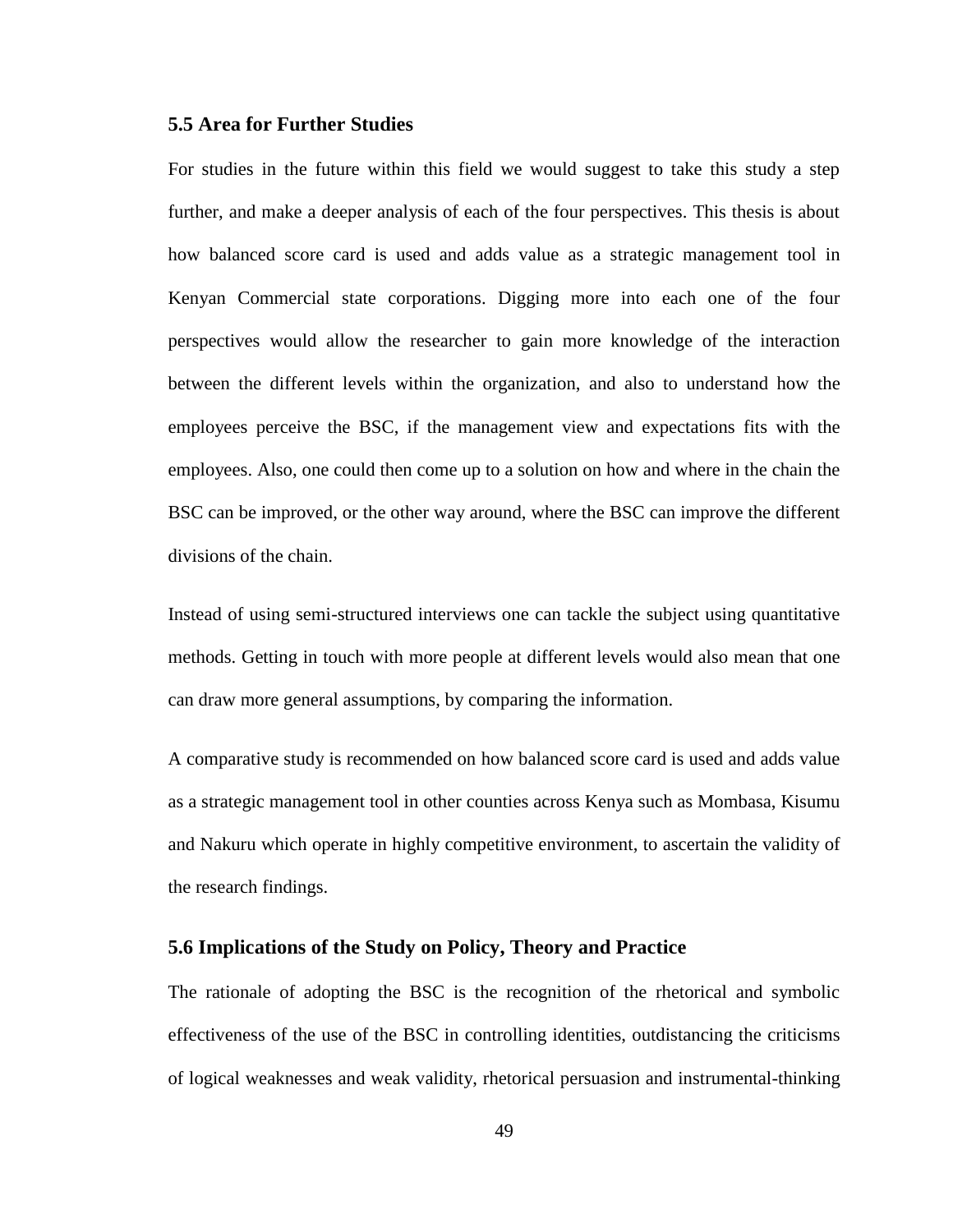stimulus. In addition, the review of the BSC measures highlights that identity measures are latently embedded in the four perspectives. The effective design of the BSC incorporating identity measures also provides periodic measurement and reporting of performance in order to achieve organizational objectives and interpret evolving identities over time.

In the identity construction process, the strategic thinking regarding the level of customization of the BSC can directly reflect and represent desired identities as identity products, and influence behaviours, identity patternings and the direction and strength of identification. The BSC, playing multiple roles as a management control system, creates obtrusive control as well as a concertive pressure on organisations and members to reflect themselves negotiate reality and transform identities through performance measurement activities and communication.

The study formed a better understanding of Resource-Based View theory (a theory that contains a variety of management tools and techniques, particularly developed to assist managers operating in complex settings). By acknowledging that resources are heterogeneously distributed across firms, and are not perfectly mobile and that this distribution is long lasting, organizations can use BSC to develop a logical connection among mission and vision, and the strategies, programs, services, and activities that departments and individuals must manage and implement to be successful.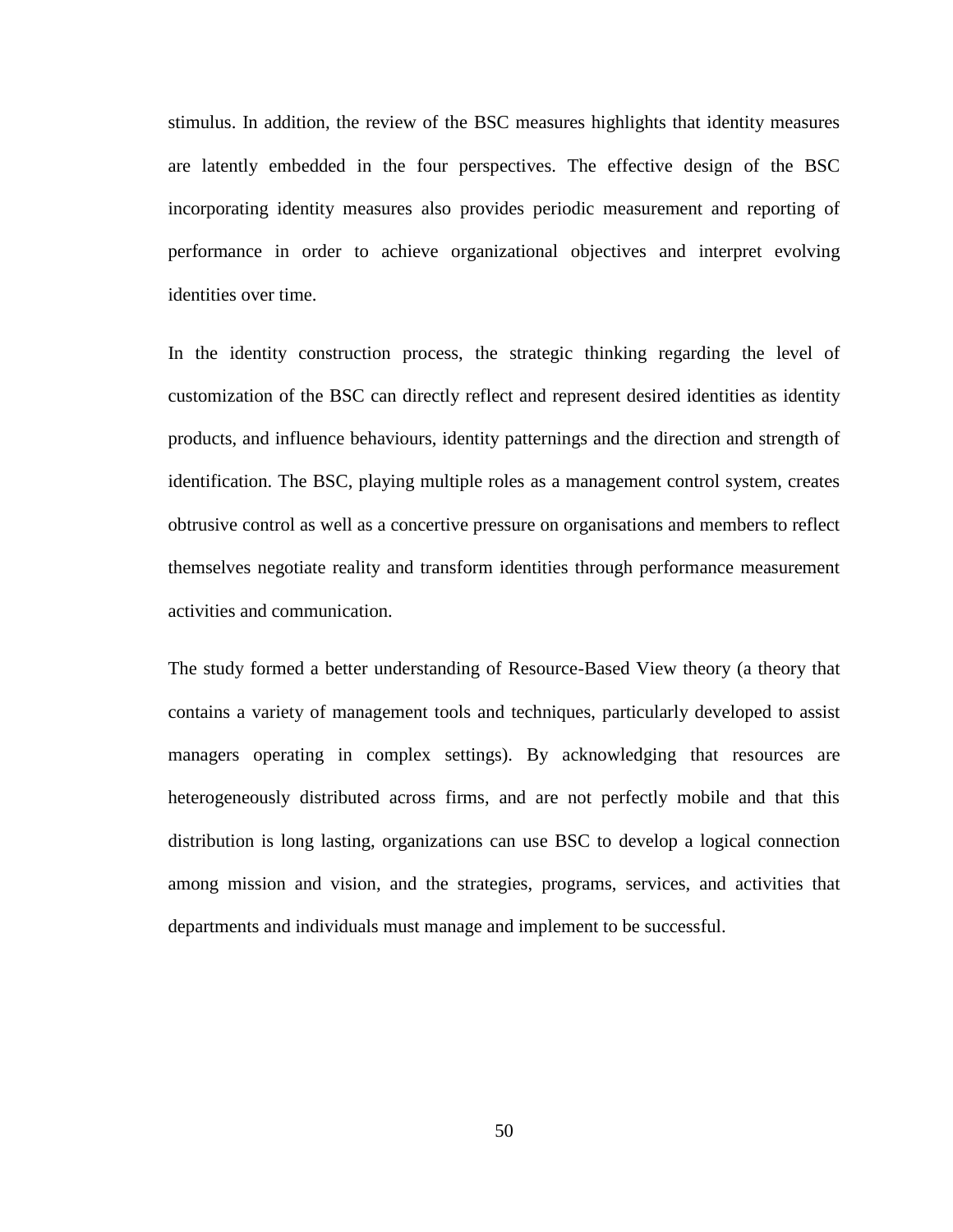#### **REFERENCES**

- <span id="page-60-0"></span>Behn, R.D. (2003), Why measure performance? Different purposes require different measures, *Public Administration Review*, Vol. 63, No.5, pp.586-606.
- Borg, W. & Crall, M. D. (2009). *Educational research: An introduction*. (5<sup>th</sup> ed.). New York: Longman.
- Chen, M. & Yang, L. (2002). The benefits of balance. [Electronic version]. CMA Management, 76(9), 48. Retrieved July 20, 2007, from ABI/INFORM Global database.
- CIMA. (2009). *Management Accounting Tools For Today and Tomorrow.*
- Daily Nation, March 12, (2003). Report On The Evaluation Of The Performance Of Public Agencies.
- Donald, M. (2006). The Research Process: Tests and Questionnaires. *Quantitative Applications in the Social Sciences* (pp. 211--236).
- Freeman, R. E. (1984). *Strategic Management: A Stakeholder Approach.* Pitman Publishing Company, 276 p.
- Gichana, C.K. (2012). *The balanced scorecard as a strategy implementation tool at Orange Telkom Kenya*. (Unpublished MBA Project). University of Nairobi, Nairobi.
- Government of Kenya (2011), *Guidelines on terms and conditions of service for state corporations*; Chief executive officers chairmen & Board members, management & unionasable staff, Government press, Nairobi, Kenya.
- Kabiru, M.G. (2013). *The importance of the balanced scorecard in the implementation of strategy at Gateway Insurance Company*. (Unpublished MBA Project). University of Nairobi, Nairobi.
- Kaplan, R. S., & Norton, D. P. (1996a). Balanced Scorecard: *Translating Strategy Into Action.* Harvard Business School Press.
- Kaplan, R. S., & Norton, D. P. (1996b). Linking the Balanced Scorecard to Strategy. *California Management Review*, *39*(1), 53-79.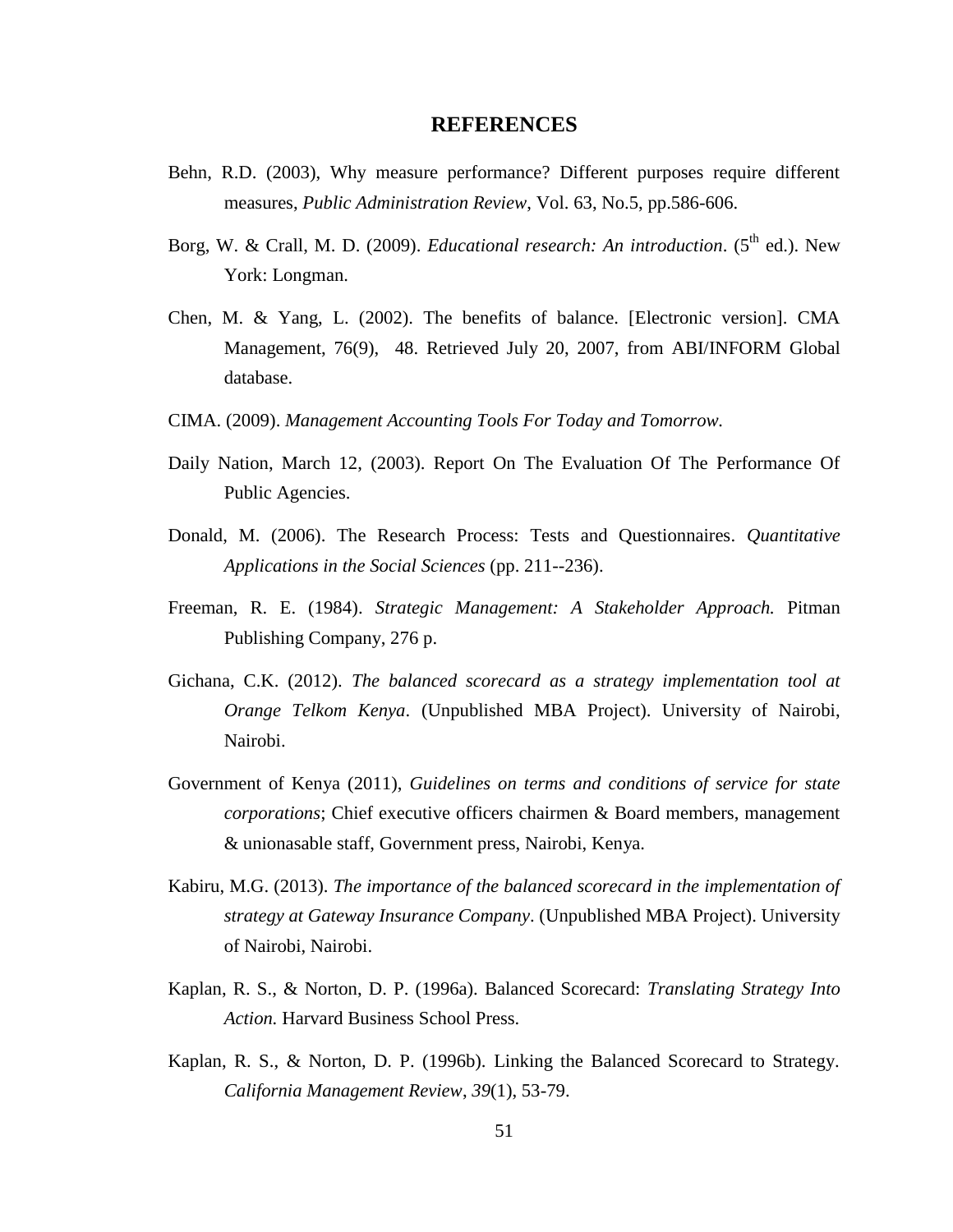- Kaplan, R. S., & Norton, D. P. (1996c). Using the Balanced Scorecard as a Strategic Management System. *Harvard Business Review*, *85*(7/8), 150-161.
- Kariuki, W. (2008). Challenges faced by Co-operative Bank in integrating the balanced scorecard in performance management process. *University of Nairobi, Unpublished MBA project*
- Kerzner, J. (1989). Is strategy making a difference? *Long Range Planning Review*, 32 (2), 273-276
- Kotler et al. (2001). *Research Methodology- Methods and Techniques* (2nd Edition), New Age International Publishers, New Delhi, India
- Latshaw, C.A. and Choi, Y. (2002). "The balanced scorecard and the accountant as a valued strategic partner", *Review of Business*, Vol. 23 No. 1, pp. 27-9.
- Lockett, A., Thompson, S. and Morgenstern, U. (2009) The development of the resourcebased view of the firm: A critical appraisal. *International Journal of Management Reviews,* 11**,** 9-28.
- Mbogo, M. (2003). *A Study of Strategic Change Management Process in Hybrid Private-Public Organizations: The case of Kenya Commercial Bank Limited*. Unpublished MBA Project, University of Nairobi.
- Minichiello, V., Sullivan, G., Greenwood, K., & Axford, R. (2004). *Research methods for nursing and health science.* (2nd ed.). Australia: Pearson Education Australia.
- Mitchell, R. K., Agle, B. R. and Wood, D. J. (1997). Toward a Theory of Stakeholder Identification and Salience: Defining the Principle of Who and What Really Counts. Academy of Management Review. Vol 22, No 4, pp 853 – 886.
- Moullin, D. (2007). Successful change leaders: what makes them? What do they do that is different? *Journal of Change Management*, 2 (4), 359-368.
- Mugenda, O.M., & Mugenda, A.G. (2003). *Research Methods: Quantitative & Qualitative Approaches.* Acts Press. Nairobi. Kenya.
- Olve, N., Petri, C., Roy, J. & Roy, S. (2003). *Framgångsrikt styrkortsarbete - Metoder och erfarenheter,* Malmö, Liber ekonomi.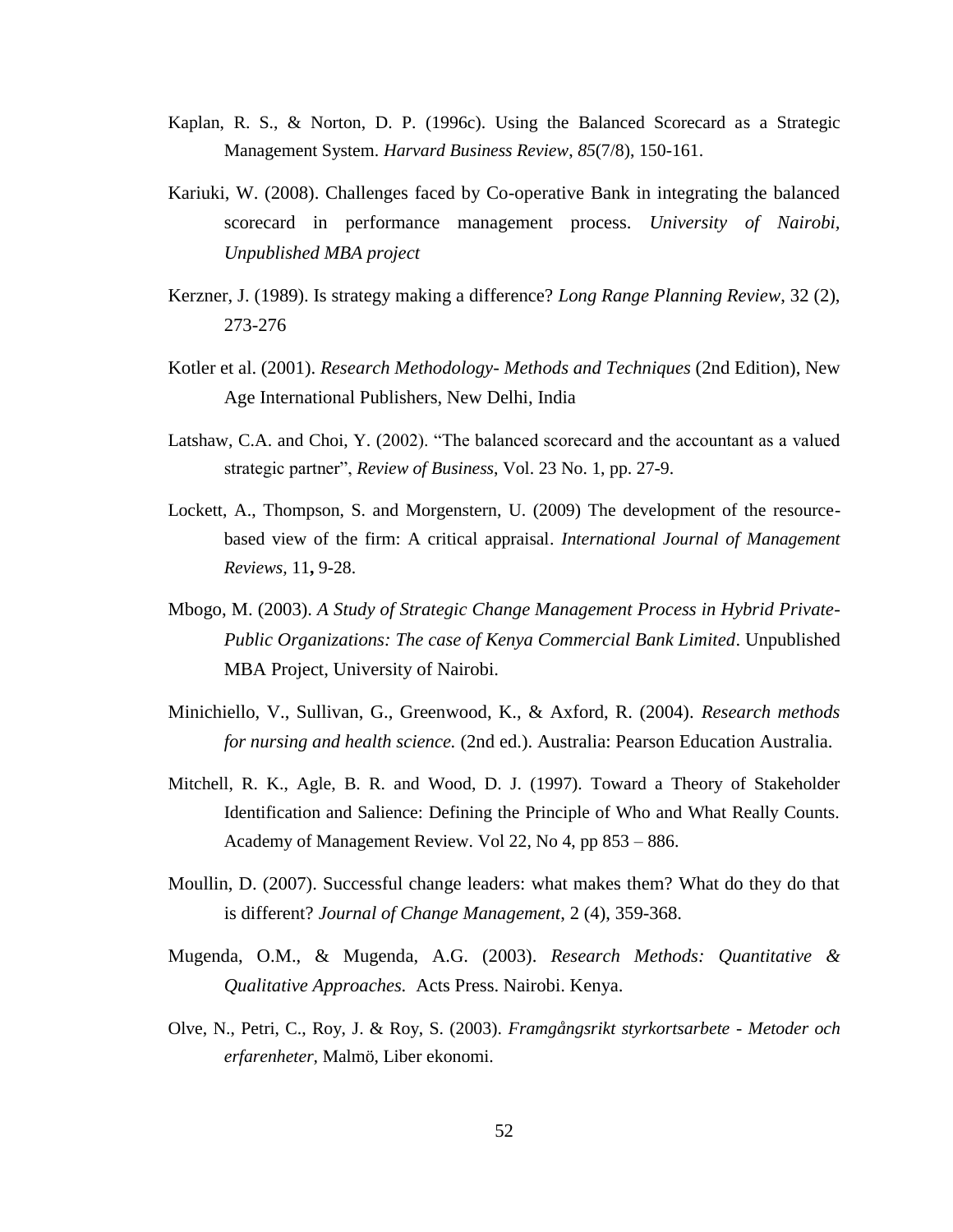- Oyieyo, E.O. (2011). Balance score card as a strategic management tool in the plastics Commercial industry in Kenya. (Unpublished MBA Project). University of Nairobi, Nairobi.
- Pearce, J. A., & Robinson, R. B. (2007). *Strategic Management: Formulation, Implementation, and Control* (10th ed.). New York: McGraw-Hill/Irwin.
- Petiffor, G. (2001) Launching Corporate Governance in Africa with an Emphasis on Kenya Private Sector Corporate Governance Trust.
- Porter, M. E. (1981) The contributions of industrial organization to strategic management. *Academy of Management Review,* 6**,** 609-620.
- Rigby, D., & Bilodeau, B. (2011). *Management tools and Trends 2011, Bain & Company.* Retrieved July 5, 2012.
- Rumelt, R. P. (1984). "Towards a strategic theory of the firm." In R. B. Lamb (ed.). *Competitive Strategic Management*. Prentice-Hall, Englewood Cliffs, NJ, 556- 570.
- Sheffield Hallam University. (N/A). *The Public Sector Scorecard Brochure* [Brochure]. Sheffield: Sheffield Hallam University. Retrieved 2009-04-16 from
- Simons, S. (1995). Automating the Balanced Scorecard. Management Accounting, Vol 80, pp 38 – 44.
- Waruiru, E.W. (2013). *Implementation of the balanced scorecard as a strategic management tool at Insurance Company of East Africa.* (Unpublished MBA Project). University of Nairobi, Nairobi.
- Wechsler, B & Backoff, R (1986). Policy Making and Administration in State Agencies: Strategic Management Approaches. *Public Administration Review,* 46 (4), 321- 32
- Wernerfelt, B. (1984), "A resource-based view of the firm", *Strategic Management Journal,* 5(2), 171–180.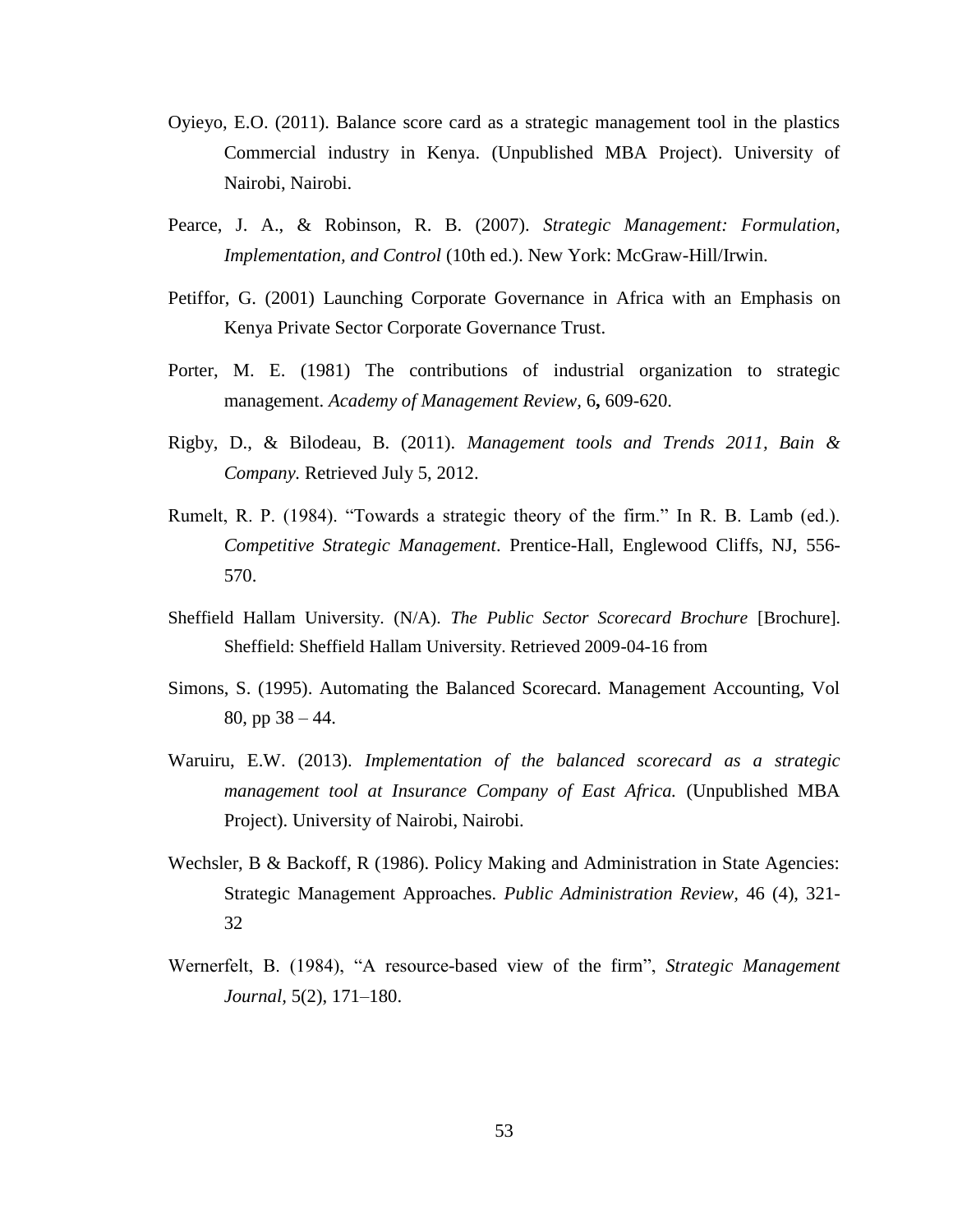# **APPENDICES**

# **Appendix I: Questionnaire**

<span id="page-63-1"></span><span id="page-63-0"></span>I'm a postgraduate student undertaking a Master of Business Administration (MBA) degree at the school of business, University of Nairobi. I am currently carrying out a research on "Influence of balanced score card as a strategic management tool in selected Kenyan state corporations". The information will be used exclusively for academic purposes.

# **Section A. General Information**

1. Gender

Male [ ]

Female [ ]

| 2. Please indicate your age bracket |  |
|-------------------------------------|--|
| Below 25 years                      |  |

| $26-35$ years |  |
|---------------|--|
| $36-45$ years |  |
| $46-55$ years |  |
| Over 55 years |  |

3. Name of your organization...................................................................................

4. Designation…………………………………………………………………………

5. For how long have you worked in the organization?

| Less than 2 years | between 2-4 years | $\Box$ |
|-------------------|-------------------|--------|
| Between 5-7 years | [ ] Over 7 years  | $\Box$ |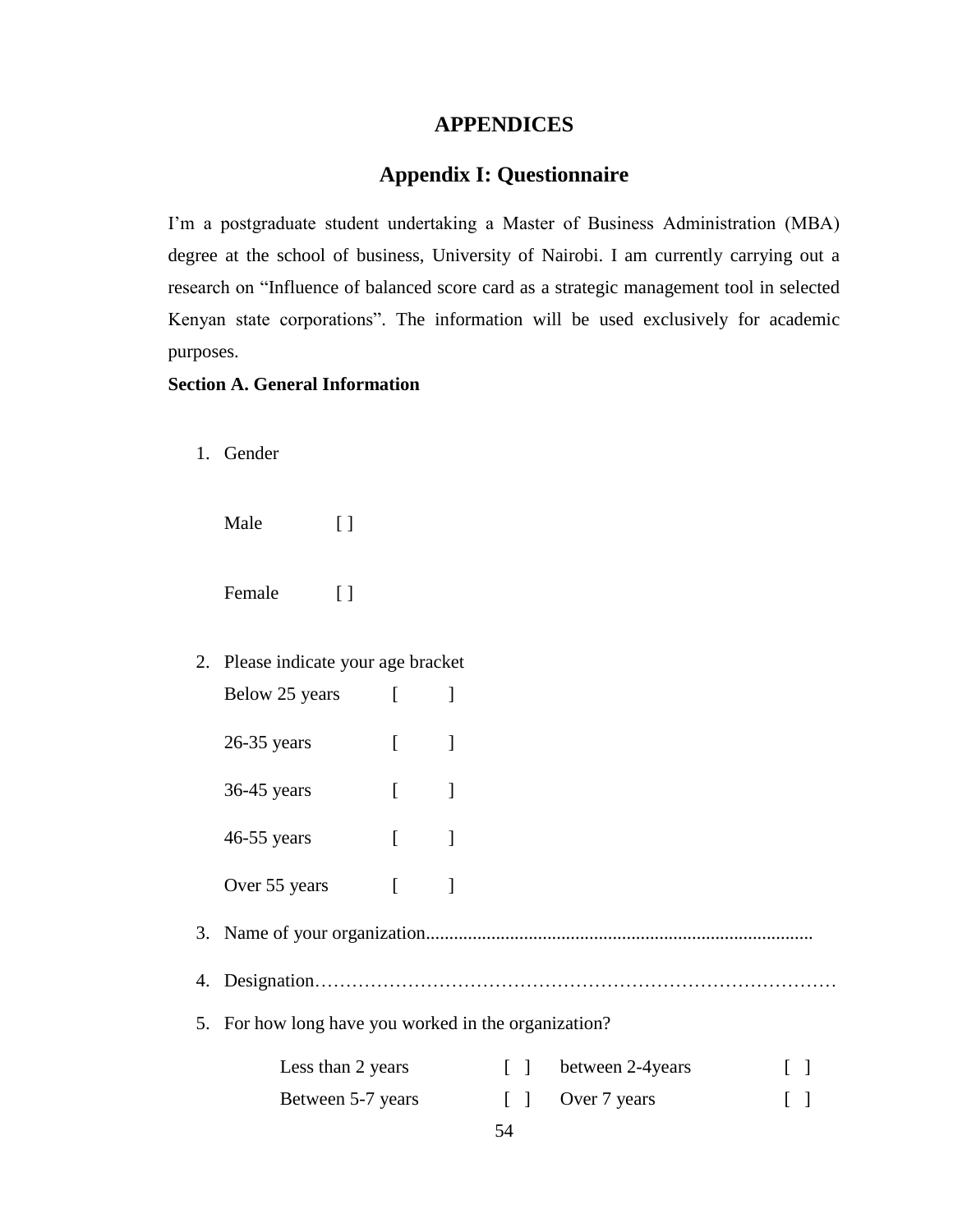6. Does your organization use Balance Score Card as a strategic management tool? Yes [ ] No [ ]

If your answer is yes, please state how long your organisation has been using BSC as a strategic management tool.

……………………………………………………………………………………………

# **Section B: Financial perspective of the BSC**

7. Please indicate your level of agreement with the following statement concerning the extent to which adoption of BSC influences the financial perspectives of the organization. Where 1=strongly disagree, 2= disagree, 3= Neutral, 4= agree, and 5= strongly agree.

| <b>Financial perspective</b>                                         | 1 | 2 | 3 | 5 |
|----------------------------------------------------------------------|---|---|---|---|
| Profit levels attained in the past year have grown the company or    |   |   |   |   |
| increased shareholder value                                          |   |   |   |   |
| Appropriate levels of cash necessary for operations both in the long |   |   |   |   |
| term and short term are available                                    |   |   |   |   |
| Actual cost associated with the acquisition of a new customer is     |   |   |   |   |
| known by all employees                                               |   |   |   |   |
| The cost of making customer loyal is known by all the employees      |   |   |   |   |
| Return on Investment is the main indicator used for assessing        |   |   |   |   |
| performance of Customer Relationship Management system               |   |   |   |   |
| Top management is satisfied with the customers' profitability levels |   |   |   |   |
| Target Return on Investment is achieved by all business units        |   |   |   |   |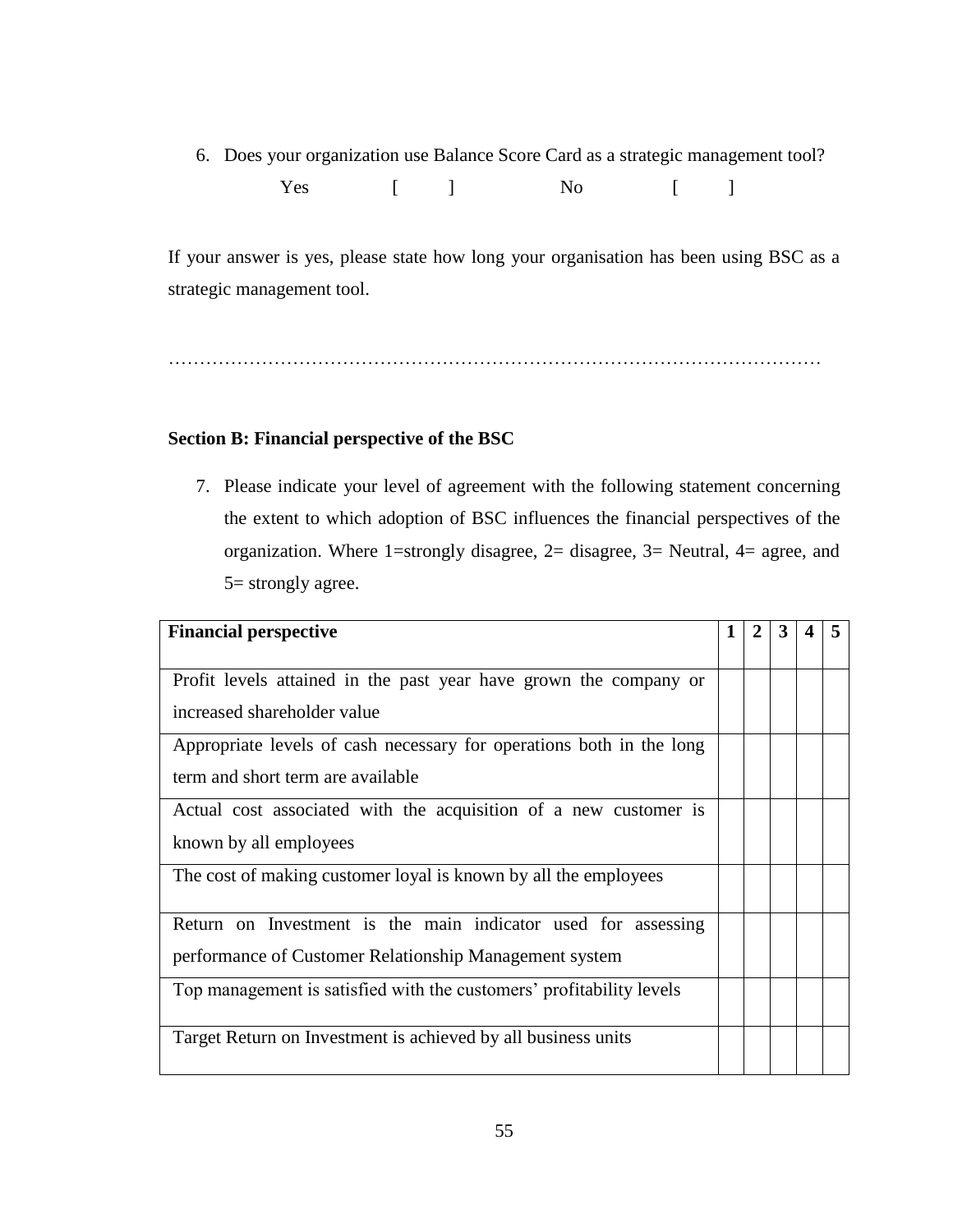| Based on the results till date, the benefits of the balanced scorecard |  |  |  |
|------------------------------------------------------------------------|--|--|--|
| outweigh the costs                                                     |  |  |  |

# **Section C: Customer Perspective of the BSC**

8. Please indicate your level of agreement with the following statement concerning the extent to which adoption of BSC influences the customer perspectives of the organization. Where 1=strongly disagree, 2= disagree, 3= Neutral, 4= agree, and 5= strongly agree.

| <b>Customer Perspective</b>                                       | 1 | $\mathbf{2}$ | 3 | 5 |
|-------------------------------------------------------------------|---|--------------|---|---|
|                                                                   |   |              |   |   |
| Customer Relationship Management systems have been implemented    |   |              |   |   |
| in the organization                                               |   |              |   |   |
| Customer orientation objectives have been formulated<br>and       |   |              |   |   |
| implemented                                                       |   |              |   |   |
| Customer satisfaction is a criteria used to evaluate performance  |   |              |   |   |
|                                                                   |   |              |   |   |
| Customer expectations are taken into account in the process of    |   |              |   |   |
| decision making                                                   |   |              |   |   |
| Customer needs and expectations are easily identified             |   |              |   |   |
|                                                                   |   |              |   |   |
| Customers' information is a strategic asset                       |   |              |   |   |
|                                                                   |   |              |   |   |
| relationship development programs<br>are clear<br>Customer<br>and |   |              |   |   |
| incorporated in the organization's activities                     |   |              |   |   |
| Customer Relationship Management systems have been implemented    |   |              |   |   |
| in the organization                                               |   |              |   |   |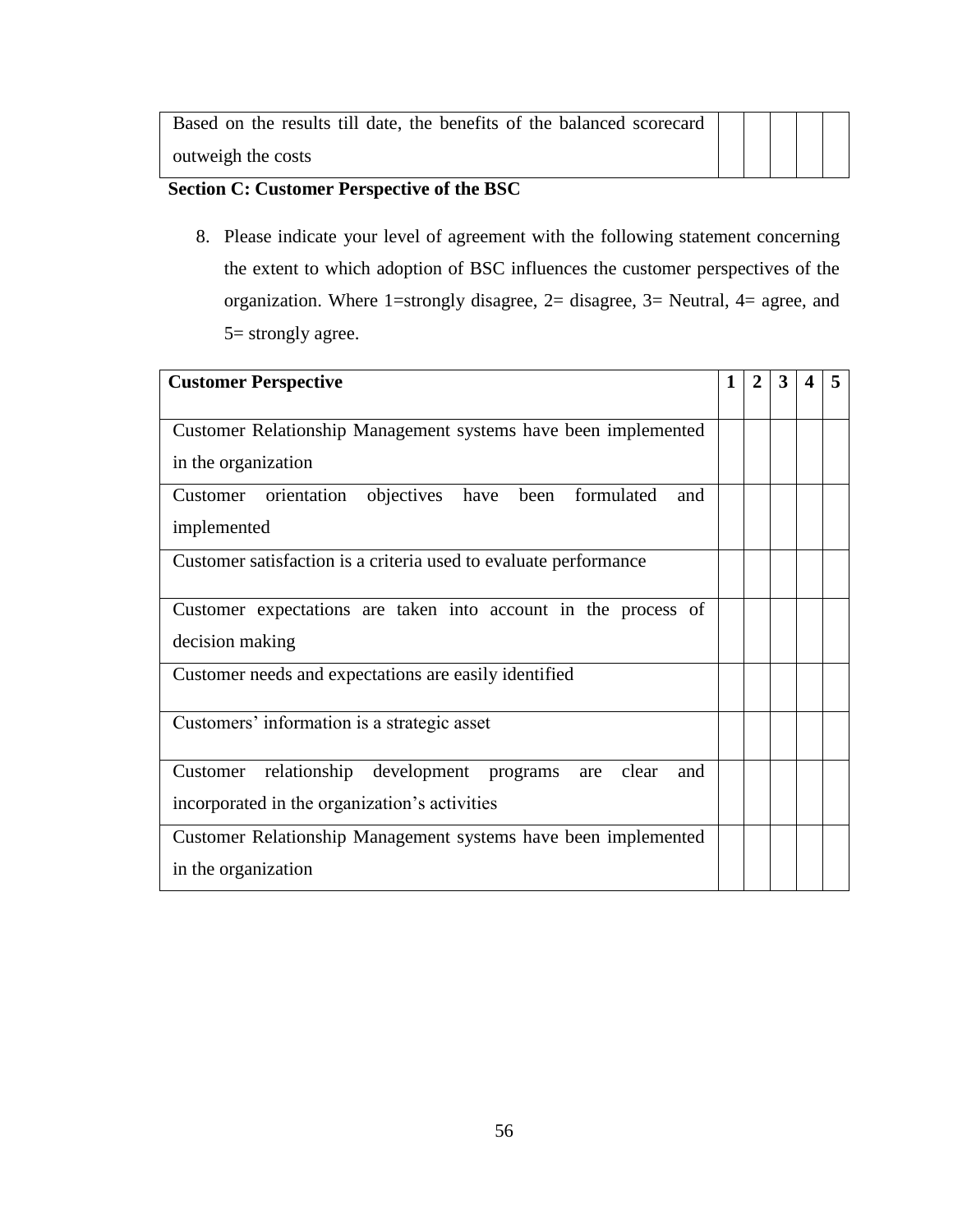# **Section D: Internal Business process Perspective of the BSC**

9. Please indicate your level of agreement with the following statement concerning the extent to which adoption of BSC influences the Internal Business process perspectives of the organization. Where 1=strongly disagree,  $2=$  disagree,  $3=$ Neutral,  $4=$  agree, and  $5=$  strongly agree.

| <b>Internal Business process Perspective</b>                                                          |  |  |  |
|-------------------------------------------------------------------------------------------------------|--|--|--|
| Activities focusing on customers are periodically controlled                                          |  |  |  |
| Customers are satisfied with the delivery time of the services                                        |  |  |  |
| All processes in the organization are tailored to customers' expectations                             |  |  |  |
| Customers' views are incorporated in the design and improvement of<br>the products and services       |  |  |  |
| Customers' requirements are transposed in the improvement of the<br>products and services             |  |  |  |
| Customers' satisfaction indicator is used as the basis for improvement<br>of internal processes       |  |  |  |
| The time span between design and launch of products and services into<br>the market can be guaranteed |  |  |  |
| Top management is satisfied with the product and service technologies                                 |  |  |  |

# **Section E: Learning and growth perspective of the BSC**

10. Please indicate your level of agreement with the following statement concerning the extent to which adoption of BSC influences the Learning and growth perspectives of the organization. Where 1=strongly disagree,  $2=$  disagree,  $3=$ Neutral,  $4=$  agree, and  $5=$  strongly agree.

| Learning and growth perspective                                   |  |  |  |
|-------------------------------------------------------------------|--|--|--|
| All employees are responsible for resolution of customer problems |  |  |  |
| Employees are involved in the review of the Balanced Scorecard    |  |  |  |
| Customer centric training is provided to all employees            |  |  |  |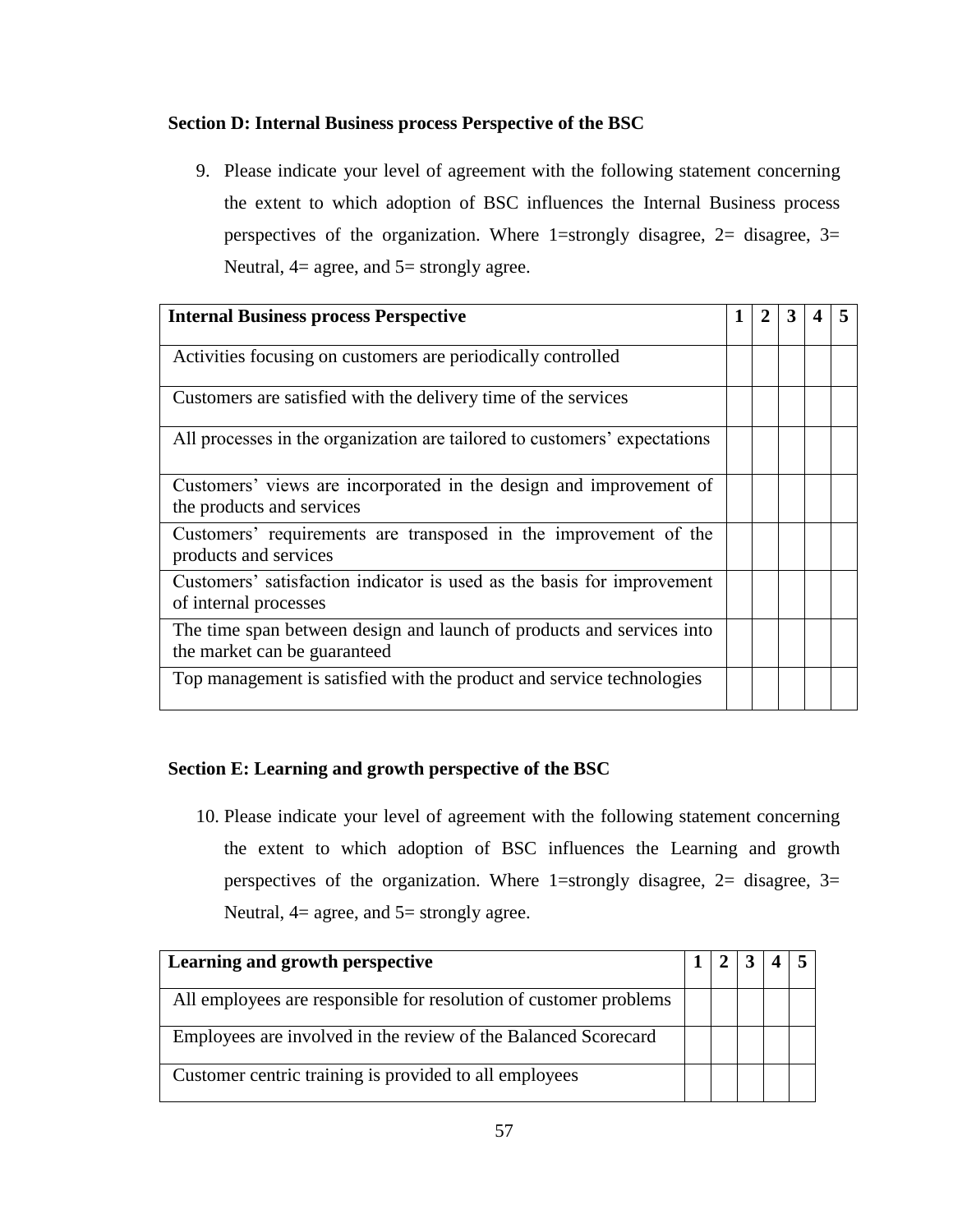| Employee interests are correlated with those of the customers   |  |  |  |
|-----------------------------------------------------------------|--|--|--|
| Reward strategies are according to customer satisfaction levels |  |  |  |
| Employee empowerment is influenced by the Balanced Scorecard    |  |  |  |
| Training programs increase employee skill levels                |  |  |  |
| Staff competence is maintained at all levels                    |  |  |  |

# **Section F: Effect of balance between the four perspectives on strategic management**

11. Please indicate your level of agreement with the following statement concerning the extent to which balance between the four BSC perspectives influences strategic management of the organization. Where 1=strongly disagree,  $2=$ disagree, 3= Neutral, 4= agree, and 5= strongly agree.

| The four perspectives                                                                                                                                                                    | 1 | $\mathbf 2$ | 3 |  |
|------------------------------------------------------------------------------------------------------------------------------------------------------------------------------------------|---|-------------|---|--|
| <b>Perceived usefulness</b>                                                                                                                                                              |   |             |   |  |
| Useful in the achievement of profitability goals and objectives                                                                                                                          |   |             |   |  |
| Useful in achievement of market share goals and objectives by<br>identifying the customer and market segments to position the<br>organization in<br>in which they have chosen to compete |   |             |   |  |
| Useful in achievement of growth goals through creating successful<br>strategies that serve as a road map for achieving the targets                                                       |   |             |   |  |
| Useful in timely delivery of services to stakeholders                                                                                                                                    |   |             |   |  |
| Useful in ensuring provision of quality products                                                                                                                                         |   |             |   |  |
| <b>Decision making</b>                                                                                                                                                                   |   |             |   |  |
| BSC perspectives enables one to analyze why problems occur                                                                                                                               |   |             |   |  |
| BSC perspectives enables one to check thinking against data                                                                                                                              |   |             |   |  |
| BSC perspectives enables one to make sense out of data                                                                                                                                   |   |             |   |  |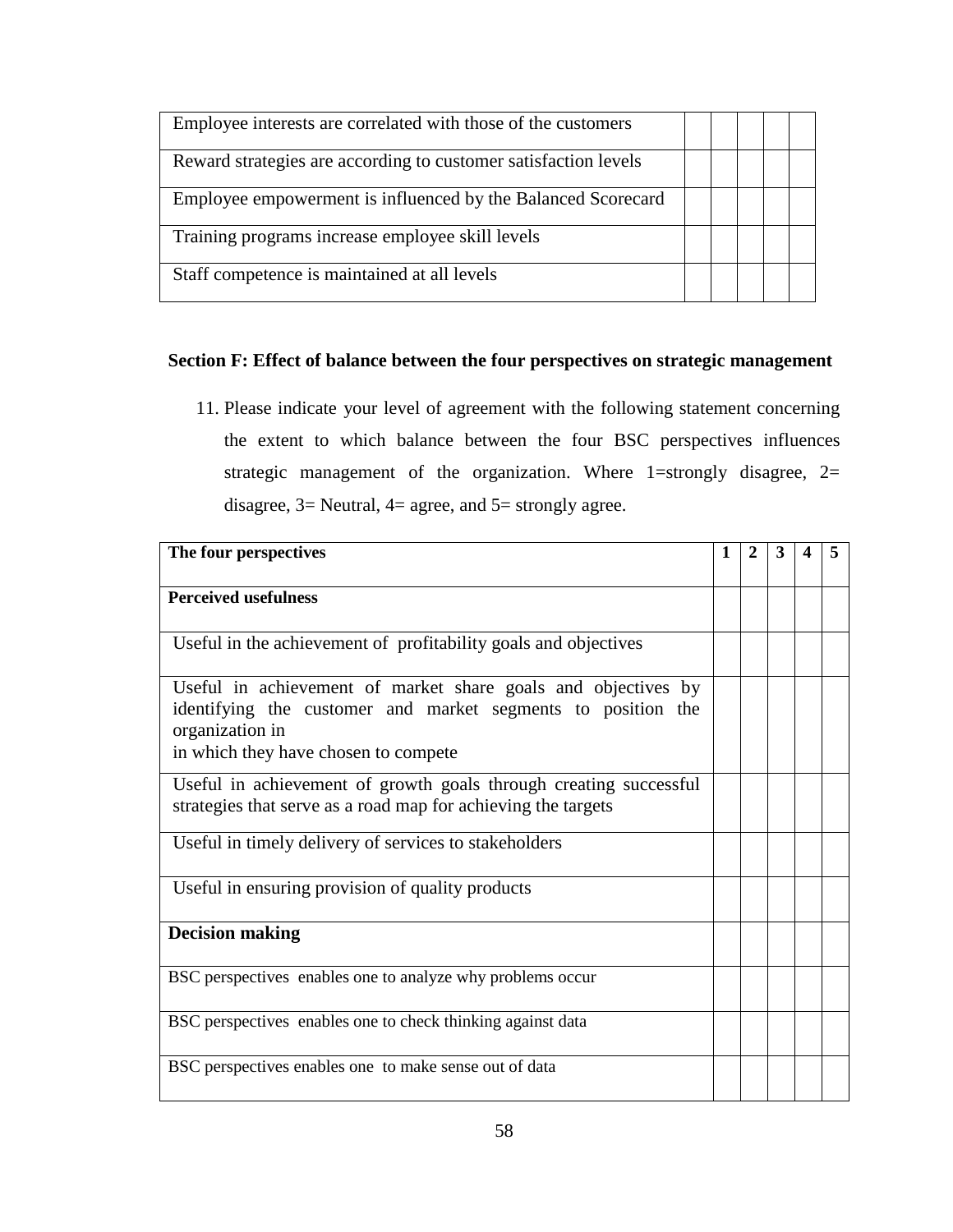| BSC perspectives enables one to communicate with other people                     |  |  |  |
|-----------------------------------------------------------------------------------|--|--|--|
| BSC perspectives enables one to explain their decisions to others                 |  |  |  |
| BSC perspectives enables one to justify the reasons for their decisions           |  |  |  |
| BSC perspectives enables one to make explicit the reasons for their decision      |  |  |  |
| BSC perspectives enables one to improve decision, making effectiveness            |  |  |  |
| <b>Coordinate work with others</b>                                                |  |  |  |
| BSC perspectives enables one to coordinate with others in same work group         |  |  |  |
| BSC perspectives enables one to coordinate with others in different work<br>group |  |  |  |
| BSC perspectives enables one to exchange information with people                  |  |  |  |
| To monitor one's own performance                                                  |  |  |  |
| BSC perspectives enables one to monitor their own performance                     |  |  |  |
| BSC perspectives enables one to plan their work                                   |  |  |  |
| BSC perspectives enables one to get feedback on job performance                   |  |  |  |

12. In your opinion what other influence has BSC had on the strategic management of your organization?

……………………………………………………………………………………………… ……………………………………………………………………………………………… ………………………………………………………………………………………………

# **Thank you for your cooperation.**